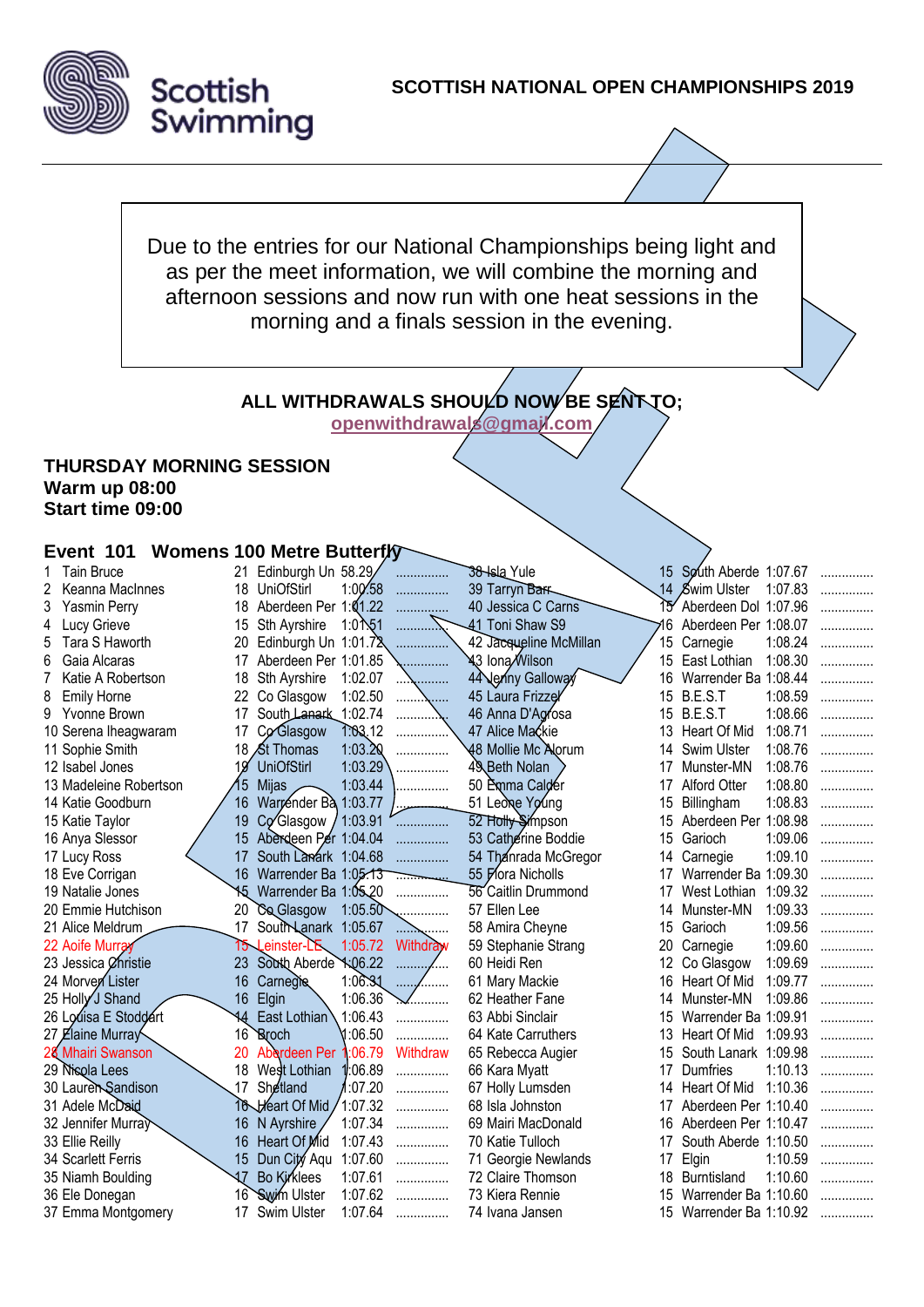

| 75 Zara Cowan            |                 | 15 F.I.R.S.T.                   | 1:11.15 | .              | 77 Genevieve Hunter S8   |                 | 17 South Lanark 1:58.87 |         | . |
|--------------------------|-----------------|---------------------------------|---------|----------------|--------------------------|-----------------|-------------------------|---------|---|
| 76 Natalia Chociaj S13   |                 | 16 Aberdeen                     | 1:23.40 | .              |                          |                 |                         |         |   |
|                          |                 |                                 |         |                |                          |                 |                         |         |   |
| Event 102                |                 | <b>Mens 100 Metre Freestyle</b> |         |                |                          |                 |                         |         |   |
| Jack D Thorpe            |                 | 25 Edinburgh Un 48.77           |         | .              | 53 Cameron Bilsland      |                 | 16 South Lanark 55.11   |         |   |
| David R Cumberlidge<br>2 |                 | 23 Edinburgh Un 48.82           |         | .              | 54 Carl Barrett          |                 | 18 Aberdeen Per 55 18   |         |   |
| 3<br>Scott McLay         | 20              | <b>UniOfStirl</b>               | 49.01   | .              | 55 Cameron A Finlayson   |                 | Edinburgh Un 55.20      |         |   |
| Craig R McLean<br>4      | 21              | <b>UniOfStirl</b>               | 49.85   | .              | 56 Logan Eason           | 18              | StirlingSwim 55.20      |         |   |
| Calum Bain<br>5          |                 | 23 UniOfStirl                   | 50.22   | .              | 57 Angus Allison         | 16              | Warrender Ba 55.30      |         | . |
| Scott Goadby<br>6        | 21              | Edinburgh Un 50.35              |         | .              | 58 Arran Stowe           | 21              | Fins                    | 55.33   | . |
| Stephen Milne            | 25              | Perth City-SS 50.58             |         | .              | 59 Ben Mitchell          | 17              | Leinster-LE             | 55.37   |   |
| 8<br>Kieran Mcguckin     | 29              | Edinburgh Un 50.97              |         | .              | 60 Diarmiud Sutton       | 17              | Munster-MN              | 55.39   |   |
| 9<br>Kyle Boyek          | 27              | <b>UniOfStirl</b>               | 51.00   | .              | 61 Kyan Ferguson         | 18              | <b>F.I.R.S.T.</b>       | 55.40   |   |
| 10 Ross M Leslie         | 21              | Edinburgh Un 51.14              |         | .              | 62 Tom O'Sulfivan        | 16              | Connacht-CO 55.47       |         |   |
| 11 Andrew Moore          | 21              | Leinster-LE                     | 51.21   | Withdraw       | 63 Robin Pfeiffer        | 16              | Connacht-CO 55.48       |         | . |
| 12 Martyn Walton         | 22.             | UniOfStirl                      | 51.37   |                | 64 Finlay Stafford       | 17              | Swim Ulster             | 55.57   |   |
| 13 Grant Henderson       | 21              | Co Glasgow                      | 51.40   | .              | 65 Yasin Onal            | 17              | West Lothian            | 55.70   | . |
| 14 Ben Martin            | 19              | UniOfStirl                      | 51.55   | .              | 66 Youssef Betout        |                 | 19 Co Glasgow           | 55.80   | . |
| 15 Regan Lloyd           | 22              | Teamipswich 51.70               |         |                | 67 Luke X Kelly          | 22              | Wharenui-CB 55.80       |         | . |
| 16 Joe Watt              | 19              | Co Glasgow                      | 51.72   | .              | 68 Andrew Arthur         |                 | 17 Aberdeen             | 55.88   | . |
| 17 Jordan Cooley         | 20              | Stockport Mo 51.73              |         | .              | 69 Saulius Uoka          | 15              | Leinster-LE             | 55.90   | . |
| 18 Michael Hewitt        | 19              | Swim Ulster                     | 51.87   |                | <b>ZO Conor Massey</b>   | 17              | Co.Glasgow              | 56.07   | . |
|                          | 20              | Hackney-LD                      | 51.95   | . <del>.</del> | 71 George Cowan          | 18 <sup>°</sup> | <b>St</b> Thomas        | 56.10   |   |
| 19 Max Tambling          | 18              | Aberdeen Per 51,96              |         | .              | 72 Ryan Robertson        |                 |                         | 56.13   | . |
| 20 Fraser Agnew          | 21              |                                 |         | .              | 73 Ross Erentz           | 16              | <b>KZ</b> /Co Glasgow   | 56.15   | . |
| 21 Audai Hassouna        |                 | Edinburgh Un 52.00              |         | .              |                          | 13              | Sth Ayrshire            | 56.26   | . |
| 22 Jack Szaranek         | 21              | Carnegie                        | 52.05   | .              | 74-Stefan Krawiec        |                 | East Lothian            |         | . |
| 23 Fraser J Meadows      | 21              | Edinburgh Un 52.48              |         | .              | 75 TonyAnderson          | 15              | Co Glasgow              | 56.28   | . |
| 24 Euan A Leslie         | 20              | Edinburgh Un 52.76              |         | .              | 76 Felix Hale            |                 | 16 Inverleith           | 56.50   |   |
| 25 Eddie A Watson        | 23              | Aberdeen Dol 52.80              |         |                | 77 Liám S Eccleston      | 17              | Dumfries                | 56.50   | . |
| 26 Sam Horrocks          | 25              | Co Manch Aq 52.89               |         | <b>.\</b>      | 78 Ethan Horry           | 17              | South Lanark            | 56.61   | . |
| 27 Jack P Watson         | 20              | Edinburgh Un 53.04              |         | .              | 79 David Carroll         | 16              | Munster-MN              | 56.65   | . |
| 28 Harley J Beentjes     | 19              | Edinburgh Un 53.20              |         | .              | 80 Jake Kirkham          | 15              | <b>F.I.R.S.T.</b>       | 56.73   | . |
| 29 Myles Lapsley         | 16⁄             | Co Glasgow                      | 53.29   | .              | 81 Max Upton             | 16              | Billingham              | 56.80   | . |
| 30 Martin McInnes        |                 | Co Glasgow                      | 53.40   |                | 82 Calvin Brown          | 16              | Elgin                   | 56.80   |   |
| 31 Angus Nicol           | 18              | Co Glasgow                      | 53.46   |                | 83 Daxjusz Miśkiewicz    | 17              | Elgin                   | 56.81   | . |
| 32 Sonny Kennedy         | 18              | Warrender Ba 53.50              |         |                | 84 Jamie Claxton         | 17              | Heart Of Mid            | 56.85   |   |
| 33 Cian O'Keeffe Tighe   | 19              | Leinster-LE                     | 53.59   |                | 85 Jamie Eason           |                 | Aberdeen Per 56.89      |         |   |
| 34 Liam McLaughlin       | 17              | Warrender/Ba 53.60              |         | .              | 86 Cameron Leckie        | 16              | South Lanark 56.96      |         | . |
| 35 Maxwell Cattermole    |                 | 18 St Thomas                    | 53.80   | .              | 87 William Storer        |                 | 14 South Aberde 57.13   |         | . |
| 36 Mark Ford             |                 | 16 Co Glasgow                   | 53 288  |                | 88 Mark Hutcheon         | 17              | Shetland                | 57.16   | . |
| 37 Jamie Allison         |                 | 18 Swim Ulster                  | 53.95   | .              | 89 Archie Dickson        | 15              | Co Glasgow              | 57.18   | . |
| 38 Gregor Swinney        |                 | 22 Co Glasgow                   | 53.95   | .              | 90 James Reilly          |                 | 19 South Lanark 57.20   |         | . |
| 39 Lewis Birrell         |                 | 18 Warrender Ba 54.10           |         | .              | 91 Fionn Waters          |                 | 17 Connacht-CO 57.25    |         | . |
| 40 John Kean             | 17              | West Lothian 54.10              |         | . 4<br>٠.,     | 92 Jack Milne S14        |                 | 18 Dun City Aqu 57.38   |         | . |
| 41 Sam Winston           | 17              | Leinster-LE                     | 54.18   | .<br>.         | 93 Ollie Carter S10      |                 | 19 UniOfStirl           | 57.62   | . |
| 42 Came fon G Allison    | 16              | Dumfries                        | 54.29   | .              | 94 Jon Law S13           |                 | 22 UniOfStirl           | 59.24   | . |
| 43 Jacques C Bonsell     | 20 <sub>2</sub> | Cambridge Un 54.30              |         | .              | 95 Logan Smith S14       | 16              | North Lan ST 1:02.68    |         | . |
| 44 Finlay Saunders       |                 | 18 Heart Of Mid                 | 54.32   | .              | 96 Dylan C Bleakley S14  | 16              | East Lothian            | 1:04.31 |   |
| 45 Tony-Joe Trett Oliver |                 | 20 UniOfStirl                   | 54.41   | .              | 97 Matthew Scott S14     | 20              | Aberdeen Per 1:05.53    |         | . |
| 46 Chris Muir            |                 | Glasgow Uni                     | 54.60   | .              | 98 Kyle W Hughes S9      | 18              | North Lan ST 1:07.06    |         | . |
| 47 Luke Q'Sullivan       |                 | 18 Munster-MN                   | 54.63   | .              | 99 Adam Donnachie S8     | 19              | South Lanark 1:15.09    |         | . |
| 48 Adam Law              |                 | <b>18</b> Bø Kirklees           | 54.80   | .              | 100 Cameron Hemphill S10 | 16              | Carnegie                | 1:19.00 | . |
| 49 Lewis R Hammond       |                 | 16 Sth Ayrshire/ 54.87          |         | .              | 101 Sam Downie S9        |                 | 13 East Lothian         | 1:25.40 | . |
| 50 Iain A Rose           | 17              | Warrender Ba 55.00              |         | .              | 102 Neil Ferguson S7     |                 | 17 East Lothian         | 1:27.70 | . |
| 51 Oisin O'Rourke        |                 | 18 Connacht-CO 55.05            |         | .              | 103 Kai Goldie S9        |                 | 14 North Lan ST 1:28.42 |         | . |
| 52 Louis Lawlor S14      | 17              | Co Glasgow                      | 55.10   | .              |                          |                 |                         |         |   |
|                          |                 |                                 |         |                |                          |                 |                         |         |   |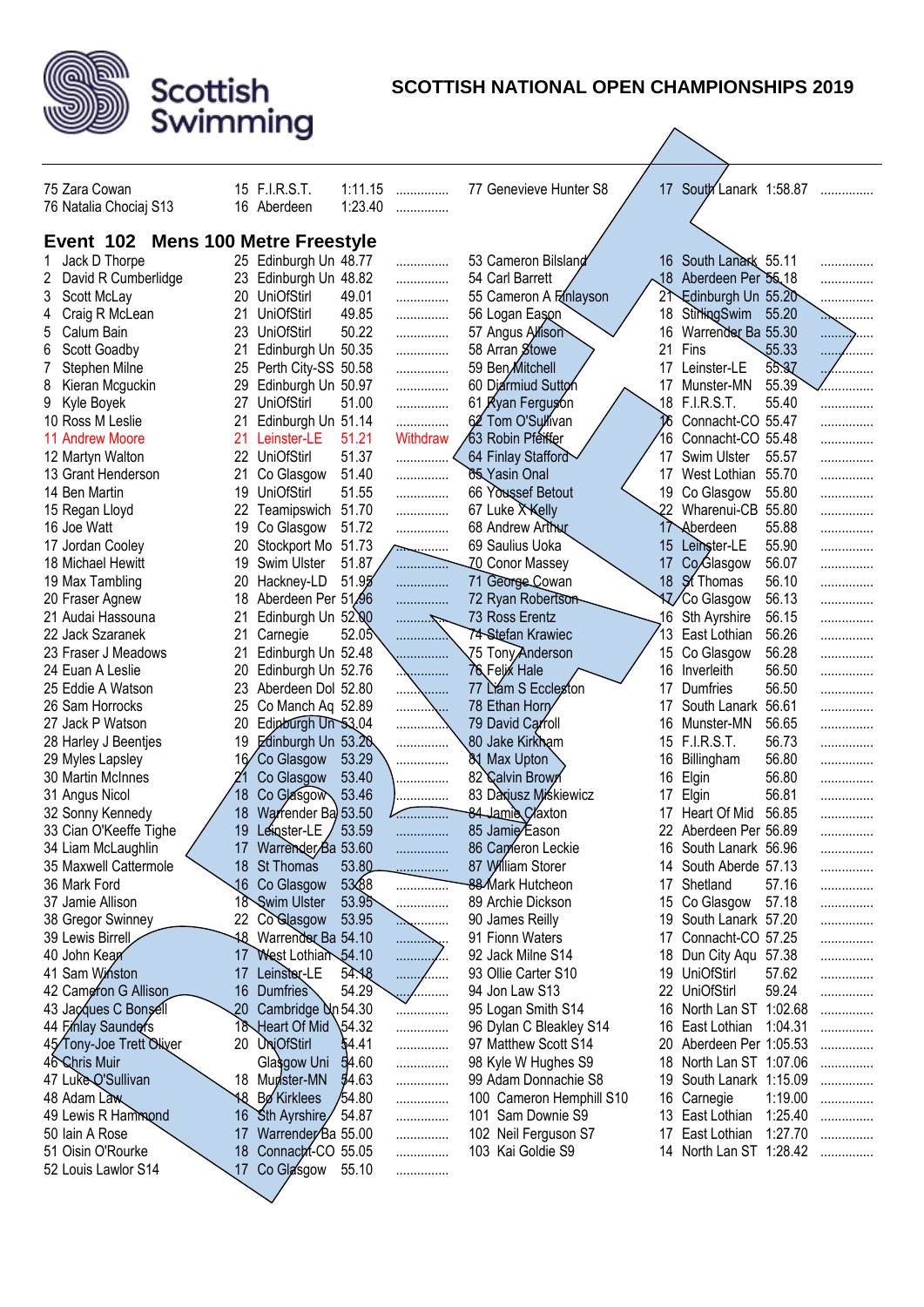

#### **SCOTTISH NATIONAL OPEN CHAMPIONSHIPS 2019**

 $\overline{\phantom{a}}$ 

#### **Event 103 Womens 200 Metre Freestyle**

Scottish<br>Swimming

| Lucy R Hope                 |                 | 22 Edinburgh Un 1:58.75            |                  | .      | 34 Jessica Christie   |            | 23 South Aberde 2:11.90 |         |   |
|-----------------------------|-----------------|------------------------------------|------------------|--------|-----------------------|------------|-------------------------|---------|---|
| Kathryn S Greenslade<br>2   | 21              | Edinburgh Un 1:59.60               |                  | .      | 35 Danielle Farrell   |            | 16 Connacht-CO 2:12.01  |         |   |
| Sophie Smith<br>3           | 18              | St Thomas                          | 2:01.00          | .      | 36 Saskia Wade        |            | 14 Co Glasgow 2:12.23   |         |   |
| Rachel Masson<br>4          | 24              | Edinburgh Un 2:02.19               |                  | .      | 37 Erika Coupek       |            | 17 Heart Of Mid 2:12.60 |         |   |
| 5<br>Hannah L Miley         | 30              | Aberdeen Per 2:02.44               |                  | .      | 38 Anna Feenan        | $\sqrt{6}$ | Munster-MN              | 2.12.77 |   |
| 6<br>Rebecca Thornton       | 19              | <b>Bo Kirklees</b>                 | 2:05.13          | .      | 39 Anya Slessor       |            | 15 Aberdeen Per 2:12.90 |         |   |
| 7<br>Sophie Lewis Ward      | 20              | Edinburgh Un 2:05.16               |                  |        | 40 Ceri Gillespie     |            | 14 Aberdeen Per 2:13.00 |         |   |
| 8<br>Juliette C Casini      | 22              |                                    |                  | .      | 41 Anna D'Agrosa      | 15         | B.E.S.T                 | 2:13.57 |   |
| 9                           |                 | Edinburgh Un 2:05.81<br>16 Denmark | 2:06.32          | .      |                       |            | 16 Aberdeen Per 2:13.70 |         |   |
| Naya Thomsen                |                 |                                    |                  | .      | 42 Mairi MacDonald    |            |                         | 2:14.50 |   |
| 10 Tara S Haworth           | 20              | Edinburgh Un 2:06.40               |                  | .      | 43 Fay Prosser        | 19         | Highland                | 2:14.54 |   |
| 11 Alice Alcaras            | 19.             | Aberdeen Per 2:06.51               |                  |        | 44 Laura Killen       |            | 16 Munster-MN           |         |   |
| 12 Rebecca Reid             | 17              | Aberdeen                           | 2:06.53          | .      | 45 Elle Sutherland    | 17         | South Aberde 2:14.70    |         |   |
| 13 Victoria Catterson       | 18              | Swim Ulster                        | 2:06.75          | .      | 46 Isla Yule          |            | South Aberde 2:14.74    |         |   |
| 14 Charlotte O'Riordan      | 17              | Leinster-LE                        | 2:07.61          |        | 47 Cora Rooney        | 14         | Swim Ulster             | 2:14.91 |   |
| 15 Lauryn Turnbull          | 19              | StirlingSwim                       | 2:07.74          |        | 48 Sophie Dodd        | 19         | <b>UniOfStirl</b>       | 2:15.05 |   |
| 16 Mhairi Swanson           | 20              | Aberdeen Per 2:07.92               |                  |        | 49-Blythe Brown       |            | 16 St Thomas            | 2:15.30 |   |
| 17 Ellis J Shiels           | 17              | Milngavie &B 2:08.29               |                  |        | 50 Niamph Tierney     |            | 16 F.I.R.S.T.           | 2:15.30 |   |
| 18 Meg Finnon               | 21              | UniOfStirl                         | 2:08.37          | .      | 51 Jodie Baker        |            | 15 Munster-MN           | 2:15.43 |   |
| 19 Serena Iheagwaram        | 17              | Co Glasgow                         | 2:08.80          | .      | 52 Megan Ruddy        |            | 16 South Lanark 2:15.60 |         |   |
| 20 Jennifer Murray          |                 | 16 N Ayrshire                      | $2:08.82$ $\sim$ |        | 53 Erin Gourlay       |            | 15 Co Glasgow           | 2:15.60 |   |
| 21 Olivia Mason             |                 | 15 Warrender Ba 2:09.37            |                  | .      | 54 Leigha Hughes      |            | 14 Co Glasgow           | 2:15.60 |   |
| 22 Hannah O'Shea            | 15.             | Munster-MN                         | 2:09.55          | .      | 55 Eilish Segall      |            | 15 East Lothian         | 2:15.70 |   |
| 23 Alicea Bain              | 16.             | Aberdeen Per 2:09.79               |                  |        | 56 Amy L Shiels       |            | Milngavie &B 2:15.70    |         |   |
| 24 Ele Donegan              | 16              | Swim Ulster                        | 2:09,79          |        | 57 Kiera Rennie       | .15        | Warrender Ba 2:16.34    |         |   |
| 25 Natalie Jones            | 15              | Warrender Ba 2:10.30               |                  |        | 58 Claire Thomson     | 18         | Burntisland             | 2:16.60 |   |
| 26 Kailyn Hall              | 15              | Aberdeen Per 2:10.32               |                  |        | 59 Christen L Russell | 17         | East Lothian            | 2:16.60 |   |
| 27 Elise McQueenie          | 15              | Co Glasgow                         | 2:10.47          |        | 60 Sienna Perry       |            | 14 Aberdeen Per 2:16.86 |         |   |
| 28 Aoife Leahy              | 17              | Connacht-CO 2:10.76                |                  |        | 61 Anna Colston       |            | 16 F.I.R.S.T.           | 2:17.00 |   |
| 29 Ellie Hamilton           | 14              | F.I.R.S.L                          | 2:10.91          | .      | 62 Kaila Ratter       | 16         | Delting                 | 2:17.10 |   |
|                             |                 |                                    |                  |        |                       |            |                         |         |   |
|                             |                 |                                    |                  |        |                       |            |                         |         |   |
| 30 Ava A Simpson            | 16              | <b>Dumfries</b>                    | 2.11.10          | .      | 63 Aimee Harkness     | 14         | Dumfries                | 2:17.48 |   |
| 31 Drew N McKenzie          |                 | 14 Co Glasgow                      | 2:11.40          |        | 64 Laura Murray       | 15         | StirlingSwim            | 2:17.62 |   |
| 32 Mollie Mc Alorum         |                 | <b>Swim Ulster</b>                 | 2:11.65          |        | 65 Emily Hirst        | 18         | <b>Bo Kirklees</b>      | 2:17.70 |   |
| 33 Ellie Mc Cartney         |                 | Swim Ulster                        | 2:11.68          |        | 66 Amy MacFarlane S14 | 26         | North Lan ST 2:44.27    |         |   |
|                             |                 |                                    |                  |        |                       |            |                         |         |   |
| Event 104                   |                 | <b>Mens 200 Metre Butterfly</b>    |                  |        |                       |            |                         |         |   |
| Tom Beeley                  | 20 <sub>2</sub> | Plymouth Lea 1:57.50               |                  | .      | 23 Tom Ø'Sullivan     |            | 16 Connacht-CO 2:16.58  |         |   |
| Ryan Brown<br>2             | 21              | Co Glasgow                         | 2:00.90          |        | 24 Mark Innes         | 17         | Warrender Ba 2:16.78    |         |   |
| Thomas Paine                |                 | Co Manch Aq 2:01.00                |                  |        | 25 Jake Kirkham       |            | 15 F.I.R.S.T.           | 2:17.03 |   |
| Mark Szaranek<br>4          | 24              | <b>UniOfStirl</b>                  | 2:01.04          | .      | 26 Ethan Brown        |            | 16 St Thomas            | 2:17.34 |   |
| Marc Elrick<br>5            |                 | 20 Co Glasgow                      | 2:02.00          | .      | 27 George Cowan       |            | 18 St Thomas            | 2:17.59 | . |
| Harry F Lewis-Mitchell<br>6 | 21              | Edinburgh Un 2:02.70               |                  | .      | 28 Bryce J Procter    | 16         | <b>Dumfries</b>         | 2:18.00 | . |
| Eduard Rednic<br>7          |                 | 23 UniOfStir                       | 2:03.33          | .      | 29 Liam S Eccleston   | 17         | Dumfries                | 2:18.20 | . |
| Jamie Macdonald<br>8        | 18              | Warrender Ba 2:05.02               |                  |        | 30 Eoin Mullan        |            | 16 Swim Ulster          | 2:18.34 | . |
| Mark Ford<br>9              | 16              | Co Glasgow                         | 2:06.17          | .<br>. | 31 Lewis R Hammond    | 16         | Sth Ayrshire            | 2:18.40 | . |
| 10 Felix Gifford            | 25              | UniOfStirl                         | 2:07.21          | .      | 32 Finlay Saunders    | 18.        | Heart Of Mid            | 2:19.20 | . |
| 11 Jonah Walsh              | 19              | Edinburgh Un                       | 2:07.51          |        | 33 Thomas Coates      | 16         | West Lothian 2:19.54    |         |   |
| 12 Øraig T Greenock         | 18              | Co Glasgow                         | 2:07.61          | .      | 34 Elliot P Sinclair  | 15         | Dumfries                | 2:19.80 |   |
| 13 Michael Hewitt           | 19              | Swim Ulster                        | 2:08.67          | .      | 35 Jon Taylor         | 15         | Aberdeen Per 2:20.61    |         |   |
| 14 Sameron A Finlayson      | 21              | Edinburgh Un 2:09.81               |                  | .      | 36 Ben Montgomery     |            | 15 Carnegie             | 2:21.08 |   |
| 15 Fraser A Wilson          | 17              | Warrender Ba 2:10.29               |                  | .      | 37 Calum A Macmillan  | 17         | South Aberde 2:21.40    |         | . |
| 16 Connor MacNeil           |                 | 22 Co Glasgow                      | 2:11.20          | .      | 38 Jude Blackmore     | 17         | Billingham              | 2:21.50 |   |
| 17 Gregor Swinney           |                 | 22 Co Glasgow                      | 2:13.70          |        | 39 Kerr Lumsden       | 16         | Monifieth               | 2:21.50 |   |
| 18 Rory Dickson             | 17              | N Ayrshirg                         | 2:14.20          | .      | 40 Finlay Wallace     | 16         | St Thomas               | 2:21.80 | . |
| 19 Fraser Allison           | 19              | Warrender Ba 2:14.50               |                  | .      | 41 Ryan Duncan        | 16.        | St Thomas               | 2:22.10 | . |
| 20 Liam Harkin              | .17             | $F.I.R.\cancel{S}.T.$              | 2:14.50          | .      | 42 Bartek Gacki       | 17         | East Lothian            | 2:22.90 | . |
| 21 Matthew E Witten         |                 | 16 Rackley                         | 2:15.63          | .      | 43 Murray Dickson     |            | 13 StirlingSwim         | 2:24.20 | . |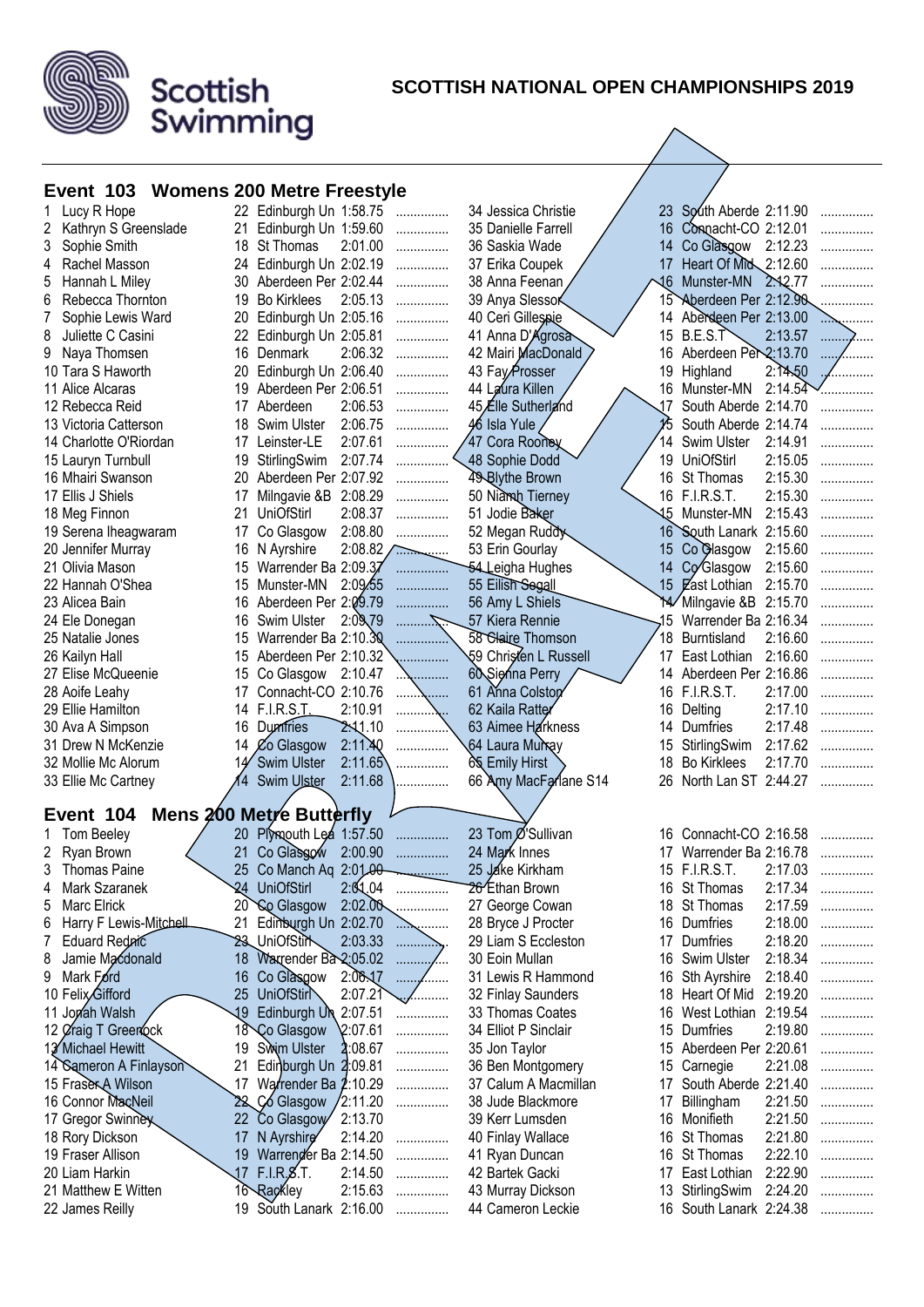

| 45 Euan Pate                  |          | 19 Fins                           | 2:25.16 |                               | 54 Scott Smyth                                |                | 15 Carnegie             | 2:28.84 |                |
|-------------------------------|----------|-----------------------------------|---------|-------------------------------|-----------------------------------------------|----------------|-------------------------|---------|----------------|
| 46 Tom A Robertson            |          | 14 Aberdeen Dol 2:26.37           |         | .                             | 55 Gabriel Quinn                              |                | 16 Warrender Ba 2:29.10 |         | .              |
| 47 Mark Reilly                | 17       | South Lanark 2:26.61              |         | .<br>.                        | 56 Harris Harley                              |                | 15 S <b>N</b> homas     | 2:29.18 | .<br>.         |
| 48 Matthew McMillan           | 13       | Carnegie                          | 2:26.75 | .                             | 57 Leon Campbell                              | $15\,$         | Stirling Swim           | 2:29.33 | .              |
| 49 Jack Fiddes                | 17       | South Aberde 2:27.55              |         | .                             | 58 Luke Malcolmson                            |                | 17 Shetland             | 2:31.50 | .              |
| 50 Jack McGill                | 15       | Heart Of Mid                      | 2:27.59 | .                             | 59 Andrew   Brodie                            | $\frac{14}{5}$ | Aberdeen Dol 2:31.61    |         |                |
| 51 Fraser Claxton             | 15       | Heart Of Mid                      | 2:27.90 | .                             | 60 Michael Strang                             |                | 16 Carnegie             | 2:31.70 | .              |
| 52 Kieran M Brechenser        | 15       | Aberdeen Dol 2:28.45              |         | .                             | 61 Finn Heard                                 | 17             | South Aberde 2:32.10    |         |                |
| 53 Archie Dickson             | 15       | Co Glasgow 2:28.61                |         | .                             |                                               |                |                         |         | . . <b>. .</b> |
|                               |          |                                   |         |                               |                                               |                |                         |         |                |
| Event 105                     |          | <b>Womens 50 Metre Backstroke</b> |         |                               |                                               |                |                         |         |                |
| 1 Lucy R Hope                 |          | 22 Edinburgh Un 27.56             |         | .                             | 49 Alice Knight                               |                | 15 F.I.R.S.T.           | 32.10   |                |
| 2 Cassie Wild                 |          | 19 UniOfStirl                     | 28.30   | .                             | 50 Sarah Coffey                               |                | 15 F.I.R.S.T.           | 32.15   |                |
| 3<br>Kathleen Dawson          |          | 22 UniOfStirl                     | 28.47   |                               | 51 Isla Yule                                  |                | South Aberde 32.20      |         | .              |
| Robyn Crawford<br>4           | 20       | Co Glasgow                        | 29.10   | .                             | 52 Ellen Lee                                  | 14             | Munster-MN              | 32.26   | .              |
| Caroline McIntosh             | 20       | Aberdeen Per 29.30                |         | .                             |                                               |                | 16 St Thomas            | 32.40   |                |
| 5                             |          | Edinburgh Un 29.55                |         |                               | 53 Blythe Brown<br><b>SA Caitlin Drummond</b> |                | 17 West Lothian 32.40   |         | .              |
| Anna I Maine<br>6             | 19<br>22 | <b>UniOfStirl</b>                 |         | .                             |                                               |                | 16 West Dunbart 32.40   |         |                |
| <b>Emily Grant</b><br>7       |          |                                   | 29.80   | .                             | 55 Abby Tyson                                 |                |                         |         |                |
| Ava A Simpson<br>8            | 16       | Dumfries                          | 29.89   | .                             | 56 Jessica Qempster                           |                | 13 West Lothian 32.48   |         | .              |
| 9<br>Caitlin Duffy            | 19       | Sth Ayrshire                      | 29.90   | .                             | 57 Stephanie Strang                           |                | 20 Carnegie             | 32.50   | .              |
| 10 Katie Goodburn             | 16       | Warrender Ba 30.10                |         | $\sum_{i=1}^{n}$              | 58 Amber Jaffrey                              |                | 17 Aberdeen Per 32.50   |         | .              |
| 11 Iona MacLeod               | 16       | Dun City Aqu 30.30                |         | .                             | 59 Anna Reid                                  |                | 16 Highland             | 32.50   | .              |
| 12 Yasmin Perry               | 18       | Aberdeen Per 30.40                |         | .                             | 60 Fay Prosser                                |                | 19 Highland             | 32.50   | .              |
| 13 Ellis J Shiels             | 17       | Milngavie &B 30.40                |         | .                             | 61 Benedicte Jensen                           |                | <b>15</b> /Denmark      | 32.53   | .              |
| 14 Isabel Jones               | 19       | <b>UniOfStirl</b>                 | 30.52   | .                             | 62 Beth Nolan                                 |                | 17 Munster-MN           | 32.55   | .              |
| 15 Abbi Sinclair              | 15       | Warrender Ba 30.60                |         |                               | <b>63-Fearne Crighton</b>                     |                | 14 Perth City-SS 32.56  |         | .              |
| 16 Alice Meldrum              | 17       | South Lanark 30.70                |         |                               | 64 Nicola Lees                                | 18             | West Lothian 32.56      |         | .              |
| 17 Alicia E Lumsden           | 19       | Edinburgh Un 30.71                |         | \                             | 65 Amira Cheyne                               |                | 15 Garioch              | 32.57   | .              |
| 18 Elaine Murray              | 16       | Broch                             | 30.80   | $\overline{\phantom{a}}$<br>. | 66 Emma Scully                                | 18             | Co Glasgow              | 32.57   | .              |
| 19 Alice Alcaras              | 19       | Aberdeen Per 30.90                |         | . <u>.</u>                    | 67 Catriona Sutherland                        | 16             | Elgin                   | 32.63   | .              |
| 20 Isabelle Gibbs             | 17       | Connacht-CO 30.90                 |         | .                             | 68 Aimee Harkness                             |                | 14 Dumfries             | 32.65   | .              |
| 21 Rowan Saunders             | 15       | Heart Of Mid 30.92                |         |                               | 69 Niamh Boulding                             | 17             | <b>Bo Kirklees</b>      | 32.70   | .              |
| 22 Sarah E Hill               |          | Aberdeen Dol 30.92                |         | .                             | YQ Emma De Wet                                |                | 14 West Lothian         | 32.70   | .              |
| 23 Amy L Shiels               |          | Milngavie &B 31.00                |         | .                             | 71 Yona Wilson                                | 15             | East Lothian            | 32.80   | .              |
| 24 Holly J Shand              | 16       | $E$ lgin                          | 31.06   | .                             | 72 Lillyl Croll                               | 18             | South Aberde 32.80      |         | .              |
| 25 Mhairi Swanson             | 20       | Aberdeen Per 31.10                |         | .                             | 73 Sophie Dodd                                | 19             | UniOfStirl              | 32.84   | .              |
| 26 Maria Cabrelli             | 16       | Dunn, City Agy 31.20              |         | .                             | 74 Caitrigha Stewart                          |                | 14 West Dunbart 32.89   |         | .              |
| 27 Katie Tulloch              | 17       | South Aberde 31.25                |         |                               | 75 Kate Carruthers                            | 13             | Heart Of Mid 32.90      |         |                |
| 28 Charlotte Cullen           |          | 15 Swim Ulster                    | 31.28   | .                             | 76 Bridget Lemasurier                         |                | 17 East Lothian         | 32.90   | .              |
| 29 Adrianna Kazimierczak      | 15       | Connacht-CO 3129                  |         | .                             | 77 Caitlin Rosie                              | 16             | South Aberde 32.90      |         | .              |
| 30 Rebecca Reid               | 17       | Aberdeen                          | 31.37   | .                             | 78 Kara Myatt                                 | 17             | Dumfries                | 32.95   | .              |
| 31 Lucy Ross                  | 17       | South Lanark 31.39                |         | <sub>.</sub>                  | 79 Finlay Cathro                              | 14             | Glenrothes              | 33.00   | .              |
| 32 Orla L Adams               |          | 24 Aberdeen Per 31.40             |         | .                             | 80 Emily Riach                                | 17             | Ythan                   | 33.00   | .              |
| 33 Saskia Wade                | 14       | Co Glasgow 31.40                  |         | .                             | 81 Elle Sutherland                            | 17             | South Aberde 33.00      |         | .              |
| 34 Holly McGill               | 14       | Heart Of Mid                      | 31.46   | .<br>.                        | 82 Molly Kidd                                 | 15             | Warrender Ba 33.08      |         | .              |
| 35 Anna S Green               | 14       | Warrender Ba 31.58                |         | <u></u> /                     | 83 Ceri Gillespie                             | 14             | Aberdeen Per 33.13      |         | .              |
| 36 Erika Coupek               | 17       | Heart Of Mid 31.60                |         | .                             | 84 Holly Lumsden                              | 14             | Heart Of Mid            | 33.20   | .              |
| 37 Eve Corrigan               | 16       | Warrender Ba\31.60                |         | .                             | 85 Abbigail McArthur                          | 16             | South Lanark 33.21      |         | .              |
| 38∕ Mairi MacDona <b>i∂</b> ∖ | 16       | Aberdeen Per 31.60                |         | .                             | 86 Katie Wason                                | 15             | Glenrothes              | 33.25   | .              |
| 39 Sarah Fraser               | 18       | Aberdeen Per 31.66                |         | .                             | 87 Kirsty Farrands                            | 15             | <b>Alford Otter</b>     | 33.27   | .              |
| 40 Laura Killen               | 16       | Munster-MN                        | 31.67   | .                             | 88 Rowan McGill                               | 16             | Heart Of Mid            | 33.36   | .              |
| 41 Cora Rooney                | 14       | Swim Ulster                       | /31.68  | .                             | 89 Erin Urquhart                              | 13             | Aberdeen Per 33.40      |         | .              |
| 42 Aoife Leahy                | 17       | Connacht-CØ 31.71                 |         | .                             | 90 Scarlett Morland                           | 16             | Highland                | 33.40   | .              |
| 43 Martha Reeves              | 14       | Dun City Agu 31.75                |         | .                             | 91 Ella Wood                                  | 16             | Heart Of Mid            | 33.50   | .              |
| 44 On Yee Orbell              | 18       | Aberdeen Dol 31.80                |         | .                             | 92 Sophie Bain                                |                | 14 Aberdeen Per 33.50   |         | .              |
| 45 Lauren Sandison            | 17       | Shetland                          | 31.80   | .                             | 93 Erin Cruickshank                           | 15             | <b>F.I.R.S.T.</b>       | 33.57   | .              |
| 46 Victoria Milburn           |          | 24 Co Clasgow                     | 32.00   | .                             | 94 Georgie Newlands                           | 17             | Elgin                   | 33.60   | .              |
| 47 Gemma K McLeod             | 18       | Dumfries                          | 32.00   | .                             | 95 Sienna Perry                               |                | 14 Aberdeen Per 33.60   |         | .              |
| 48 Laura Murray               |          | 15 StirlingSwim                   | 32.02   | .                             | 96 Faith Yuda                                 |                | 15 South Aberde 33.60   |         | .              |
|                               |          |                                   |         |                               |                                               |                |                         |         |                |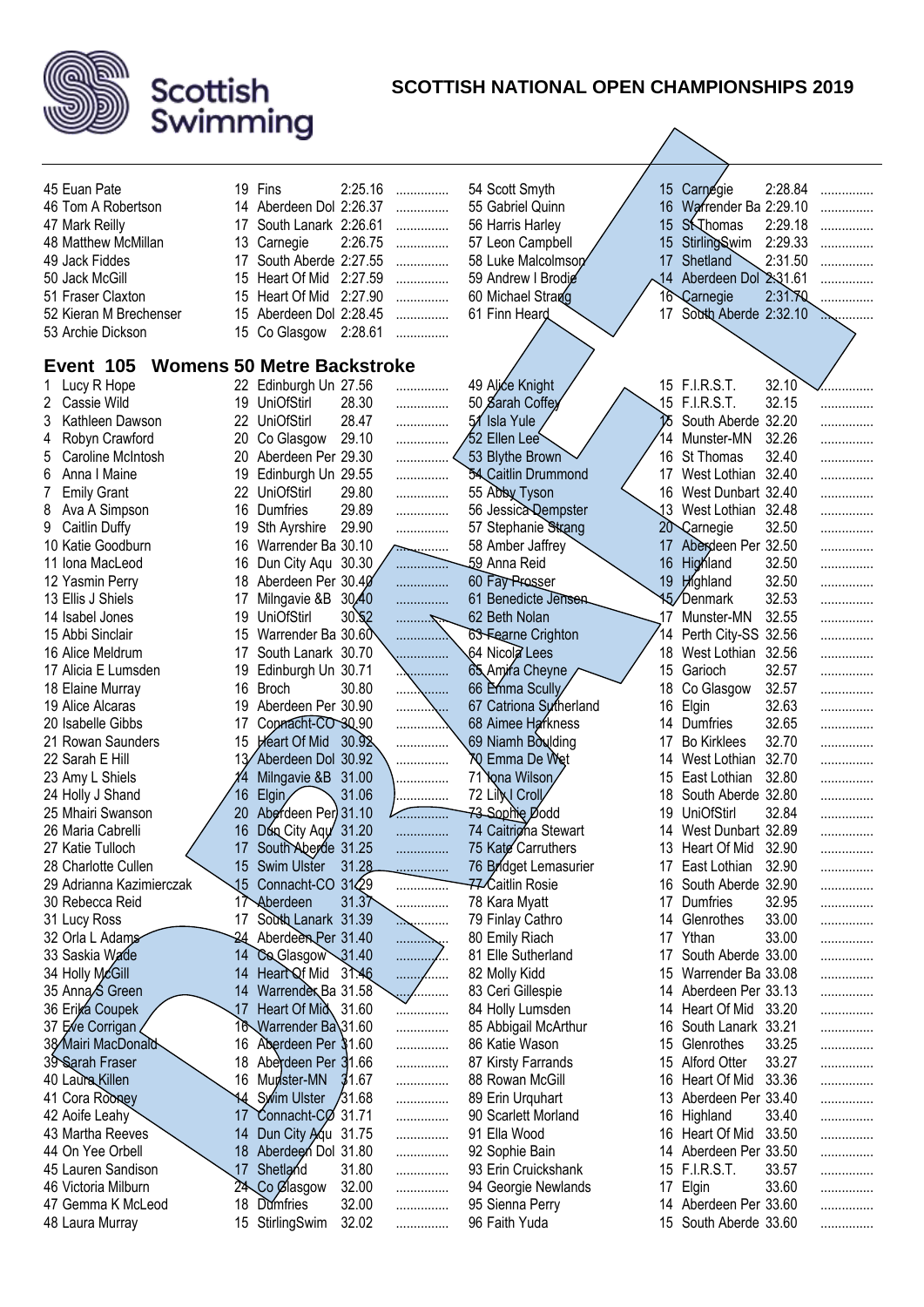

| 97 Sophie Ferguson                      |          | 14 Heart Of Mid                   | 33.70          | .             |     | 105 Thanrada McGregor                          |                      | 14 Carnegie                         | 33.90          |        |
|-----------------------------------------|----------|-----------------------------------|----------------|---------------|-----|------------------------------------------------|----------------------|-------------------------------------|----------------|--------|
| 98 Emily Baxter                         | 16.      | Dun City Aqu 33.70                |                | .             |     | 106 Lily McDonald                              | 14                   | South Aberde 33.90                  |                | .<br>. |
| 99 Isla Walker                          | 15       | West Dunbart 33.72                |                | .             | 107 | Maya L Reynard                                 | 15 <sub>2</sub>      | Aberdeen Dol 33.92                  |                | .      |
| 100 Lindsay Cameron                     |          | 15 Dumfries                       | 33.75          | .             | 108 | <b>Elsbeth Roper</b>                           | 16                   | East Dothian                        | 33.98          | .      |
| 101<br><b>Annabel Reith</b>             |          | 17 South Aberde 33.80             |                | .             | 109 | Hebe Weavers                                   | 14                   | Carnegie                            | 34.00          | .      |
| Millie McArthur<br>102                  | 13       | South Lanark 33.80                |                | .             | 110 | Mary Mackie                                    | $\sqrt{6}$           | Heart Of Mid                        | 34,00          | .      |
| 103<br><b>Emma Waters</b>               | 14       | Leinster-LE                       | 33.85          | Withdraw      | 111 | Zara Cowan                                     |                      | $15$ F.I.R.S.T.                     | 34.0           | .      |
| 104 Lucy Stoves                         |          | 13 Dun City Aqu 33.86             |                | .             |     |                                                |                      |                                     |                |        |
|                                         |          |                                   |                |               |     |                                                |                      |                                     |                |        |
| Event 106                               |          | <b>Mens 50 Metre Breaststroke</b> |                |               |     |                                                |                      |                                     |                |        |
| Zak Aitchison                           |          | 21 UniOfStirl                     | 27.81          | .             |     | 36 Tony Anderson                               |                      | 15 Co Glasgow                       | 32.A1          |        |
| <b>Andrew Moore</b><br>2                |          | 21 Leinster-LE                    | 28.05          | Withdraw      |     | 37 Timothy Ridgley                             | 22                   | Dun City Aqu 32.47                  |                |        |
| 3<br><b>Thomas Fardal</b>               |          | 22 Egersund                       | 28.49          | .             |     | 38 Gavin Robert's SB14                         | .20                  | Co Glasgow                          | 32.49          |        |
| Daniel Lim<br>4                         |          | 23 Edinburgh Un 28.52             |                | .             |     | 39 Matthew Hanlon                              | 17                   | Swim W Isles 32.57                  |                | .      |
| Aaron Dolan<br>5                        | 20       | Airdrie&monk 28.80                |                | .             |     | 40 Conor Massey                                |                      | Co Glasgow                          | 32.64          | .      |
| Max Hagan<br>6                          | 18       | Co Glasgow                        | 29.22          |               |     | 41 Finlay Wallace                              | 16                   | St Thomas                           | 32.76          | .      |
| Euan A Leslie                           | 20       | Edinburgh Un 29.30                |                | .             |     | <b>42 Alexey Lindo</b>                         |                      | Glasgow Uni                         | 32.79          | .      |
| Jack McComish<br>8                      |          | 24 Co Glasgow                     | 29.39          | .             |     | 43 Jonathan Borland                            |                      | 33 Warrender Ba 32.83               |                | .      |
| 9<br>John Kean                          | 17       | West Lothian                      | 29.78          | .             |     | 44 Euan Watt                                   | 17                   | West Lothian 32.96                  |                | .      |
| 10 Cameron Muir                         | 20       | Co Glasgow                        | 29.82          | .             |     | 45 Myles Lapsley                               |                      | 16 Co Glasgow                       | 33.00          | .      |
| 11 Andrew I MacIntosh                   | 18       | Edinburgh Un 29.89                |                | $\frac{1}{2}$ |     | 46 Phelim J McNally                            | 18                   | Aberdeen Dol 33.11<br><b>Bugkie</b> | 33.14          | .      |
| 12 Rory Dickson                         | 17       | N Ayrshire                        | 29.91<br>29.98 |               |     | 47 Brandan Aitchison                           | 15                   |                                     | 33.15          | .      |
| 13 Ben Woodside                         |          | 16 Swim Ulster                    |                | .             |     | 48 Stefan Krawiec                              |                      | 13 East Lothian                     |                | .      |
| 14 Youssef Betout                       | 19       | Co Glasgow                        | 30.09<br>30.18 | .             |     | 49 Conor Foley                                 |                      | 15/Munster-MN<br>Co Glasgow         | 33.15<br>33.16 | .      |
| 15 Andrew Hosie                         | 26<br>19 | Co Glasgow<br>Co Glasgow          | 30.22          |               |     | 50 Adam Farquharson<br><b>51 Bruce Dickson</b> | 18<br>$^{\prime}$ 16 | StirlingSwim                        | 33.26          | .      |
| 16 Ross Neally<br>17 Diarmiud Sutton    | 17       | Munster-MN                        | 30.41          |               |     | 52 Calvin Brown                                | 16                   | Elgin                               | 33.40          | .      |
| 18 Ross H Young                         | 20       | Edinburgh Un 30.59                |                |               |     | 53 Nicholas Milner                             |                      | 16 Aberdeen Dol 33.41               |                | .      |
| 19 Jack Green                           | 19       | Edinburgh Un 30.64                |                | \             |     | 54 Douglas Calder                              |                      | 14 F.I.R.S.T.                       | 33.42          | .      |
| 20 Sandy Forysiak                       | 22       | Co Glasgow                        | 30.88          | . <u>.</u>    |     | 55 Cameron Mitchell                            | 13                   | St Thomas                           | 33.45          | .      |
| 21 Conner Morrison SB14                 | 22       | Aberdeen Per 30.93                |                | .<br>.        |     | 56 Euan Gumbrell                               | 18                   | Co Glasgow                          | 33.59          | .      |
| 22 Jamie Littlefield                    | 15       | Warrender Ba 30.99                |                | .             |     | 57 Jack Jardine                                | 15                   | West Dunbart 33.65                  |                | .<br>. |
| 23 Andrew Arthur                        | 17/      | Aberdeen                          | 31.05          | .             |     | <b>58 Ross Erentz</b>                          | 16                   | Sth Ayrshire                        | 33.70          | .      |
| 24 Lewis Baillie                        |          | Aberdeen Per 31.15                |                | .             |     | 59 Sam Harrison                                | 15                   | Carnegie                            | 33.76          | .      |
| 25 Ethan Horn                           | 17       | South Lanark 31.21                |                | .             |     | 60 Matthew Blair                               | 17                   | Co Glasgow                          | 33.78          | .      |
| 26 Jacob Duncan                         | 20       | Highland                          | 31.49          |               |     | 61 Kieran M Brechenser                         | 15                   | Aberdeen Dol 33.82                  |                |        |
| 27 Oscar T Heald                        | 20       | Edipburgh Un                      | 31.59          | .             |     | 62 Patryk Michlewski                           | 16                   | Warrender Ba 33.85                  |                | .      |
| 28 Mark Hutcheon                        | 17       | Shetland                          | 31.72          |               |     | 63 Harry Sandison                              | 15 <sup>15</sup>     | Shetland                            | 33.88          |        |
| 29 Sean Kenny                           |          | 16 Leinster-LE                    | 31.80          | .             |     | 64 Ryan Robertson                              |                      | 17 Co Glasgow                       | 33.90          | .      |
| 30 Oisin O'Rourke                       |          | 18 Connacht-CO 31483              |                | .             |     | 65 Olek Smith                                  |                      | 15 F.I.R.S.T.                       | 33.92          | .      |
| 31 Jamie Eason                          |          | 22 Aberdeen Per 31.85             |                | .             |     | 66 Cameron G Sharpe                            |                      | 16 Aberdeen Dol 34.05               |                | .      |
| 32 Vetle Sordal                         |          | 18 Egersund                       | 31.96          | <sub>.</sub>  |     | 67 Jonathan Tse                                |                      | 20 Edinburgh Un 34.06               |                | .      |
| 33 Craig T Greenock                     |          | 18 Co Glasgow                     | 32.10          | .             |     | 68 Aaron Sinclair                              |                      | 17 South Aberde 34.20               |                | .      |
| 34 Liam Murphy                          |          | 15 P. R.S.T.                      | 32.19          | ٠<br>.        |     | 69 Callum Ferretti                             |                      | 14 Milngavie &B 34.20               |                | .      |
| 35 Arran Stowe                          |          | 21 Fins                           | 32.28          |               |     | 70 Lewis Condy                                 |                      | 20 UniOfStirl                       | 34.30          | .      |
|                                         |          |                                   |                |               |     |                                                |                      |                                     |                |        |
| <b>Womens 400 Metre \M</b><br>Event 107 |          |                                   |                |               |     |                                                |                      |                                     |                |        |
| Hannah L Miley                          |          | 30 Aberdeen Per 4:35.34           |                | .             |     | 13 Scarlett Ferris                             |                      | 15 Dun City Aqu 5:05.40             |                |        |
| 2 Aimee Willmott                        |          | 26 UniOfStirl                     | :36.98         | .             |     | 14 Jenny Galloway                              |                      | 16 Warrender Ba 5:10.74             |                |        |
| <b>Qrla L Adams</b><br>3                |          | 24 Aberdeen Per 4:46.20           |                | .             |     | 15 Jennifer Murray                             |                      | 16 N Ayrshire                       | 5:10.74        | .      |
| <b>Iona MacLeod</b><br>4                |          | 16 Dun City Aqu 4:55.70           |                | .             |     | 16 Madeleine Robertson                         |                      | 15 Mijas                            | 5:10.79        | .      |
| Yvonne Brown<br>5                       |          | 17 South Lanark / 4:56.07         |                | .             |     | 17 Louisa E Stoddart                           |                      | 14 East Lothian                     | 5:11.60        | .      |
| Gaia Alcaras<br>6                       |          | 17 Aberdeen Per 4:56.40           |                | .             |     | 18 Ellie Mc Cartney                            |                      | 14 Swim Ulster                      | 5:12.41        |        |
| Victoria Catterson                      |          | 18 Swim Ulster                    | 5:00.13        | .             |     | 19 Hannah O'Shea                               |                      | 15 Munster-MN                       | 5:13.09        | .      |
| 8<br>Ellie Turner                       |          | 16 Carnegie                       | 5:01.00        | .             |     | 20 Holly McGill                                |                      | 14 Heart Of Mid 5:13.72             |                | .      |
| Katie Taylor<br>9                       |          | 19 Co Glasgow                     | 5:01.00        | .             |     | 21 Kailyn Hall                                 |                      | 15 Aberdeen Per 5:16.18             |                | .      |
| 10 Ellie Reilly                         |          | 16 Heart Of Mid                   | 5:02.16        | .             |     | 22 Drew N McKenzie                             |                      | 14 Co Glasgow                       | 5:16.21        | .      |
| 11 Emma Scully                          |          | 18 Co Glasgow                     | 5:04.60        | .             |     | 23 Megan Ruddy                                 |                      | 16 South Lanark 5:16.31             |                | .      |
| 12 Katie L MacKenzie                    |          | 19 Co Glasgow                     | 5:05.34        | .             |     | 24 Mairi Craig                                 |                      | 15 StirlingSwim 5:16.60             |                | .      |
|                                         |          |                                   |                |               |     |                                                |                      |                                     |                |        |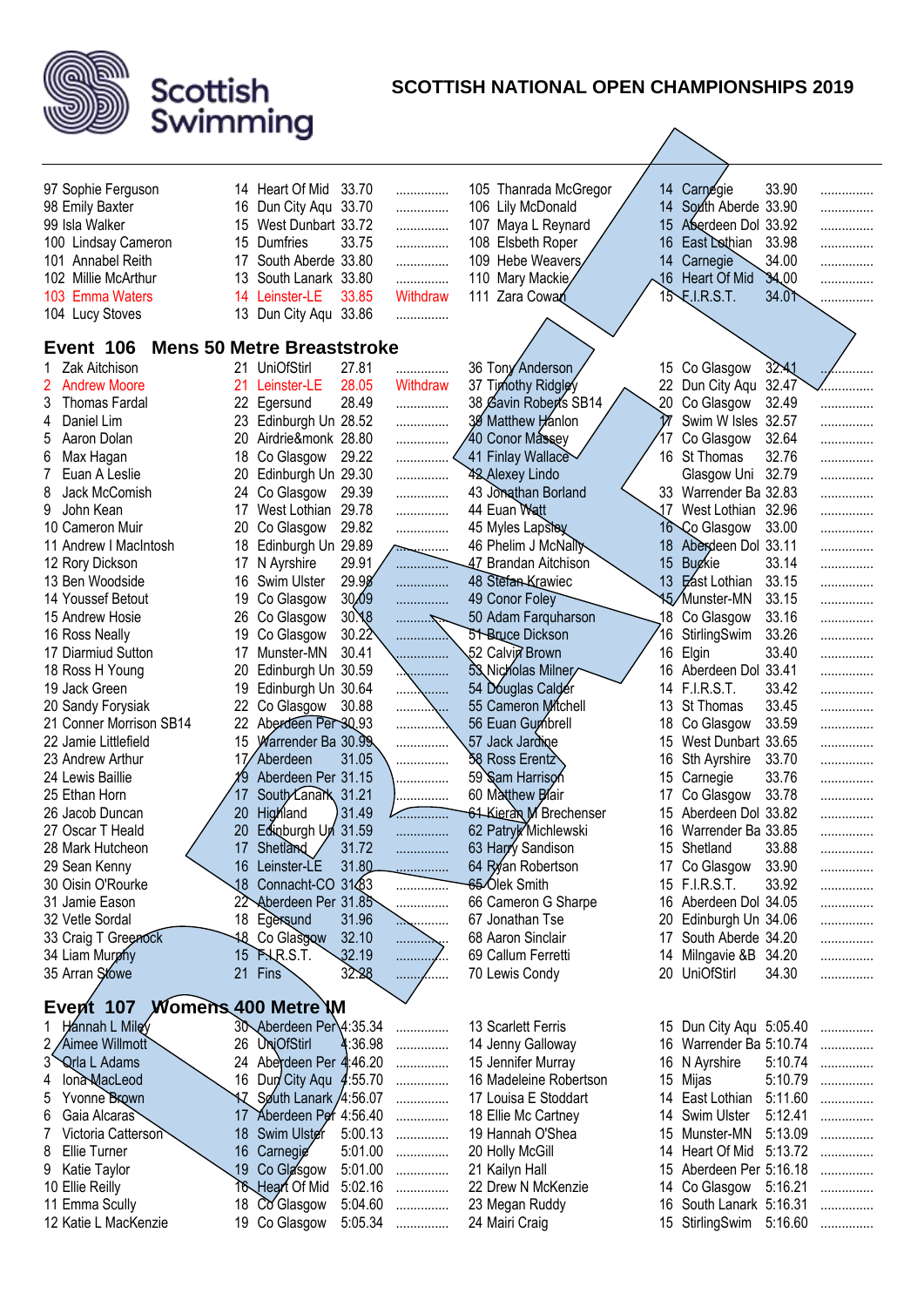

| 25 Eimear Doyle                | 18 Munster-MN                    | 5:16.63<br>.                            | 53 Claire Thomson        |                | 18 Burntisland                 | 5:28.70            |   |
|--------------------------------|----------------------------------|-----------------------------------------|--------------------------|----------------|--------------------------------|--------------------|---|
| 26 Heather Fane                | 14<br>Munster-MN                 | 5:17.49<br>.                            | 54 Jodie Mc Mullen       | 14             | Swim Ulster                    | 5:29.84            |   |
| 27 Catherine Boddie            | 15<br>Garioch                    | 5:17.50<br>.                            | 55 Chloe Mercer          | 16             | Northampton 5:30.10            |                    |   |
| 28 Alicea Bain                 | 16<br>Aberdeen Per 5:17.96       | .                                       | 56 Isla Johnston         | 17             | Aberdeen Per 5:31.10           |                    | . |
| 29 Nicola Lees                 | 18<br>West Lothian 5:18.70       | .                                       | 57 Laura Frizzel         |                | 15 B.E.S.T                     | 5:31.20            | . |
| 30 Maria Cabrelli              | 16<br>Dun City Aqu 5:18.90       | .                                       | 58 Summer Innes          |                | 15 West Lothian                | 5.31.60            |   |
| 31 Ceri Gillespie              | Aberdeen Per 5:19.30<br>14       | .                                       | 59 Melissa Mainwaring    |                | 13 West Lothian                | 5:31.60            |   |
| 32 Jacqueline McMillan         | Carnegie<br>15.                  | 5:19.90<br>.                            | 60 Brooke Braidwood      |                | 14 F. R.S.T.                   | 5:31.80            |   |
| 33 Holly J Shand               | 16<br>Elgin                      | 5:20.20<br>.                            | 61 Anna S Øreen          | 14             | Warrender Ba 5:33.50           |                    | . |
| 34 Nula Gow                    | Garioch<br>14                    | 5:20.85<br>.                            | 62 Rowan McGill          | 16             | Heart Of Mid $\lesssim$ :33.70 |                    |   |
| 35 Isabelle Wood               | StirlingSwim<br>14               | 5:21.47<br>.                            | 63 Alice Mackie          | 13             | Heart Of Mid                   | 5.34.80            |   |
| 36 Olivia Mason                | Warrender Ba 5:22.00<br>15       | .                                       |                          |                |                                |                    |   |
| 37 Aoife Murray                | 15<br>Leinster-LE                | 5:22.13<br>Withdraw                     | 64 Ellyn MacPhee         |                | 12 Co Glasgow                  | 5:35.39            | . |
| 38 Zara Cowan                  | 15 F.I.R.S.T.                    | 5:22.70<br>.                            | 68 Carys Stirling        | $\overline{M}$ | <b>F.I.R.S.T.</b>              | 5:35.80            | . |
| 39 Lauren Sandison             | Shetland<br>17                   | 5:23.30<br>.                            | 66 Jessica Dempster      | 13             | West Lothian                   | 5:36.50            | . |
| 40 Amira Cheyne                | 15<br>Garioch                    | 5:23.57<br>.                            | 67 Abbie McLenachan      |                | 15 F.I.R.S.T.                  | 5:36.60            | . |
| 41 Rebecca Braid               | 16<br>Carnegie                   | 5:24.69<br>.                            | <b>88 Lexie Cochrane</b> |                | 16 South Aberde 5:37.10        |                    | . |
| 42 Leigha Hughes               | Co Glasgow<br>14                 | 5:25.40<br>.                            | 69 Ines Donald           |                | 14 Inverleith                  | 5:37.50            | . |
| 43 Adele McDaid                | Heart Of Mid<br>16               | 5:25.90<br>.                            | 70 Lucy McQonald         |                | 15 Inverleith                  | 5:38.10            | . |
| 44 Georgia Officer             | 16<br>Elgin                      | 5:26.77<br>.                            | 71 Freya Masson          |                | 14 Shetland                    | 5:38.10            |   |
| 45 Charlotte Cullen            | Swim Ulster<br>15                | 5:27.22                                 | 72 Kaila Ratter          | 16             | Delting                        | 5:38.51            |   |
| 46 Leone Young                 | 15<br>Billingham                 | 5:27.40<br>.                            | Z3 Lily McDonald         | 14             | South Aberde 5:38.70           |                    | . |
| 47 Tarryn Barr                 | Swim Ulster<br>14                | 5:27,43                                 | 74 Katie-Wason           | 15             | Cenrothes                      | 5:39.30            |   |
| 48 Danielle Farrell            | Connacht-CO 5:27.73<br>16        |                                         | 75 Ella Wood             |                | 16/Heart Of Mid                | 5:39.30            | . |
| 49 Emily Hirst                 | 18<br><b>Bo Kirklees</b>         | 5:28.00<br>. 7                          | 76 Kate Cassidy          |                | 15 Aberdeen Per 5:39.98        |                    | . |
| 50 Rebecca Augier              | South Lanark 5:28.30<br>15       |                                         | 77 Cameron Lynch         | 16             | <b>F.I.R.S.T.</b>              | 5:40.00            | . |
| 51 Ellie M Bingham             | Swim Ulster<br>14                | 5:28.55                                 | 78 Orla Kennedy          | 16             | Inverleith                     | 5:40.10            | . |
| 52 Holly Simpson               | Aberdeen Per 5:28.62<br>15       |                                         | 79 Catriona Sutherland   |                | 16 Elgin                       | 5:41.48            |   |
|                                |                                  |                                         |                          |                |                                |                    |   |
| Event 108                      | <b>Mens 1500 Metre Ereestyle</b> |                                         |                          |                |                                |                    |   |
| Jacques C Bonsell              | Cambridge Un 16:00.90<br>20      |                                         | 8<br>Cameron Travis      |                | 15 Aberdeen Per 17:00.46       |                    |   |
| Daniel Ferguson<br>2           | West Lothian 16:05.60<br>18      |                                         | Jon Taylor               | 15             | Aberdeen Per 17:09.52          |                    |   |
| Liam McLaughlin<br>3           | Warrender Ba 16:22.44            |                                         | 10 Daniel Murray         | 16             | West Dunbart 17:29.10          |                    |   |
| Marshall Illingworth<br>4      | Co Glasgow<br>19                 | 16:22.70                                | 11 Jamie Claxton         | 17             | Heart Of Mid 17:30.30          |                    |   |
| Adam Law<br>5                  | <b>Bo Kirklees</b><br>18         | 16:33.15                                | 12 Neddie Invin          | 16             | Munster-MN                     | 17:31.55           |   |
| 6<br>Angus Allison             | 16                               | Warrender Ba 16:38.90                   | 13 Camelyon G Allison    | 16             | Dumfries                       | 17:36.50           |   |
| Thomas Jeffers<br>7            | 19<br>Perth City-SS 16:55.00     | .                                       |                          |                |                                |                    |   |
|                                |                                  |                                         |                          |                |                                |                    |   |
|                                |                                  |                                         |                          |                |                                |                    |   |
|                                |                                  |                                         |                          |                |                                |                    |   |
|                                |                                  |                                         |                          |                |                                |                    |   |
| <b>THURSDAY FINALS SESSION</b> |                                  |                                         |                          |                |                                |                    |   |
|                                |                                  |                                         |                          |                |                                |                    |   |
| Warm up 16:00                  |                                  |                                         |                          |                |                                |                    |   |
| Start time 17:00               |                                  |                                         |                          |                |                                |                    |   |
|                                |                                  |                                         |                          |                |                                |                    |   |
|                                |                                  |                                         |                          |                |                                |                    |   |
| Event $128$                    |                                  | Womens 4x200 Metre Freestyle Relay<br>. | Munster-MN<br>9          |                | A                              |                    | . |
| Edinburgh Un                   | A                                | 8:03.50<br>.                            |                          |                |                                | 8:51.60            |   |
| Aberdeen Per<br>2              |                                  | 8:22.53<br>.                            | 10 South Aberde          |                | А                              | 9:00.34            |   |
| 3 Co Glasgow                   | Α                                | 8:32.91                                 | 11 Dun City Aqu          |                | Α                              | 9:03.13            | . |
| Swim Ulster                    | A                                | 8:39.87<br>.                            | 12 Connacht-CO           |                | А                              | 9:05.61            |   |
| Warrender Ba<br>5<br>6         | А                                | 8:40.36<br>.<br>.                       | 13 Munster-MN            |                | B                              | 9:07.34            |   |
| Aberdeen Per                   | B                                | 8:46.01<br>.                            | 14 Swim Ulster           |                | B                              | 9:07.49            |   |
| Carnegie<br>8.                 | A<br>B                           | 8:46.89<br>.                            | 15 Dumfries<br>16 Broch  |                | Α<br>Α                         | 9:17.76<br>9:27.61 | . |
| Co Glasgow                     |                                  | 8:49.70                                 |                          |                |                                |                    |   |
|                                |                                  |                                         |                          |                |                                |                    |   |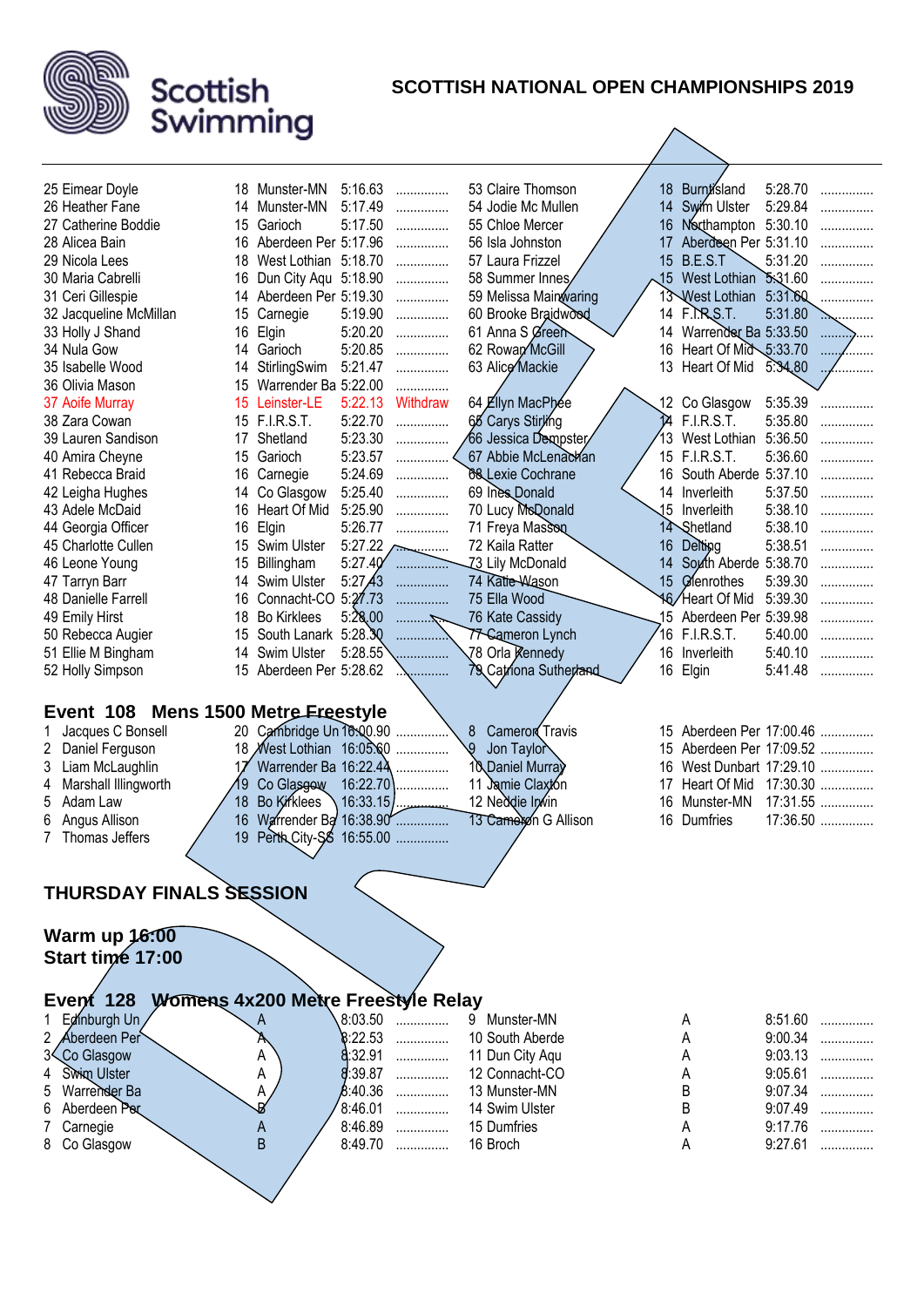

#### **SCOTTISH NATIONAL OPEN CHAMPIONSHIPS 2019**

#### **FRIDAY MORNING SESSION**

#### **Warm up 08:00 Start time 09:00**

#### **Event 201 Womens 200 Metre IM**

|   | Hannah L Miley         | 30.             | Aberdeen Per 2:13.60            |                  | .       | 41 Claire Thomson               | 18  | Burntisland              | 2:31.60 | $\sim$ |
|---|------------------------|-----------------|---------------------------------|------------------|---------|---------------------------------|-----|--------------------------|---------|--------|
| 2 | Katie A Robertson      | 18              | Sth Ayrshire 2:15.30            |                  | .       | 42 Megan Ruddy                  | 16  | South Lanark 2:31.84     |         |        |
| 3 | Orla L Adams           | 24              | Aberdeen Per 2:17.20            |                  | .       | 43 Kailyn/Hall                  | 15  | Aberdeen Per 2:31.98     |         |        |
| 4 | Yvonne Brown           | 17              | South Lanark 2:18.46            |                  | .       | 44 Elle Sutherland              | 17  | South Aberde 2:32-Q0     |         |        |
| 5 | <b>Ellie Reilly</b>    | 16              | Heart Of Mid 2:19.22            |                  | .       | 45 Beth Nolan                   | 17  | Munster-MN               | 2:32.14 |        |
| 6 | Tara S Haworth         | 20              | Edinburgh Un 2:19.30            |                  |         | 46 Georgia Officer              | 16  | Elgin                    | 2:32.20 |        |
| 7 | Gaia Alcaras           | 17              | Aberdeen Per 2:21.30            |                  |         | 47 Sarah Fraser                 |     | Aberdeen Per 2:32.20     |         |        |
| 8 | Ellie Turner           | 16              | Carnegie                        | 2:21.90          |         | 48 Sienna Perry                 | 14  | Aberdeen Per 2:32.32     |         |        |
|   | 9 Serena Iheagwaram    | 17              | Co Glasgow                      | 2:22.12          |         | 49 Annabelle Wright             | 16. | Alford Otter             | 2:32.50 |        |
|   | 10 Lucy Ross           | 17              | South Lanark 2:22.31            |                  |         | 50 Jona Wilson                  | 15  | East Lothian             | 2:32.50 |        |
|   | 11 Iona MacLeod        | 16              | Dun City Aqu 2:22.90            |                  | .       | 51 Catherine Boddie             | 15  | Garioch                  | 2:32.56 |        |
|   | 12 Mhairi Swanson      | 20              | Aberdeen Per 2:24.10            |                  | .       | 52 Mairi Craig                  | 15  | StirlingSwim             | 2:32.60 |        |
|   | 13 Katie Taylor        | 19              | Co Glasgow                      | 2:24.30          | .       | 53 Amber Jaffrey                | 17  | Aberdeen Per 2:32.65     |         |        |
|   | 14 Ava A Simpson       | 16              | Dumfries                        | $2:24.30$ $\sim$ |         | 54 Emily Hirst                  | 18  | <b>Bo Ricklees</b>       | 2:32.70 |        |
|   | 15 Lucy Grieve         | 15              | Sth Ayrshire                    | 2:24.80          | .       | − <del>5</del> 5 _ sabelle Wood | 14  | StirlingSwim             | 2:32.72 |        |
|   | 16 Scarlett Ferris     | 15              | Dun City Aqu                    | 2:24.90          |         | 56 Holly Lumsden                |     | 14 Heart Of Mid          | 2:33.46 |        |
|   | 17 Madeleine Robertson | 15              | Mijas                           | 2:26.10          | .       | 57 Nula Gow                     | ۱4  | Garioch                  | 2:33.83 |        |
|   | 18 Ellie Mc Cartney    | 14              | Swim Ulster                     | 2:26,32          |         | 58 Nicola Lees                  | ,18 | West Lothian             | 2:34.09 |        |
|   | 19 Abbi Sinclair       | 15              | Warrender Ba 2:26.49            |                  |         | 59 Alice Mackie                 | 13  | Heart Of Mid             | 2:34.10 |        |
|   |                        | 18              | St Thomas                       | 2:26.94          |         | √60 Isla Yule                   | 15  | South Aberde 2:34.10     |         |        |
|   | 20 Sophie Smith        |                 |                                 | 2:27.01          | .       |                                 |     |                          |         |        |
|   | 21 Drew N McKenzie     | 14              | Co Glasgow                      |                  | .       | 6 Maria Cabrelli                |     | 16 Dun City Aqu 2:34.43  |         |        |
|   | 22 Holly J Shand       | 16              | Elgin                           | 2:27.27          |         | 62 Láura Frizzel                | 15  | B.E.S.T                  | 2:34.48 |        |
|   | 23 Elise McQueenie     | 15              | Co Glasgow                      | 2:27.70          |         | 63 Danielle Farrell             | 16  | Connacht-CO 2:34.69      |         |        |
|   | 24 Eve Corrigan        | 16              | Warrender Ba 2:28.10            |                  |         | 64 Thanrada McGregor            | 14  | Carnegie                 | 2:35.00 |        |
|   | 25 Saskia Wade         | 14              | Co Glasgow                      | 2:28.60          |         | 65 Ellie M Bingham              | 14  | Swim Ulster              | 2:35.21 |        |
|   | 26 Rowan Saunders      |                 | Heart Of Mid                    | 2:28.74          |         | 66 Kate Carruthers              | 13  | Heart Of Mid             | 2:35.34 |        |
|   | 27 Jennifer Murray     | 16              | N Ayrshire                      | 2:28.90          |         | 67 Ashley Mergon                | 14  | West Lothian 2:35.34     |         |        |
|   | 28 Holly McGill        | 14              | Heart Of Mid                    | 2:29.02          |         | 68 Kiera Rennie                 | 15  | Warrender Ba 2:35.36     |         |        |
|   | 29 Jacqueline McMillan | 15              | Carnegie                        | 2:29.12          |         | 69 Amira Cheyne                 | 15  | Garioch                  | 2:35.53 |        |
|   | 30 Heather Fane        | 14              | Munster-MIV                     | 2:29.40          |         | 70 Anna <sub>S</sub> Green      | 14  | Warrender Ba 2:35.67     |         |        |
|   | 31 Alicea Bain         | 16              | Aberdeen Per 2:29.59            |                  |         | 71 Chlóe Mercer                 | 16  | Northampton 2:35.70      |         |        |
|   | 32 Natalie Jones       | 15              | Warrender Ba 2:29.80            |                  |         | 72 Eilish Segall                | 15  | East Lothian             | 2:35.70 |        |
|   | 33 Louisa E Stoddart   | 14              | East Lothian 2:29.80            |                  |         | 73 <sup>-</sup> Zara Cowan      |     | 15 F.I.R.S.T.            | 2:35.70 |        |
|   | 34 Jenny Galloway      | 16 <sup>°</sup> | Warrender Ba 2:29.85            |                  |         | 74 Katie Simpson                | 17  | Milngavie &B 2:35.70     |         |        |
|   | 35 Rachel Saunders     | 14              | Warrender Ba 2:29.94            |                  | .<br>.  | 75 Kaila Ratter                 | 16  | Delting                  | 2:35.71 |        |
|   | 36 Naya Thomsen        | 16.             | DenmarR                         | 2:30.28          | .       | 76 Anna Feenan                  | 16  | Munster-MN               | 2:35.79 |        |
|   | 37 Eimear Doyle        | 18              | Munster-MN                      | 2:30.35          | .<br>.  | 77 Toni Shaw SM9                | 16  | Aberdeen Per 2:36.60     |         |        |
|   | 38 Jodie Mc Mullen     | 14              | Swim Uster                      | 2:31,27          |         | 78 Eleanor Simmonds SM6         | 25  | CamdenSwiss 3:03.23      |         |        |
|   | 39 Alice Knight        |                 | 15 F.I.R.S.T.                   | 2:31.30          | .       | 79 Cara Smyth SM10              |     | 18 Carnegie              | 3:20.31 |        |
|   | 40 Joglie Baker        | ২১              | Munster-MN\                     |                  | 2:31.57 | 80 Genevieve Hunter SM8         | 17  | South Lanark 3:50.52     |         |        |
|   |                        |                 |                                 |                  |         |                                 |     |                          |         |        |
|   | Event $202$            |                 | <b>Mens 400 Metre Freestyle</b> |                  |         |                                 |     |                          |         |        |
|   | Stephen Milne          |                 | 25 Perth City-SS 3:50.05        |                  | .       | 10 Liam McLaughlin              |     | 17 Warrender Ba 4:05.40  |         | .      |
| 2 | Kyle Shisholm          |                 | 22 Stockport Mo 3:53.10         |                  | .       | 11 Jacques C Bonsell            |     | 20 Cambridge Un 4:07.14  |         |        |
| 3 | Regan Lloyd            |                 | 22 Teamipswich / 3:53.40        |                  | .       | 12 Jack Muncey                  |     | 16 Perth City-SS 4:07.40 |         | .      |
| 4 | Scott Goadby           | 21              | Edinburgh Un 3:58.37            |                  | .       | 13 Cameron G Allison            | 16  | Dumfries                 | 4:07.49 | .      |
| 5 | Max Tambling           | 20              | Hackney- $\n  L0 4:00.95\n$     |                  | .       | 14 Angus Allison                | 16  | Warrender Ba 4:07.90     |         | .      |
| 6 | <b>Martin McInnes</b>  | 21              | Co Glasgow 4:01.90              |                  | .       | 15 Fraser Allison               | 19  | Warrender Ba 4:08.10     |         | .      |
| 7 | Harley J Beentjes      | .19             | Edinburgh Un 4:02.06            |                  | .       | 16 Finlay Saunders              |     | 18 Heart Of Mid 4:08.35  |         | .      |
| 8 | Daniel Ferguson        |                 | 18 West Lothian 4:02.40         |                  | .       | 17 Marshall Illingworth         |     | 19 Co Glasgow            | 4:09.90 | .      |
| 9 | Tom Beeley             |                 | 20 Plymouth Lea 4:02.84         |                  | .       | 18 Adam Law                     |     | 18 Bo Kirklees           | 4:11.10 | .      |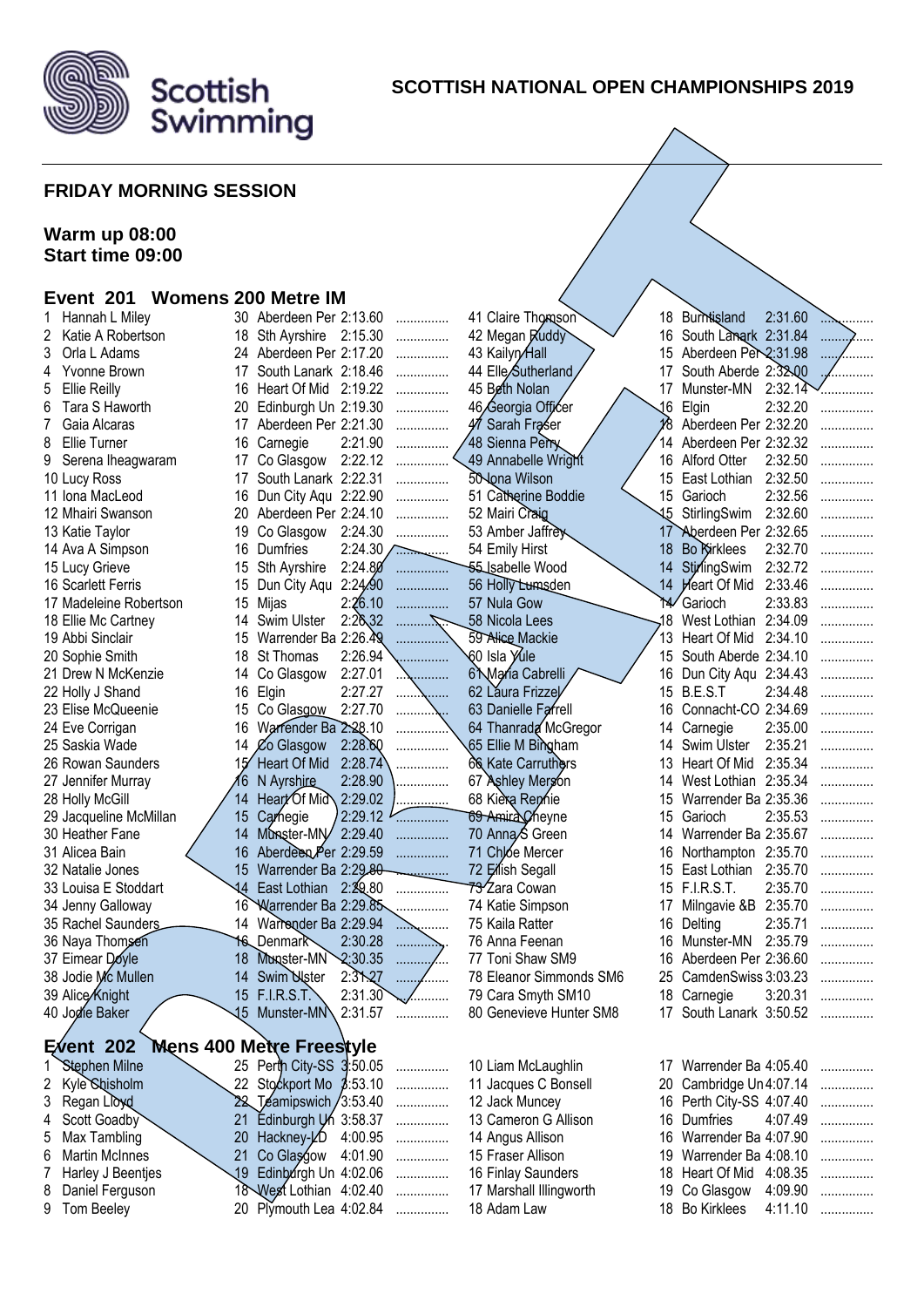

| 19 Keir Buchanan                              |     | 17 South Lanark 4:11.70                         |          | .      | 47 Alex Thomson                    |          | 15 Warrender Ba 4:26.09                      |         | .   |
|-----------------------------------------------|-----|-------------------------------------------------|----------|--------|------------------------------------|----------|----------------------------------------------|---------|-----|
| 20 Jack P Watson                              | 20  | Edinburgh Un 4:13.12                            |          | .      | 48 Archie Dickson                  |          | 15 Co/Glasgow                                | 4:26.45 |     |
| 21 Angus Rutherford                           | 18  | Heart Of Mid 4:13.33                            |          | .      | 49 Andrew Sutherland               | 16       | NAyrshire                                    | 4:27.60 | .   |
| 22 Luke X Kelly                               | 22  | Wharenui-CB 4:13.64                             |          | .      | 50 Jamie Claxton                   | 17       | Heart Of Mid                                 | 4:27.90 | .   |
| 23 Cameron Travis                             | 15  | Aberdeen Per 4:13.90                            |          | .      | 51 Liam Murphy                     |          | 15 F.I.R.S.T.                                | 4:29.20 | .   |
| 24 Sonny Kennedy                              |     | 18 Warrender Ba 4:14.60                         |          | .      | 52 Luke Porteous                   |          | 15 East Lothian                              | 4:29.23 | .   |
| 25 Craig T Greenock                           | 18  | Co Glasgow                                      | 4:14.60  | .      | 53 Ethan Brown                     | 16       | <b>St Thomas</b>                             | 4:29.30 |     |
| 26 Liam S Eccleston                           | 17  | Dumfries                                        | 4:14.70  |        | 54 Luke Malcolmson                 | 17       | Shetland                                     | 4:29.80 |     |
| 27 Maxwell Cattermole                         | 18  | St Thomas                                       | 4:14.89  | .<br>. | 55 Jack McGill                     | 15       | Heart Of Mid                                 | 4:30.90 |     |
| 28 Andrew Arthur                              | 17  | Aberdeen                                        | 4:15.00  |        | 56 Fraser/Claxton                  | 15       | Heart Of Mid $\leftarrow$ 4:31.20            |         | . 7 |
| 29 Arran Stowe                                | 21  | Fins                                            | 4:15.55  | .      | 57 Matthew Brown                   | 16       | Aberdeen Per 4:31,83                         |         | .   |
|                                               |     | St Thomas                                       | 4:15.60  | .      |                                    | 22       | Ren 96                                       | 4:32.10 |     |
| 30 George Cowan                               | 18  |                                                 |          | .      | 58 Ngil R MacCuish                 |          |                                              |         |     |
| 31 Ryan Duncan                                | 16  | St Thomas                                       | 4:17.60  | .      | 59 Cameron McMaster                | 17       | Dun City Aqu 4:32.54                         |         |     |
| 32 Thomas Jeffers                             | 19  | Perth City-SS 4:18.29                           |          | .      | 60 Jude Blackmore                  |          | Billingham                                   | 4:33.28 |     |
| 33 Graham R Baird                             | 16  | Scotia                                          | 4:19.40  | .      | 61 Euan Currie                     | 16       | Ythan                                        | 4:33.50 | .   |
| 34 Iain T MacCuish                            | 20  | Ren 96                                          | 4:20.50  | .      | 62 Gregor Young                    |          | 15 F.I.R.S.T.                                | 4:33.50 | .   |
| 35 Carl Barrett                               | 18  | Aberdeen Per 4:20.86                            |          | .      | <b>63 Archie Sorensen</b>          |          | 16 Warrender Ba 4:34.30                      |         | .   |
| 36 Ross Erentz                                | 16  | Sth Ayrshire                                    | 4:21.10  | .      | 64 Florin Waters                   |          | 17 Connacht-CO 4:34.58                       |         | .   |
| 37 Cameron Bilsland                           | 16. | South Lanark 4:21.28                            |          | .      | 65 Liam Petrie                     | 17       | South Aberde 4:34.80                         |         |     |
| 38 Ethan Horn                                 | 17  | South Lanark 4:21.70                            |          | .      | 66 Michael Strang                  | 16`      | Carnegie                                     | 4:34.90 |     |
| 39 Luke O'Sullivan                            | 18  | Munster-MN                                      | 4:22.24  | .      | 67 Jake Gibson                     | 13       | <b>Broch</b>                                 | 4:36.30 |     |
| 40 Robin Pfeiffer                             | 16  | Connacht-CO 4:23.46                             |          |        | 68 Scott Smyth                     | 15       | Carnegie                                     | 4:38.10 |     |
| 41 Saulius Uoka                               | 15  | Leinster-LE                                     | 4:23/8   | .      | 69 Flormlagh McGuire               |          | 14 Heart Of Mid                              | 4:38.20 | .   |
| 42 Tom O'Sullivan                             | 16  | Connacht-CO 4:23.97                             |          | .      | 70 Jacob Wood                      |          | 14/Elgin                                     | 4:38.70 | .   |
| 43 Ollie Carter S10                           | 19  | UniOfStirl                                      | 4:24.56  | . 75   | 71 Kyle W Hughes S9                | 18       | North Lan ST 5:24.19                         |         |     |
| 44 Cameron Leckie                             | 16  | South Lanark 4:24.70                            |          |        | 72-Adam Donnachie S8               | 19       | South Lanark 5:30.32                         |         |     |
| 45 Jon Taylor                                 | 15  | Aberdeen Per 4:25.64                            |          | .      | 73 Cameron Hemphill S10            |          | 16 Carnegie                                  | 5:57.20 | .   |
| 46 Daniel Murray                              | 16  | West Dunbart 4:25.80                            |          |        | 74 Sam Downie S9                   |          | 13 East Lothian                              | 6:19.20 |     |
|                                               |     |                                                 |          |        |                                    |          |                                              |         |     |
|                                               |     |                                                 |          |        |                                    |          |                                              |         |     |
| Event 203 Womens 100 Metre Breaststroke       |     |                                                 |          |        |                                    |          |                                              |         |     |
| Katie A Robertson                             |     | 18 Sth Avrshire 1:08.60                         |          |        | 30 Megan Ruddy                     |          | 16 South Lanark 1:18.50                      |         |     |
| 2<br>Kara A Hanlon                            |     | 22 Edinburgh Un 1:09.76                         |          |        | 31 Kirsty A Wicklow                |          | 14 Milngavie &B 1:18.68                      |         |     |
| 3                                             |     |                                                 |          |        | 32 Anna Colston                    |          | 16 F.I.R.S.T.                                | 1:18.70 |     |
| Annabel E Guye-johnson<br>Hannah L Miley<br>4 | 30  | 19 Edinburgh Un 1:09.96<br>Aberdeen Per 1:10.24 |          |        |                                    |          | 14 Perth City-SS 1:18.82                     |         |     |
| Orla L Adams<br>5                             | 24. |                                                 |          | .      | 33 Fearne Crighton                 | 18       |                                              |         |     |
| 6                                             |     | Aberdeen Per 1:10.60                            |          | .      | 34 Devan Anderson                  | 14       | Aberdeen Per 1:19.10                         |         |     |
| Katie Goodburn                                | 18  | 16 Warrender Ba 1:10.84                         |          |        | 35 Jodie Mc Mullen                 | 16       | Swim Ulster                                  | 1:19.14 |     |
| Eimear Doyle<br>8                             | 17  | Munster-MN/                                     | 1:11.75  |        | 36 Elaine Murray                   |          | <b>Broch</b>                                 | 1:19.40 |     |
| <b>Bridget Lemasurier</b>                     |     | East Lothigh 1:13.10                            |          |        | 37 Jodié Baker                     |          | 15 Munster-MN                                | 1:19.54 |     |
| <b>Avril Bowler</b><br>9                      | 18  | <b>Bo Kirklees</b>                              | 1:13.20  | .      | 38 Emily Hirst                     | 18       | <b>Bo Kirklees</b>                           | 1:19.70 | .   |
| 10 Lucy Ross                                  | 17  | South Lanark 1:13.20                            |          | .      | 39 Mairi Craig                     | 15       | StirlingSwim                                 | 1:19.80 | .   |
| 11 Benedicte Jensen                           |     | 15 <b>Qenmark</b>                               | 1:13.37  | .      | 40 Molly L Renton                  | 18       | Milngavie &B                                 | 1:20.00 | .   |
| 12 Ellie Reilly                               |     | 16 Heart Of Mid                                 | 1:13.47  | .      | 41 Amber Jaffrey                   |          | 17 Aberdeen Per 1:20.20                      |         | .   |
| 13 Eve Thompson                               | 21  | <b>UniOfSthl</b>                                | 1:13.59  | .      | 42 Lucy Hatfield                   |          | 18 Stocksbridge                              | 1:20.23 |     |
| 14 Natalie Coógans                            | 22  | <b>UniOfStirl</b>                               | 1:14.25  |        | 43 Ines Donald                     | 14       | Inverleith                                   | 1:20.30 | .   |
| 15 Anne G/Hutchison                           | 20  | Edinburgh Un 1:14,36                            |          | .      | 44 Freya Masson                    | 14       | Shetland                                     | 1:20.30 | .   |
| 16 Ellie Mc Cartney                           | 14  | Swim Ulster                                     | 1:14.46  | .      | 45 Sarah Fraser                    | 18       | Aberdeen Per 1:20.30                         |         | .   |
| 17 Katie L MacKenzie                          | 19  | Co Glasgow                                      | 1:14.60  | .      | 46 Ashley Merson                   | 14       | West Lothian 1:20.55                         |         | .   |
| 18 Sóphie Bain                                |     | 14 Aberdeen Per 1:15.19                         |          | .      | 47 Hannah Thomson                  | 17       | West Dunbart 1:20.60                         |         | .   |
| 19 Amber A Owen                               | 19  | Edinburgh Un                                    | 1:16.01  | .      | 48 Joy Drummond                    |          | 15 F.I.R.S.T.                                | 1:21.10 | .   |
| 20 Kiera G Davidson                           | 14  | Milngavie &B                                    | 1:16.73  | .      | 49 Ellyn MacPhee                   |          | 12 Co Glasgow                                | 1:21.20 | .   |
| 21 Rhona M Bowie                              |     | 16 Aberdeen Dol                                 | 1:16.77  | .      | 50 Lucy Stoves                     |          | 13 Dun City Aqu 1:21.31                      |         | .   |
| 22 Orla G Quinn                               |     | 15 Swim Ulster                                  | /1:17.15 | .      | 51 Ellie Forsyth                   | 16       | South Lanark 1:21.46                         |         | .   |
| 23 Christen L Russell                         | 17  | East Lothian 1:17.35                            |          | .      | 52 Isla Macdonald                  | 13       | Highland                                     | 1:21.70 | .   |
| 24 Isla Walker                                | 15  | West Dungart 1:17.50                            |          | .      | 53 Caitriona Stewart               |          | 14 West Dunbart 1:21.70                      |         | .   |
| 25 Georgia Officer                            | 16  | Elgin                                           | 1:17.69  | .      | 54 Isla Bathgate                   |          | 15 Portobello                                | 1:21.72 |     |
| 26 Nula Gow                                   |     | 14 Gariogh                                      | 1:17.70  | .      | 55 Carys Stirling                  |          | 14 F.I.R.S.T.                                | 1:21.85 | .   |
| 27 Anna D'Agrosa                              |     | $15$ B.E.S.T                                    | 1:17.76  | .      | 56 Sarah E Hill                    |          | 13 Aberdeen Dol 1:22.10                      |         | .   |
| 28 Martha Reeves<br>29 Jenny Galloway         | 14  | Dun City Aqu 1:17.90<br>16 Warrender Ba 1:18.20 |          | .      | 57 Katie Tulloch<br>58 Anya Wilson | 17<br>17 | South Aberde 1:22.20<br>Dun City Aqu 1:22.40 |         | .   |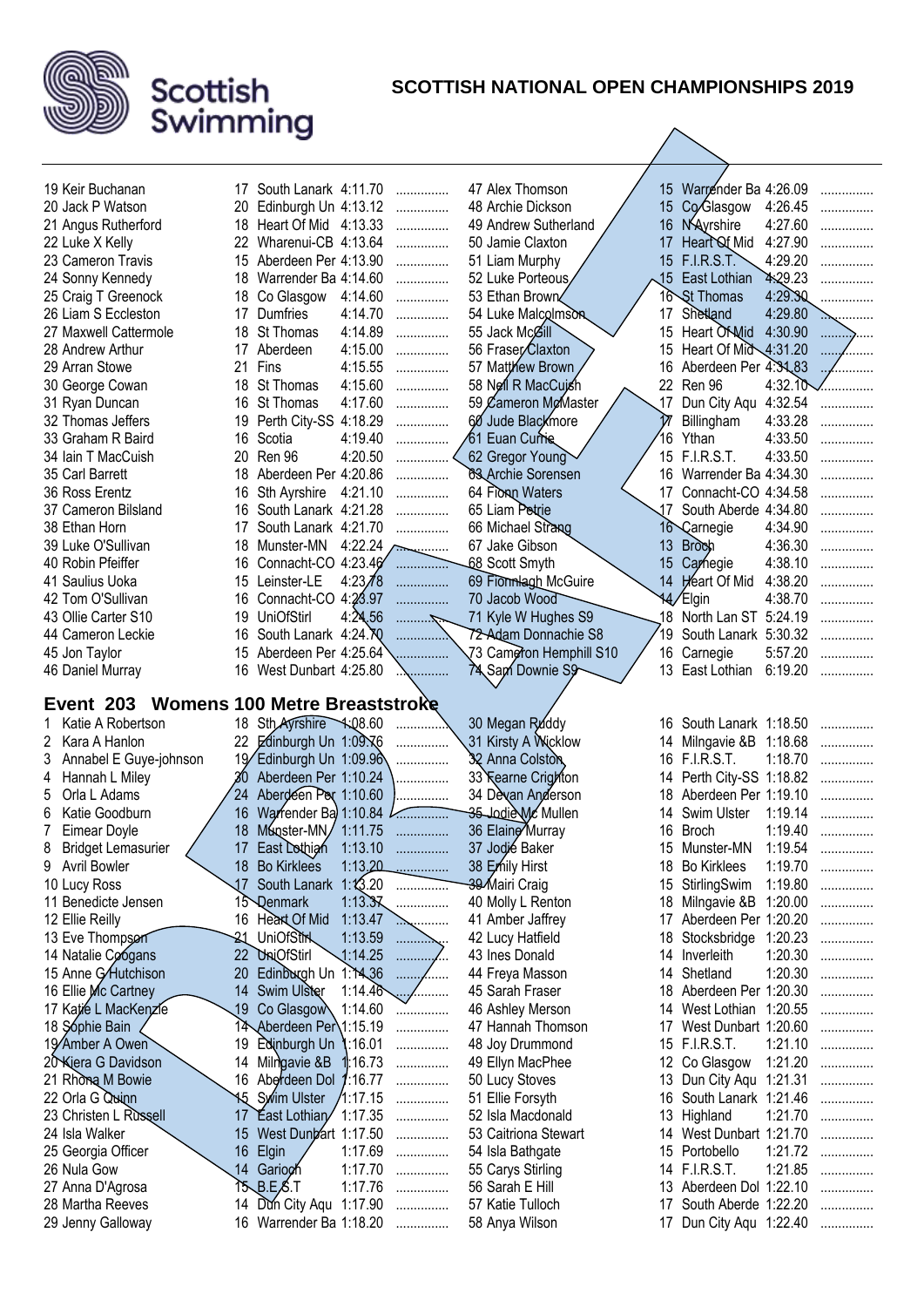

| 59 Chloe Mercer            |    | 16 Northampton 1:22.50           |                    | .        | 66 Ava Kirkham           |     | 13 F.I.R.S.T.                     | 1:23.16 |          |
|----------------------------|----|----------------------------------|--------------------|----------|--------------------------|-----|-----------------------------------|---------|----------|
| 60 Natasha Phillips        |    | 14 St Thomas                     | 1:22.80            | .        | 67 Abby Kane SB13        | 16  | N Ayrshire                        | 1:25.30 | .<br>.   |
| 61 Annabelle Wright        |    | 16 Alford Otter                  | 1:22.80            | .        | 68 Eleanor Simmonds SB6  | 25  | CamdenSwiss 1:41.57               |         | .        |
| 62 Murrin Markwick         |    | 16 West Dunbart 1:22.86          |                    | .        | 69 Amy MacFarlane SB14   | 26  | North Lan ST 1:45.98              |         |          |
| 63 Eilidh Gault            |    | 13 Ythan                         | 1:22.88            | .        | 70 Cara Smyth SB9/       | 18  | Carnegie                          | 1:50.20 | .        |
| 64 Rachel Beswick          | 17 | Dumfries                         | 1:22.89            | .        | 71 Genevieve Hunter SB8  | .17 | South Lanark                      | 2.04.02 | .        |
| 65 Sophie Portier          |    | 14 Warrender Ba 1:23.09          |                    | .        | 72 Lottie Barry SB6      | 15  | Ren 96                            | 2:31.00 |          |
|                            |    |                                  |                    |          |                          |     |                                   |         |          |
| Event 204                  |    | <b>Mens 100 Metre Backstroke</b> |                    |          |                          |     |                                   |         |          |
| Craig McNally              |    | 27 UniOfStirl                    | 55.10              | .        | 47 Euan Gumbrell         |     | 18 Co Glasgow                     | 1:03.50 | $\cdots$ |
| 2<br>Martyn Walton         |    | 22 UniOfStirl                    | 55.25              | .        | 48 Felix Hale            | 16  | Inverleith                        | 1:04,00 | .        |
| Scott J Gibson<br>3        | 19 | Edinburgh Un 55.65               |                    | .        | 49 Samuel Chittleburgh   | 16  | Warrender Ba $1:04.10\rightarrow$ |         |          |
| Perry Gardner<br>4         | 22 | <b>UniOfStirl</b>                | 56.04              | .        | 50 Stefan Krawiec        |     | 13 East Lothian                   | 1:04.13 | .        |
| Mark Ford<br>5             | 16 | Co Glasgow                       | 57.20              | .        | 51 Finlay Stafford       |     | Swim Ulster                       | 1:04.42 | .        |
| Andrew J Sawkins<br>6      | 21 | Edinburgh Un 57.36               |                    | .        | 52 Rory Dickson          |     | N Ayrshire                        | 1:04.46 |          |
| Sam Pease                  | 20 | <b>UniOfStirl</b>                | 58.08              |          | 53 Bartek Gacki          |     | 17 East Lothian                   | 1:04.50 |          |
| 8<br>Joe Watt              | 19 | Co Glasgow                       | 58.30              | .        | <b>SA Ewan Batey</b>     | 14  | Warrender Ba 1:04.59              |         | .        |
| 9<br>Conor Massey          | 17 | Co Glasgow                       | 58.50              | .        | 55 Aaron Sinclair        | 17  | South Aberde 1:04.70              |         |          |
| 10 Jack Muncey             | 16 | Perth City-SS 59.00              |                    | .        | 56 Robin Pfeiffer        |     | 16 Connacht-CO 1:04.71            |         | .        |
| 11 Ryan Robertson          | 17 | Co Glasgow                       | 59.30              | .        | 57 Craig MacDonald       |     | 15 Co Glasgow                     | 1:04.74 | .        |
| 12 Tony-Joe Trett Oliver   | 20 | <b>UniOfStirl</b>                | 59.32              |          | 58 Ben Mitchell          | 17  | Leinster-LE                       | 1:04.77 | .        |
| 13 Adam Law                | 18 | <b>Bo Kirklees</b>               | 59.50              | .        | 59 Robert Wright         |     | 17 Warrender Ba 1:04.80           |         | .        |
| 14 Alexander Harris        | 17 | StirlingSwim                     | 59.50              | .        | 60 David Carroll         |     | 16 Munster-MN                     | 1:04.99 | .        |
| 15 Mek A Sribhibhadh       | 21 | Edinburgh Un 59.64               |                    | .        | 61 Dariusz Miskiewisz    |     | 17/Elgin                          | 1:05.03 | .        |
| 16 James Symons            | 22 | Connacht-CO 1:00.04              |                    |          | 62 Ross Imrie            |     | 17 Alford Otter                   | 1:05.10 | .        |
| 17 Kyle Pate               | 20 | <b>UniOfStirl</b>                | 1:00.23            | .        | 63 Jack Fiddes           |     | South Aberde 1:05.10              |         | .        |
| 18 Jamie Macdonald         | 18 | Warrender Ba 1:00.30             |                    |          | 64 Euan Dunse            | 15  | West Lothian 1:05.26              |         |          |
| 19 Fraser A Wilson         | 17 | Warrender Ba 1:00.30             |                    |          | 65 Fiorin Waters         | 17  | Connacht-CO 1:05.29               |         | .        |
| 20 Oisin O'Rourke          | 18 | Connacht-CO 1:00.42              |                    |          | 66 Luke O'Sullivan       | 18  | Munster-MN                        | 1:05.48 | .        |
| 21 Iain A Rose             | 17 | Warrender Ba 1:00.60             |                    |          | 67 Adam Millar           | 16  | Shetland                          | 1:05.50 | .        |
| 22 Sam Winston             | 17 | Leipster-LE 4:00.79              |                    | .        | 68 Lucas Brøwn           | 13  | Elgin                             | 1:05.63 | .        |
| 23 Cameron Travis          | 15 | Aberdeen Per 1:00.90             |                    | .        | 69 Jonathon R Brooks     |     | 18 Aberdeen Dol 1:05.70           |         | .        |
| 24 Finlay Saunders         |    | 18 Heart Of Mid                  | 1:01.00            |          | YQ Angus Rutherford      | 18  | Heart Of Mid                      | 1:05.80 |          |
| 25 Liam Harkin             |    | <b>F.I.R.S.T.</b>                | 1:01.00            | .        | 71 Angus Johnston        | 14  | West Dunbart 1:05.84              |         | .        |
| 26 Fionnan Mc Menamin      | 19 | Leinster-LE                      | 1:01.06            | .        | 72 Angus Harfold         | 17  | South Aberde 1:05.88              |         | .        |
| 27 Carl Barrett            | 18 | Aberdeen Per 1:01.24             |                    |          | <b>73 Jack Milne S14</b> | 18  | Dun City Aqu 1:06.10              |         |          |
| 28 Matthew Anderson        | 17 | <b>Dében</b>                     | 1:01.70            | .        | 74 Craig Dickson         | 17  | Elgin                             | 1:06.10 | .        |
| 29 Brendan Johnson         | 21 | Aberdeen Per 1:01.70             |                    |          | 75 Williám Storer        |     | 14 South Aberde 1:06.12           |         |          |
| 30 Andrew Arthur           |    | 17 Aberdeen                      | 1:01.81            | .        | 76 Leon Campbell         |     | 15 StirlingSwim                   | 1:06.15 | .        |
| 31 Stuart Crawford         |    | Glasgow Uni                      | 1:001.82           | .        | 77 Ross Erentz           |     | 16 Sth Ayrshire                   | 1:06.17 | .        |
| 32 Kerr Lumsden            |    | 16 Monifieth                     | 1:01.90            | .        | 78 Jack Brown            | 14  | Heart Of Mid                      | 1:06.43 | .        |
| 33 Jake Kirkham            |    | 15 F.I.R.S.T.                    | 1:01.90            | .        | 79 Finlay Wallace        | 16  | St Thomas                         | 1:06.51 | .        |
| 34 Logan Easop∕            |    | 18 StirlingSwim                  | 1:02.00            | .        | 80 Lucas Grieve          |     | 15 F.I.R.S.T.                     | 1:06.71 | .        |
| 35 Neddie Irwin            |    | 16 Munster-MN                    | 1:02.06            | .        | 81 Matthew Brown         | 16  | Aberdeen Per 1:06.76              |         |          |
| 36 Calum Young             | 19 | Dun City Aqu                     | 1:02,20            | $\cdots$ | 82 Luke Porteous         |     | 15 East Lothian                   | 1:06.86 | .        |
| 37 Louis Lawlor S14        | 17 | Co Glasgow                       | 1:02.34            | .        | 83 Aedan Berry           |     | Glasgow Uni                       | 1:06.89 | .        |
| 38 Andrew W Wicks          | 20 | Edinburgh Un 1:02.36             |                    | .        | 84 Jack Hamilton         |     | 18 Highland                       | 1:06.90 | .        |
| 39 Yasin Onal              |    | West Lothian                     | 1:02.40            | .        | 85 Jack McGill           |     | 15 Heart Of Mid                   | 1:06.93 | .        |
| 40∕Timothy Ridgleyे        | 22 | Dan City Aqu                     | :02.50             | .        | 86 Dylan C Bleakley S14  | 16. | East Lothian                      | 1:11.20 | .        |
| 4 <sup>1</sup> Euan Currie | 16 | Ythan                            | $\parallel$ :02.50 | .        | 87 Logan Smith S14       | 16  | North Lan ST 1:16.36              |         |          |
| 42 Thomas Coates           | 16 | West Lothian                     | :02.70             | .        | 88 Matthew Scott S14     | 20  | Aberdeen Per 1:17.10              |         | .        |
| 43 Cameron A Finlayson     |    | Edinburgh Un/1:02.73             |                    | .        | 89 Adam Donnachie S8     | 19  | South Lanark 1:26.69              |         | .        |
| 44 George Cowan            | 18 | St Thomas                        | 1:02.80            |          | 90 Sam Downie S9         | 13  | East Lothian                      | 1:29.50 |          |
| 45 James T Taylor          | 16 | Aberdeen Dol 1:02.99             |                    | .        | 91 Kai Goldie S9         | 14  | North Lan ST 1:50.08              |         | .        |
| 46 Maxwell Cattermole      |    | 18 St Thomas                     | 1:03.50            | .        |                          |     |                                   |         |          |
|                            |    |                                  |                    |          |                          |     |                                   |         |          |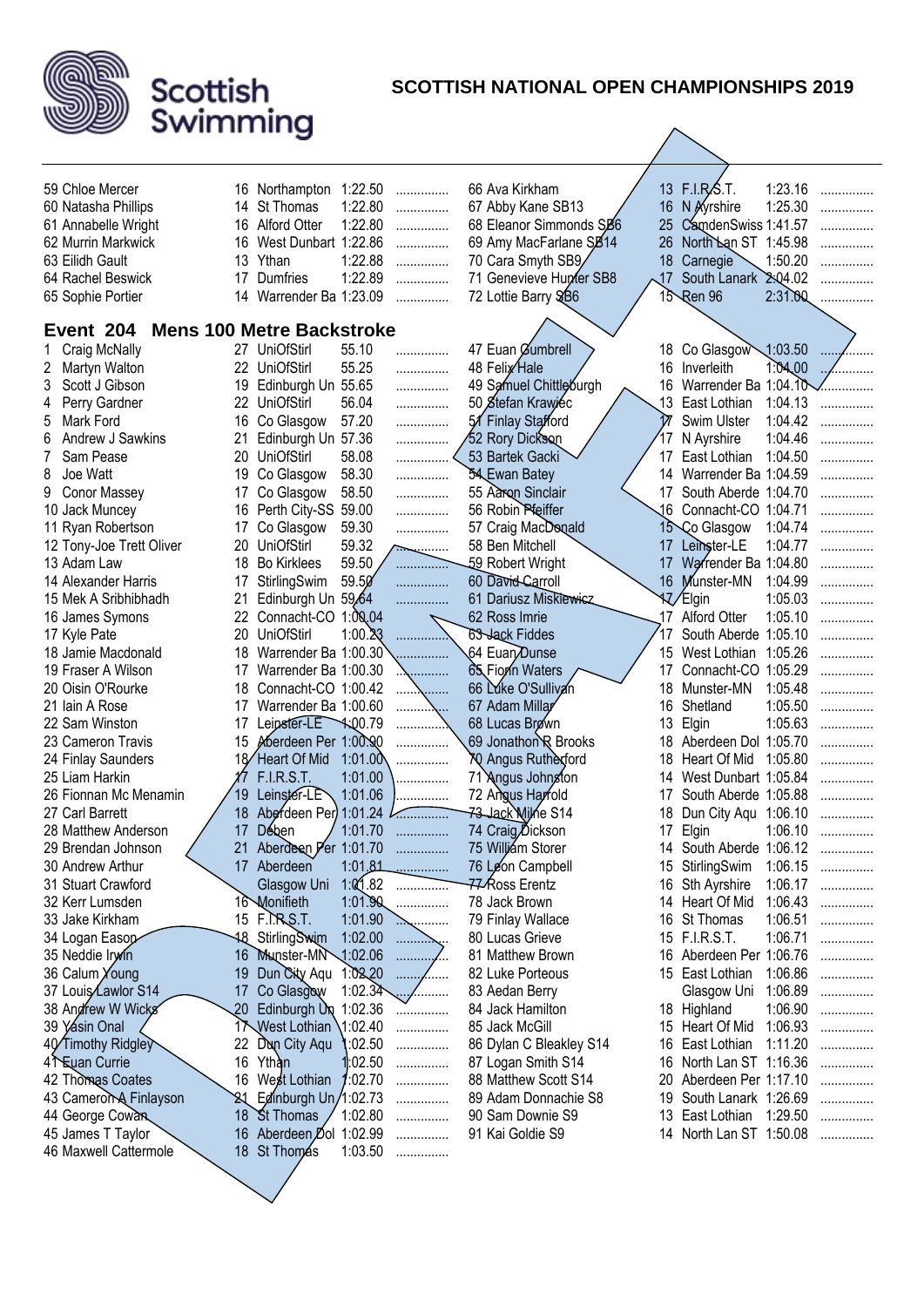

#### **SCOTTISH NATIONAL OPEN CHAMPIONSHIPS 2019**

 $\overline{\phantom{a}}$ 

#### **Event 205 Womens 200 Metre Backstroke**

Scottish<br>Swimming

| Kathryn S Greenslade<br>1           |                               | 21 Edinburgh Un 2:10.78            | .           | 48 Sarah E Hill          |                 | 13 Aberdeen Dol 2:29.99  |         | . |
|-------------------------------------|-------------------------------|------------------------------------|-------------|--------------------------|-----------------|--------------------------|---------|---|
| 2<br>Orla L Adams                   | 24                            | Aberdeen Per 2:14.30               | .           | 49 Melissa Mainwaring    | 13 <sup>2</sup> | West Lothian 2:30.06     |         |   |
| 3<br>Ellis J Shiels                 | 17                            | Milngavie &B 2:15.00               | .           | 50 Ceri Gillespie        | 14              | Aberdeen Per 2:30.10     |         |   |
| Ellie Turner<br>4                   | Carnegie<br>16                | 2:16.10                            | .           | 51 Sophie Dodd           | 19              | <b>UniOfStirl</b>        | 2:30.13 |   |
| 5<br>Cassie Wild                    | <b>UniOfStirl</b><br>19       | 2:16.87                            | .           | 52 Fay Prosser           | 19              | Highland                 | 2.30.30 |   |
| Serena Iheagwaram<br>6              | Co Glasgow<br>17              | 2:16.90                            | .           | 53 Heather Fane          | 14              | <b>Munster-MN</b>        | 2:30.30 |   |
| Isabel Jones<br>7                   | <b>UniOfStirl</b><br>19       | 2:17.52                            | .           | 54 Catherine Boddle      | 15              | Garloch                  | 2:30.43 |   |
| Holly J Shand<br>8                  | 16<br>Elgin                   | 2:19.13                            | .           | 55 Shannon M Rolingk     | 15              | Airdrie&monk 2:30.57     |         | . |
| 9<br>Rebecca Thornton               | 19<br><b>Bo Kirklees</b>      | 2:19.30                            | .           | 56 Leone Young           | 15              | Billingham               | 2:30.80 |   |
| 10 Danielle Rayner                  | 23<br><b>UniOfStirl</b>       | 2:20.10                            | .           | 57 Holly Lumsden         | 14              | Heart Of Mid             | 2:30.80 |   |
| 11 Scarlett Ferris                  | 15<br>Dun City Aqu            | 2:20.40                            | .           | 58 Caitlin Drummond      | 17              | West Lothian             | 2:30.90 |   |
| 12 Holly McGill                     | Heart Of Mid<br>14            | 2:20.66                            | .           | 59 Abbigail McArthur     | .16             | South Lanark 2:31.00     |         |   |
| 13 Morven Lister                    | Carnegie<br>16                | 2:21.00                            | .           | 60 Hebe Weavers          | 14              | Carnegie                 | 2:31.10 |   |
| 14 Emma Scully                      | Co Glasgow<br>18              | 2:21.00                            |             | 61 Martha Reeves         | 14.             | Dun City Aqu 2:31.10     |         |   |
| 15 Rachel Saunders                  | 14                            | Warrender Ba 2:21.20               |             | 62 Sienna Perry          |                 | 14 Aberdeen Per 2:31.20  |         |   |
| 16 Erika Coupek                     | 17                            | Heart Of Mid 2:21.40               |             | 63 Eilish Segall         | 15.             | East Lothian 2:31.40     |         |   |
| 17 Alice Alcaras                    | 19                            | Aberdeen Per 2:21.50               | Withdraw    | 64 Fearne Crighton       |                 | 14 Perth City-SS 2:31.80 |         |   |
| 18 Ava A Simpson                    | Dumfries<br>16                | 2:21.50                            | .           | 65 Georgia Officer       | 16              | Elgin                    | 2:31.99 |   |
| 19 Rowan Saunders                   | Heart Of Mid<br>15            | 2:22.00                            | .           | 66 Emily Riach           | 17              | <b>Xthan</b>             | 2:32.00 |   |
| 20 Alice Meldrum                    | 17                            | South Lanark 2:22.30               |             | 67 Erin Urquhart         | 13              | Abeideen Per 2:32.10     |         |   |
| 21 Sarah Fraser                     | 18                            | Aberdeen Per 2:22.70               | .           | 68 Ellie M Bingham       | 14              | Swim Ulster              | 2:32.18 |   |
| 22 Cora Rooney                      | Swim Ulster<br>14             | 2:23/15                            | .           | 69 Holly Welsh           |                 | 15 Morth Lan ST 2:32.20  |         |   |
| 23 Jacqueline McMillan              | 15<br>Carnegie                | 2:24.14                            | .           | 70 Amira Cheyne          | 15              | Garioch                  | 2:32.30 | . |
| 24 Nicola Lees                      | 18<br>West Lothian            | 2:24,40                            |             | 71 Anya Wilson           | ,17             | Dun City Aqu 2:32.40     |         |   |
| 25 Maria Cabrelli                   | Dun City Aqu<br>16            | 2:24.80                            |             | 72 Jessica Dempster      |                 | West Lothian 2:32.60     |         |   |
| 26 Alice Knight                     | <b>F.I.R.S.T.</b><br>15       | 2:25.20                            |             | √73 Katie⁄Wason          | 15              | Glenrothes               | 2:32.66 |   |
| 27 Drew N McKenzie                  | Co Glasgow<br>14              | 2:25.50                            |             | 74 Ella Wood             | 16              | Heart Of Mid             | 2:32.90 |   |
| 28 Anna S Green                     | 14                            | Warrender Ba 2:25.55               |             | 75 Tarryn Barr           | 14              | Swim Ulster              | 2:32.93 |   |
| 29 Amy L Shiels                     | 14                            | Milngavie &B 2:25.80               |             | 76 Summer Innes          | 15              | West Lothian             | 2:33.10 |   |
| 30 Mhairi Swanson                   | 20                            | Aberdeen Per 2:26.05               |             | 77 Kaitlin Cola-Gamble   | 15              | Highland                 | 2:33.30 |   |
| 31 Laura Killen                     | 16<br>Munster-MN              | 2:26.69                            |             | 78 Kara Myatt            | 17              | Dumfries                 | 2:33.30 |   |
| 32 Isabelle Wood                    | StirlingSwim                  | 2:27.00                            |             | <b>29</b> Eve Mair       | 15              | Sth Ayrshire             | 2:33.80 |   |
| 33 Lauren Sandison                  | Shetland                      | 2:27.80                            |             | 80 Slaire Thomson        | 18              | <b>Burntisland</b>       | 2:34.30 |   |
| 34 Ashley Merson                    | WestZothiam<br>14             | 2:27.80                            |             | 81 Molly Dunn            | 13              | Marlins                  | 2:34.40 |   |
| 35 Charlotte Cullen                 | Swim Ulster<br>15             | 2:27.82                            | .           | 82 Elsbelty Roper        | 16              | East Lothian             | 2:34.40 | . |
| 36 Lily McDonald                    | 14                            | South Aberde 2:28.40               | .           | 83 Lindsay Cameron       | 15              | Dumfries                 | 2:34.55 |   |
| 37 Aimee Harkness                   | Dumfries.<br>14               | 2:28.40                            | .           | 84 Cameron Lynch         | 16              | <b>F.I.R.S.T.</b>        | 2:34.80 |   |
| 38 Rowan McGill                     | Heart Of Mid<br>16            | 2:28,60                            |             | 85 Lify I Croll          | 18              | South Aberde 2:34.80     |         |   |
|                                     | 15<br>South Lanark            | 2:28.80                            |             | 86 Adrianna Kazimierczak |                 | Connacht-CO 2:34.80      |         |   |
| 39 Rebecca Augier<br>40 Aoife Leahy |                               | 17 Connacht-CO 2:28.96             |             | 87 Holly Milne           | 15              | 14 F.I.R.S.T.            | 2:35.00 |   |
|                                     |                               | 17 Aberdeen Per 2:29.00            | .           | 88 Hannah E Ross         |                 | 14 South Aberde 2:35.00  |         | . |
| 41 Amber Jaffrey                    |                               | 15 Warrender Ba 2:29.10            |             |                          |                 |                          |         | . |
| 42 Olivia Mason                     |                               | 2:29.13                            | .           | 89 Liberty Blair         |                 | 14 StirlingSwim          | 2:35.00 | . |
| 43 Catriona Sutherland              | Elgin<br>16                   |                                    | .<br>.<br>. | 90 Leigha Hughes         |                 | 14 Co Glasgow            | 2:35.10 | . |
| 44 Laura Murray                     | StirlingSwim<br>15            | 2:29.50<br>2:29.60                 |             | 91 Sophie Ferguson       |                 | 14 Heart Of Mid          | 2:35.30 | . |
| 45 Saran Coffey                     | 15<br>F.I.R.S.T.              |                                    | .           | 92 Anna Reid             |                 | 16 Highland              | 2:35.30 | . |
| 46 Mollie Mc Alorum                 | 14<br>Swim Ulster             | 2:29.63                            | .           | 93 Emma King             |                 | 15 West Lothian 2:35.30  |         | . |
| 47 Chloe Mercer                     | 16 Northampton                | 2:29.70                            |             |                          |                 |                          |         |   |
| Event 206                           |                               | <b>Mens 200 Metre Breaststroke</b> |             |                          |                 |                          |         |   |
| Ross Murdoch                        | 25 UnjOfStirl                 | 2:07.43                            | .           | Max Hagan<br>9           |                 | 18 Co Glasgow            | 2:21.94 |   |
| 2<br>Daniel Lim                     |                               | 23 Edinburgh Un/2:13.23            | .           | 10 Callum Lawrie         | 21              | <b>UniOfStirl</b>        | 2:22.31 | . |
| Andrew I Macintosh<br>3             |                               | Edinburgh Un 2:15.95               | .           | 11 Jack McComish         |                 | 24 Co Glasgow            | 2:23.34 |   |
| Nicholas J Quinn<br>4               | 26                            | Edinburgh Un 2:17.54               | .           | 12 Ben Woodside          | 16              | Swim Ulster              | 2:23.98 | . |
| George Clough<br>5                  | 20<br>UniOfStirl              | 2:17.69                            | .           | 13 Sandy Forysiak        |                 | 22 Co Glasgow            | 2:24.30 | . |
| Cameron Muir<br>6                   | 20 <sub>2</sub><br>Co Glasgow | 2:18.00                            | .           | 14 Angus Allison         |                 | 16 Warrender Ba 2:25.10  |         | . |
| Kyle Boyek<br>7                     | 27 UniØfStirl                 | 2:19.83                            | .           | 15 John Kean             | 17              | West Lothian 2:26.10     |         | . |
| Ross H Young<br>8                   |                               | 20 Edinburgh Un 2:20.01            | .           | 16 Daniel Ferguson       |                 | 18 West Lothian 2:26.13  |         | . |
|                                     |                               |                                    |             |                          |                 |                          |         |   |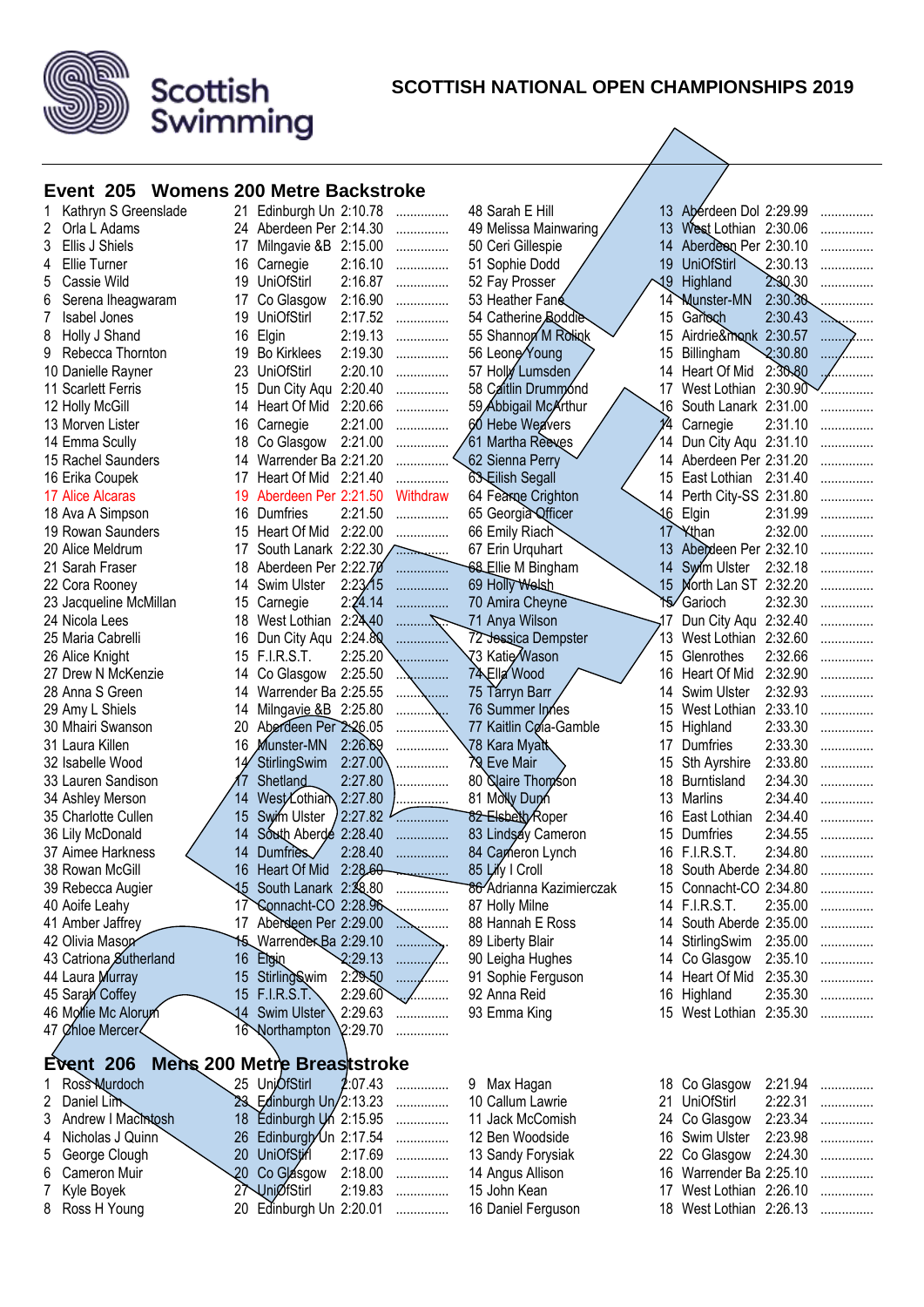

| 17 Fraser Allison                      |                  | 19 Warrender Ba 2:26.20             |         | .          | 48 Jamie Eason                       |            | 22 Abergeen Per 2:39.80             |         |   |
|----------------------------------------|------------------|-------------------------------------|---------|------------|--------------------------------------|------------|-------------------------------------|---------|---|
| 18 Sean Kenny                          | 16               | Leinster-LE                         | 2:26.51 | .          | 49 Bartek Gacki                      | 17         | East Lothian                        | 2:39.90 | . |
| 19 Ross Neally                         | 19               | Co Glasgow                          | 2:27.10 | .          | 50 Euan Gumbrell                     | 18         | Co Glasgow                          | 2:40.40 | . |
| 20 Jack Green                          | 19               | Edinburgh Un 2:27.91                |         | .          | 51 Myles Lapsley                     | 16         | Co Glasgow                          | 2:40.80 | . |
| 21 Youssef Betout                      | 19               | Co Glasgow                          | 2:30.90 |            | 52 Lucas Grieve                      | 15         | <b>F.I.R.S.T.</b>                   | 2:41.07 |   |
|                                        |                  |                                     |         | .          |                                      |            |                                     |         | . |
| 22 Lewis Baillie                       | 19               | Aberdeen Per 2:31.60                |         | .          | 53 Matthew McMillan                  | $\sqrt{3}$ | Carnegie                            | 2.41.10 | . |
| 23 Finlay Wallace                      | 16               | St Thomas                           | 2:31.81 | .          | 54 Jude Blackmore                    |            | 17 Billingham                       | 2:41.40 |   |
| 24 Alasdair Peterson                   | 16.              | Warrender Ba 2:31.95                |         | .          | 55 Alistair Dunsmore                 | 17         | South Lanark                        | 2:42.00 |   |
| 25 Liam Murphy                         |                  | 15 F.I.R.S.T.                       | 2:32.08 | .          | 56 Elliot P Sinclair                 | 15         | Dumfries                            | 2:42.00 | . |
| 26 Thomas Jeffers                      | 19               | Perth City-SS 2:32.70               |         | .          | 57 Jack Jardine                      | 15         | West Dunbart 2:42.82                |         |   |
| 27 Euan Watt                           | 17               | West Lothian 2:32.90                |         | .          | 58 Lorné Wight                       | 16         | Warrender Ba 2:43.13                |         |   |
| 28 Leon Campbell                       | 15               | StirlingSwim                        | 2:32.99 | .          | 59 Lucas Weir                        | 16         | Highland                            | 2:43.20 |   |
| 29 Timothy Ridgley                     | 22               | Dun City Aqu 2:34.10                |         | .          | 60 Emil Morawski                     | 15         | Warrender Ba 2:43.40                |         | . |
| 30 Douglas Calder                      |                  | 14 F.I.R.S.T.                       | 2:34.28 | .          | 61 Matthew Blair                     |            | Co Glasgow                          | 2:43.68 |   |
| 31 Ryan Duncan                         | 16               | St Thomas                           | 2:34.70 |            | ∕62 Olek Smith                       | 15         | <b>F.I.R.S.T.</b>                   | 2:43.70 |   |
| 32 Ethan Horn                          | 17               | South Lanark 2:34.90                |         |            | 63 Owen Ray                          | 14         | Warrender Ba 2:44.42                |         |   |
| 33 Diarmiud Sutton                     | 17               | Munster-MN                          | 2:35.48 | .          | <b>84 Harry Sandison</b>             | 15         | Shetland                            | 2:45.00 | . |
| 34 Aidan Ballantyne                    | 15               | East Lothian                        | 2:36.10 | .          | 65 Kieran M Brechenser               |            | 15 Aberdeen Dol 2:45.40             |         |   |
| 35 Vetle Sordal                        | 18               | Egersund                            | 2:36.27 | .          | 66 Aaron Sinclair                    | 17         | South Aberde 2:45.40                |         | . |
| 36 Mark Hutcheon                       | 17               | Shetland                            | 2:36.50 |            |                                      |            | 15 Heart Of Mid 2:45.83             |         |   |
|                                        |                  |                                     |         | .          | 67 Angus Young                       |            |                                     |         |   |
| 37 Gavin Roberts SB14                  | 20               | Co Glasgow                          | 2:37.00 |            | 68 Fionn Waters                      | 17         | Compacht-CO 2:46.14                 |         |   |
| 38 Joshua Mitchell                     | 17               | Warrender Ba 2:37.08                |         |            | 69 Cameron G Sharpe                  | 16         | Aberdeen Dol 2:46.20                |         |   |
| 39 Graeme Squires                      | 18               | Highland                            | 2:37/20 |            | 70 Luke-Charles                      |            | 15 South Aberde 2:46.20             |         |   |
| 40 Mark Innes                          | 17               | Warrender Ba 2:37.50                |         |            | 71 Logan J Ward                      |            | 15 Aberdeen Dol 2:46.90             |         |   |
| 41 Jamie Littlefield                   | 15               | Warrender Ba 2:37,70                |         | . 7        | 72 Gregor Young                      |            | 15 F.I.R.S.T.                       | 2:46.95 | . |
| 42 Adam Farquharson                    | 18               | Co Glasgow                          | 2:38.50 | .          | 73 Ethan Brown                       | 16         | St Thomas                           | 2:47.10 | . |
| 43 Sam Harrison                        | 15               | Carnegie                            | 2:38.70 |            | 74 Ethan Sutherland                  | 15         | South Aberde 2:47.10                |         | . |
| 44 Matthew Hanlon                      | 17               | Swim W Isles 2:38.80                |         | .          | 75 Andrew Sutherland                 | 16         | N Ayrshire                          | 2:47.50 | . |
| 45 Thomas Coates                       | 16               | West Lothian                        | 2:38.85 | .<br>.     | 76 Cameron Mitchell                  | 13         | St Thomas                           | 2:48.19 | . |
| 46 Archie Dickson                      | 15               | Co Glasgow                          | 2:39.13 | .          | 77 Conor Foley                       | 15         | Munster-MN                          | 2:48.30 | . |
|                                        |                  |                                     |         |            |                                      |            |                                     |         |   |
|                                        |                  |                                     |         |            |                                      | 14         | Dumfries                            | 2:48.70 | . |
| 47 Jake Kirkham                        |                  | 15 F.I.R.S.T.                       | 2.39.70 |            | 78 Austin J Sinclair                 |            |                                     |         |   |
|                                        |                  |                                     |         |            |                                      |            |                                     |         |   |
| Event 207                              |                  | <b>Womens 50 Metre Freestyle</b>    |         |            |                                      |            |                                     |         |   |
| Lucy R Hope                            |                  | Edinburgh Un 25.61                  |         |            | 27 Kirsty J McNair                   | 16         | Milngavie &B                        | 27.53   | . |
| $\mathbf{2}^{\circ}$<br>Erin Riordan   | 20               | Leinster-LE                         | 25.68   | Withdraw   | 28 Ama D'Agrosa                      | 15         | B.E.S.T                             | 27.61   |   |
| Martha Matsa<br>3                      | 32               | Olympiacos                          | 26.13   |            | 29 Rebecca Reid                      |            | 17 Aberdeen                         | 27.62   | . |
| Sophie Smith<br>4                      | 18               | St Thomas                           | 26.20   | .          | 30 Alicea Bain                       | 16         | Aberdeen Per 27.64                  |         | . |
| 5<br>Rachel Masson                     | 24               | Edinburgh Un 26.21                  |         | .          | 31 Gemma K McLeod                    | 18         | Dumfries                            | 27.64   | . |
| Anita McCartney<br>6                   |                  | 20 Edinburgh Un 26.28               |         | .          | 32 Eye Corrigan                      |            | 16 Warrender Ba 27.66               |         | . |
| <b>Emily Horne</b>                     | 22 <sub>2</sub>  | Co Glasgow                          | 2628    |            | 33 Eva G Alguero                     | 15         | Milngavie &B 27.69                  |         | . |
| Cara M Stapleton<br>8                  |                  | 18 Leinster-LE                      | 26.29   | .          | 34 Aoife Leahy                       |            | 17 Connacht-CO 27.69                |         | . |
| Anna I Maine<br>9                      |                  | 19 Edinburgh Un 26.46               |         | . <b>.</b> | 35 Emmie Hutchison                   | 20         | Co Glasgow                          | 27.70   | . |
| 10 Yasmin Perry                        |                  | 18 Aberdeen Per 26.46               |         | .          | 36 Elaine Murray                     | 16         | Broch                               | 27.78   | . |
| 11 Katie Goodburn                      | 16               | Warrender Ba 26.56                  |         |            | 37 Robyn Crawford                    | 20         | Co Glasgow                          | 27.83   | . |
|                                        | 21               |                                     | 26.77   | .<br>.     | 38 Lauryn Turnbull                   | 19         | StirlingSwim                        | 27.89   | . |
| 12 Gulsum Onal                         |                  | Co Glasgow                          |         | .          | 39 Mairi MacDonald                   | 16         | Aberdeen Per 27.91                  |         | . |
| 13 Julietté C Casini                   | 22               | Edinburgh Un 26.80                  |         | wγ         |                                      | 16         |                                     |         |   |
| 14 Anga Fleming                        | $\overline{.19}$ | Co Glasgow                          | 26.90   | .          | 40 Ele Donegan                       |            | Swim Ulster                         | 27.96   | . |
| 15 Víctoria Catterson                  |                  | 18 Swim Ulster                      | 26.99   | .          | 41 Natalie Jones                     | 15         | Warrender Ba 27.97                  |         | . |
| 16 Sofia Altoft                        | 21               | <b>UniOfStirl</b>                   | 27.04   | .          | 42 Olivia Mason                      | 15         | Warrender Ba 27.97                  |         | . |
| 17 Sophie Lewis Ward                   | 20               | Edinburgh Un 27.11                  |         | .          | 43 Holly J Shand                     | 16         | Elgin                               | 27.97   | . |
| 18 Avrit Rowler                        |                  | 18 Bo Kirklees                      | 27.20   | .          | 44 Erika Coupek                      |            | 17 Heart Of Mid                     | 28.02   | . |
| 19 Naya Thomsen                        |                  | 16 Denmark                          | 27.29   | .          | 45 Emily Grant                       | 22         | UniOfStirl                          | 28.03   | . |
| 20 Mia E McAllister                    |                  | 19 Edinburgh Un 27.36               |         | .          | 46 Katie Bain                        |            | 19 Aberdeen Per 28.08               |         | . |
| 21 Anya Slessor                        |                  | 15 Aberdeen Per 27.36               |         | .          | 47 Emma Montgomery                   |            | 17 Swim Ulster                      | 28.08   | . |
| 22 Saskia Wade                         |                  | 14 Co Glasgow 27.36                 |         | .          | 48 Abbi Sinclair                     | 15         | Warrender Ba 28.11                  |         | . |
| 23 Jessica Christie                    |                  | 23 South Aberde 27.37               |         | .          | 49 Isabelle Gibbs                    | 17         | Connacht-CO 28.12                   |         | . |
| 24 Amber A Owen                        |                  | 19 Edinburgh Un 27.41               |         | .          | 50 Anne G Hutchison                  | 20         | Edinburgh Un 28.15                  |         | . |
| 25 Iona MacLeod<br>26 Benedicte Jensen |                  | 16 Dun City Aqu 27.50<br>15 Denmark | 27.52   | .          | 51 Kate Carruthers<br>52 Jodie Baker | 13         | Heart Of Mid 28.21<br>15 Munster-MN | 28.24   | . |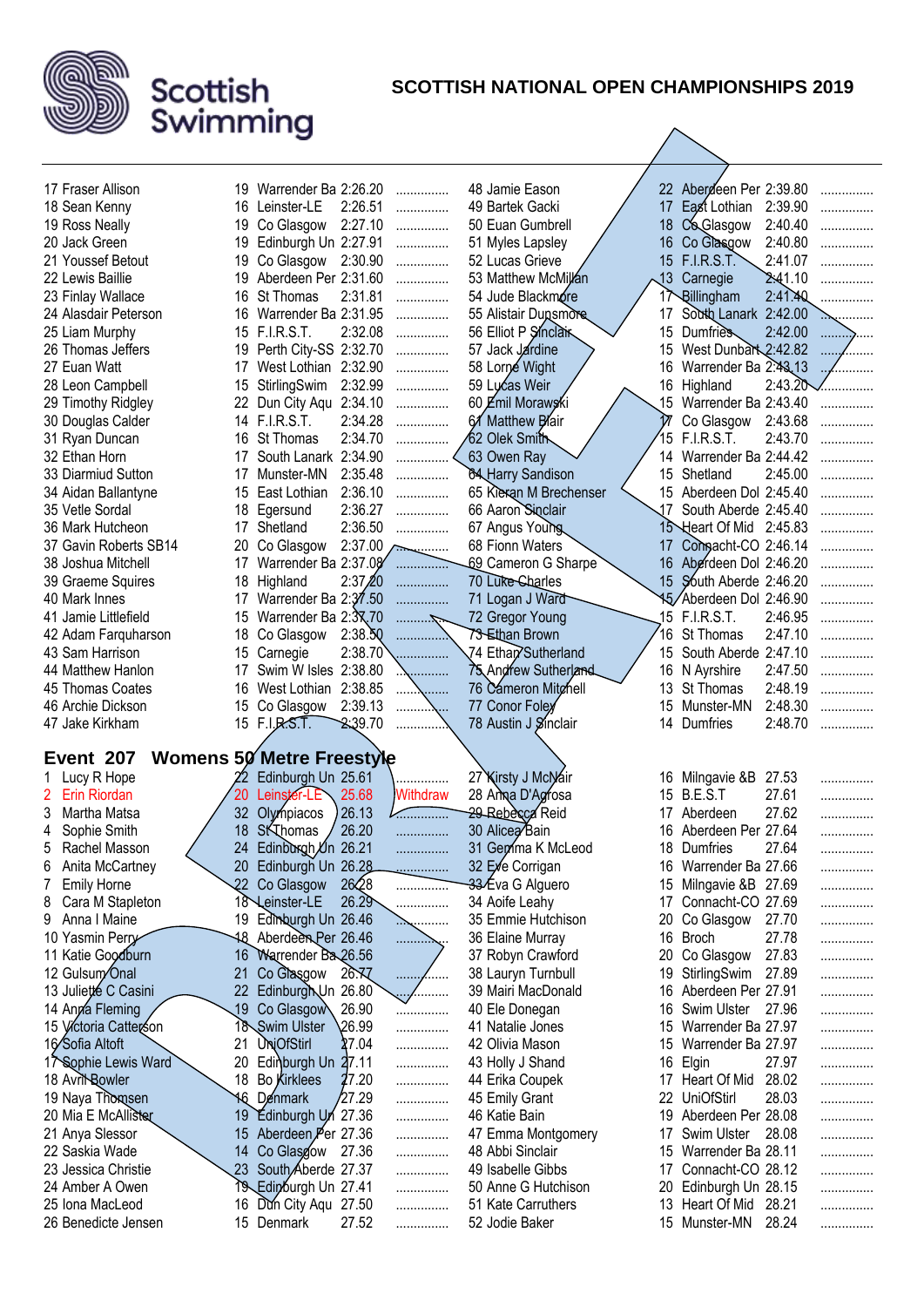

| 53 Caitriona Stewart                             |     | 14 West Dunbart 28.25             |                | .            | 76 Sienna Perry                    |                  | 14 Abergeen Per 28.92          |                |        |
|--------------------------------------------------|-----|-----------------------------------|----------------|--------------|------------------------------------|------------------|--------------------------------|----------------|--------|
| 54 Kiera Rennie                                  | 15  | Warrender Ba 28.30                |                | .            | 77 Hana Tallentire                 | 14               | Inverleith                     | 28.94          | .<br>. |
| 55 On Yee Orbell                                 | 18  | Aberdeen Dol 28.30                |                | .            | 78 Natalie Bruce                   | 14               | <b>Broch</b>                   | 28.97          | .      |
| 56 Beth Nolan                                    | 17  | Munster-MN                        | 28.43          | .            | 79 Stephanie Strang                | 20               | Carnegie                       | 29.00          | .      |
| 57 Elise McQueenie                               | 15  | Co Glasgow                        | 28.44          | .            | 80 Jessica Dempster                | 13               | West Lothian                   | 29.09          | .      |
| 58 Emma Waters                                   | 14  | Leinster-LE                       | 28.47          | Withdraw     | 81 Elsbeth Roper                   | .16              | East Lothian                   | 29.10          | .      |
| 59 Blythe Brown                                  | 16  | St Thomas                         | 28.49          | .            | 82 Annabelle Wright                |                  | 16 Alford Otter                | 29.14          | .      |
| 60 Ellie Hamilton                                | 14  | <b>F.I.R.S.T.</b>                 | 28.51          | .            | 83 Laura Murray                    | 15 <sup>15</sup> | StirlingSwim                   | 29.14          | .      |
| 61 Niamh Boulding                                | 17  | <b>Bo Kirklees</b>                | 28.52          | .            | 84 Chantal Smith                   | 19               | <b>UniOfStrk</b>               | 29.17          |        |
| 62 Thanrada McGregor                             | 14  | Carnegie                          | 28.52          | .            | 85 Sarah Fraser                    | 18               | Aberdeen Per 29.20             |                | .      |
| 63 Anna Feenan                                   | 16  | Munster-MN                        | 28.55          | .            | 86 Fay Prosser                     | 19               | Highland                       | 29.20          | .      |
| 64 Faye Cullen                                   | 16  | Munster-MN                        | 28.55          | .            | 87 Martha Reeves                   |                  | 14 Dun City Aqu                | 29.22          | .      |
| 65 Elle Sutherland                               | 17  | South Aberde 28.60                |                | .            | 88 Erin Gourlay                    | 15               | Co Glasgow                     | 29.22          | .      |
| 66 Charlotte O'Riordan                           | 17  | Leinster-LE                       | 28.65          | .            | 80 Lucy Clarke                     | 14               | Monifieth                      | 29.23          |        |
| 67 Jodie Mc Mullen                               | 14  | <b>Swim Ulster</b>                | 28.66          | .            | 90 Abby Kane \$13                  | 16               | N Ayrshire                     | 29.98          | .      |
| 68 Isla Yule                                     | 15  | South Aberde 28.68                |                |              | 91 Toni Shaw S9                    | 16               | Aberdeen Per 30.64             |                | .      |
| 69 Katie Tulloch                                 | 17  | South Aberde 28.70                |                | .            | 92 Beth Johnston S10               |                  | 18 B.E.S.T                     | 31.68          | .      |
| 70 Maya L Reynard                                | 15  | Aberdeen Dol 28.72                |                | .            | 93 Amy MacFarlane S14              | 26               | North Lan ST 33.90             |                | .      |
| 71 Jessica C Carns                               | 15  | Aberdeen Dol 28.80                |                | .            | 94 Erin Swann S10                  |                  | 18 North Lan ST 35.69          |                | .      |
| 72 Emma De Wet                                   | 14  | West Lothian                      | 28.80          | .            | 95 Natalia Chooiaj S13             |                  | 16 Aberdeen                    | 35.70          | .      |
| 73 Laura Killen                                  | 16  | Munster-MN                        | 28.80          |              | 96 Genevieve Hunter S8             | 17               | South Lanark 38.41             |                | .      |
| 74 Kaitlyn Gillies                               | 16  | West Lothian                      | 28.86          |              | 97 Laura Pilkington S6             |                  | 22 Aberdeen Per 45.21          |                | .      |
| 75 Aimee Harkness                                | 14  | Dumfries                          | 28.90          | .            | 98 Lottie-Barry S7                 |                  | 15 Ren 96                      | 48.80          | .      |
|                                                  |     |                                   |                |              |                                    |                  |                                |                |        |
| Event 208                                        |     | Mens 50 Metre Butterfly           |                |              |                                    |                  |                                |                |        |
| Scott McLay                                      |     | 20 UniOfStirl                     | 24.16          |              | 35 lain A Rose                     | 17               | Warrender Ba 26.93             |                |        |
| Sam Horrocks<br>2                                |     | 25 Co Manch Aq 24.17              |                |              | 36 Yous gef Betout                 | 19               | Co Glasgow                     | 26.93          | .      |
| 3<br>Calum Bain                                  | 23  | UniOfStirl                        | 24.28          | .            | <b>3</b> Brendan Johnson           | 21               | Aberdeen Per 26.94             |                | .      |
| <b>Eduard Rednic</b><br>4                        | 23  | <b>UniOfStirl</b>                 | 24.80          | .<br>.       | 38 Angus Nicol                     | 18               | Co Glasgow                     | 26.95          |        |
| 5<br>Michael Hewitt                              | 19  | <b>Swim Ulster</b>                | 24.81          | . 7          | 39 Lewis Birrell                   | 18               | Warrender Ba 27.00             |                | .      |
| 6<br>Zak Aitchison                               | 21  | <b>UnjØfStirl</b>                 | 24.88          |              | 40 Carl Barrett                    | 18               | Aberdeen Per 27.05             |                | .      |
| 7<br>Robert A Bryce                              | 25  | Aberdeen Dol                      | 24.90          | .            | 41 Rory Dickson                    | 17               | N Ayrshire                     | 27.09          | .      |
| 8<br>Tom Beeley                                  | 20⁄ | Plymouth Lea 25.00                |                | .            | 42 Joe Watt<br>43 Cameron W/Gordon | 19               | Co Glasgow                     | 27.14<br>27.17 | .      |
| <b>Gregor Swinney</b><br>9<br>10 Grant Henderson | 21  | Co Glasgow                        | 25.16<br>25.23 | .            | 44 Sonny Kennedy                   | 15<br>18         | Dumfries<br>Warrender Ba 27.20 |                | .      |
| 11 Jonathan Tse                                  | 20  | Co Glasgow<br>Edinburgh Un) 25.57 |                | .            | 45 Aaron Dólan                     | 20               | Airdrie&monk 27.26             |                | .      |
| 12 Ben Martin                                    | 19  | <b>UNQfStirl</b>                  | 25.62          |              | 46 Sandy Forysiak                  | 22               | Co Glasgow                     | 27.37          | .      |
| 13 Marc Elrick                                   | 20  | Co Glasgow                        | 25.71          | .            | 47 Liam Harkin                     | 17               | <b>F.I.R.S.T.</b>              | 27.38          | .      |
| 14 Connor MacNeil                                | 22  | - 7<br>Co Glasgow                 | 25.72          |              | 48 Jake Kirkham                    |                  | 15 F.I.R.S.T.                  | 27.39          |        |
| 15 Ross M Leslie                                 | 21  | Edinburgh Un 25 28                |                | .            | 49 Andrew Hosie                    | 26               | Co Glasgow                     | 27.40          | .      |
| 16 Chris Muir                                    |     | Glasgow Uni                       | 25.78          | .<br>.       | 50 Jack Green                      | 19               | Edinburgh Un 27.41             |                | .      |
| 17 Max Tambling                                  |     | 20 Hackney-LD                     | 25.87          | .            | 51 Oscar T Heald                   | 20               | Edinburgh Un 27.45             |                | .<br>. |
| 18 Jack Szaranek                                 | 21  | Carnegie                          | 25.88          | .            | 52 Myles Lapsley                   | 16               | Co Glasgow                     | 27.45          |        |
| 19 Jamie Allison                                 | 18  | <b>Swim Ulster</b>                | 25.89          | ٠<br>.       | 53 Bryce J Procter                 | 16               | Dumfries                       | 27.49          | .      |
| 20 Craig T/Greenock                              | 18  | Co Glasgow                        | 25.90          | . <i>. .</i> | 54 Mark Innes                      | 17               | Warrender Ba 27.50             |                | .      |
| 21 Jonah Walsh                                   | 19  | Edinburgh Un 25.98                |                | <u></u> /    | 55 Alexander Harris                | 17               | StirlingSwim                   | 27.50          | .      |
| 22 Ryan Ferguson                                 | 18  | <b>F.I.R.S.T.</b>                 | 26.03          | .            | 56 Fraser A Wilson                 | 17               | Warrender Ba 27.58             |                | .      |
| 23 Fionnan Mc Ménamin                            |     | 19 Leinster-LE                    | 26.11          | .            | 57 Craig Dickson                   | 17               | Elgin                          | 27.58          | .      |
| 24 Jamie Macdonald                               | 18  | Warrender Ba 26.40                |                | .            | 58 Yasin Onal                      | 17               | West Lothian 27.62             |                | .      |
| 25 Lewis R Hammond                               | 16  | Sth Ayrshire                      | 26.41          | .            | 59 Ethan Brown                     | 16               | St Thomas                      | 27.64          | .      |
| 26 Mark Ford                                     | 16  | Co Glasgow                        | 26.45          | .            | 60 Mark Hutcheon                   | 17               | Shetland                       | 27.68          | .      |
| 27 Fraser Meadows                                |     | Edinburgh Un/26.51                |                | .            | 61 Graham R Baird                  | 16               | Scotia                         | 27.68          | .      |
| 28 Felix Gifford                                 | 25  | UniOfStirl                        | 26.53          | .            | 62 Robin Pfeiffer                  | 16               | Connacht-CO 27.72              |                | .      |
| 29 James Symons                                  | 22  | Connacht-CO 26.55                 |                | .            | 63 Ryan Robertson                  | 17               | Co Glasgow                     | 27.73          | .      |
| 30 Maxwell Cattermole                            | 18  | St Thomas                         | 26.63          | .            | 64 Lewis Condy                     | 20               | <b>UniOfStirl</b>              | 27.75          | .      |
| 31 Cameron A Finlayson                           | 21  | Edinburgh Un 26.70                |                | .            | 65 Joshua Mitchell                 | 17               | Warrender Ba 27.76             |                | .      |
| 32 James T Taylor                                |     | 16 Aberdeen Dol 26.71             |                | .            | 66 Matthew E Witten                | 16               | Rackley                        | 27.77          | .      |
| 33 John Kean                                     | 17  | West Lothian 26.78                |                | .            | 67 Kerr Lumsden                    | 16               | Monifieth                      | 27.78          | .      |
| 34 Stefan Krawiec                                |     | 13 East Lothian                   | 26.89          | .            | 68 Lewis Baillie                   |                  | 19 Aberdeen Per 27.87          |                | .      |
|                                                  |     |                                   |                |              |                                    |                  |                                |                |        |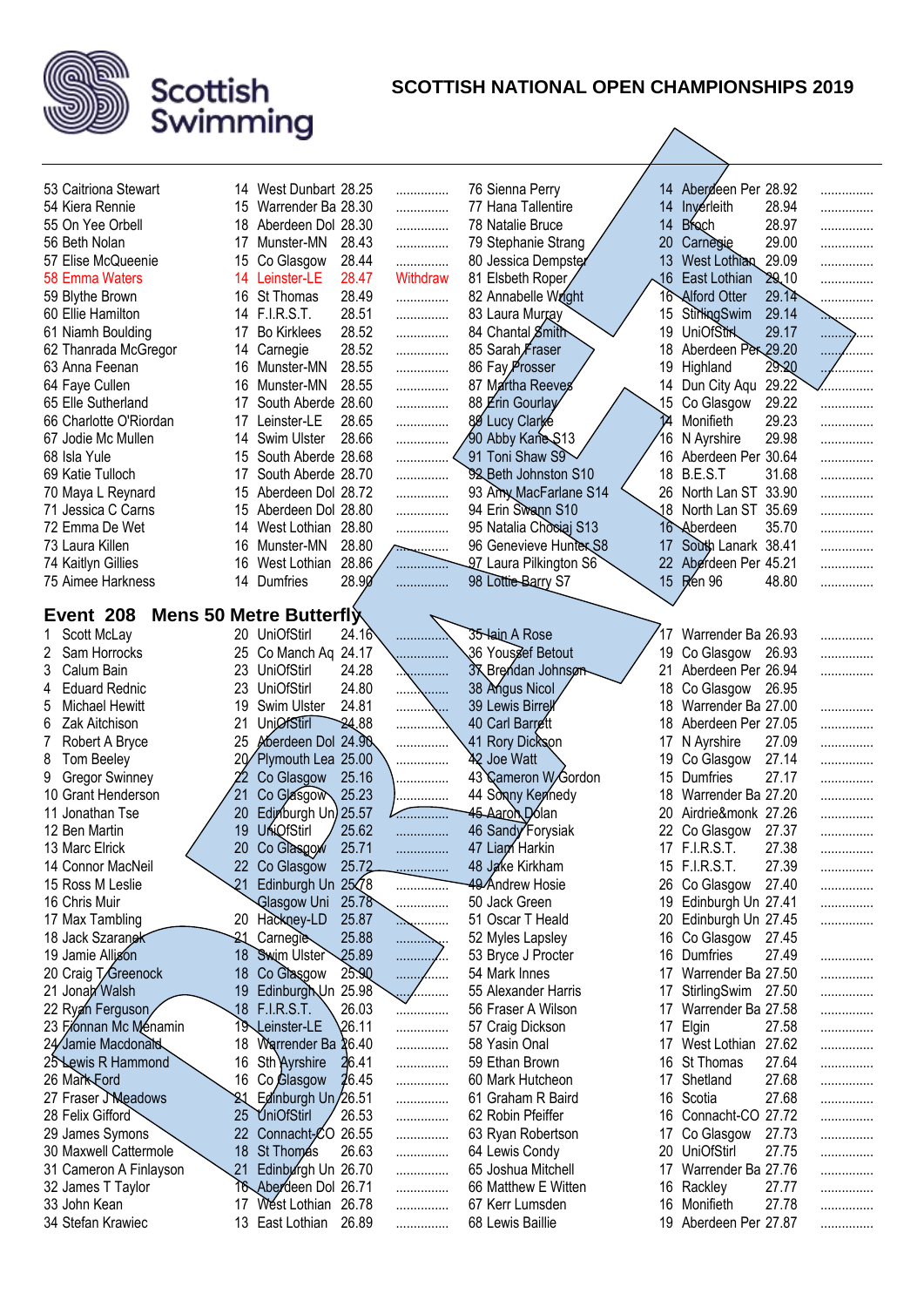

| 69 Max Upton                                                                                                                                                                                                                                                               |    | 16 Billingham                                                                 | 27.88                                                                                           | .                          | 80 Tom O'Sullivan                                                                                                                                        |                    | 16 Connacht-CO 28.31                     |                                                                                      |                            |
|----------------------------------------------------------------------------------------------------------------------------------------------------------------------------------------------------------------------------------------------------------------------------|----|-------------------------------------------------------------------------------|-------------------------------------------------------------------------------------------------|----------------------------|----------------------------------------------------------------------------------------------------------------------------------------------------------|--------------------|------------------------------------------|--------------------------------------------------------------------------------------|----------------------------|
| 70 Alex Thomson                                                                                                                                                                                                                                                            |    | 15 Warrender Ba 28.14                                                         |                                                                                                 | .                          | 81 Simon Murray                                                                                                                                          |                    | 16 Aberdeen Dol 28.35                    |                                                                                      | .                          |
| 71 Louis Lawlor S14                                                                                                                                                                                                                                                        | 17 | Co Glasgow                                                                    | 28.14                                                                                           | .                          | 82 Euan Gumbrell                                                                                                                                         |                    | 18 Co Glasgow                            | 28.37                                                                                | .                          |
| 72 Calum A Macmillan                                                                                                                                                                                                                                                       | 17 | South Aberde 28.16                                                            |                                                                                                 | .                          | 83 Eoin Mullan                                                                                                                                           |                    | 16 Swim Ulster                           | 28.40                                                                                | .                          |
| 73 James Reilly                                                                                                                                                                                                                                                            | 19 | South Lanark 28.17                                                            |                                                                                                 | .                          | 84 Tom A Robertson                                                                                                                                       |                    | 14 Aberdeen Dol 28.43                    |                                                                                      |                            |
| 74 Jamie Claxton                                                                                                                                                                                                                                                           |    | 17 Heart Of Mid                                                               | 28.20                                                                                           | .                          | 85 Cameron Leckie                                                                                                                                        |                    | 16 South Lanark 28.43                    |                                                                                      |                            |
| 75 Ross Neally                                                                                                                                                                                                                                                             |    | 19 Co Glasgow                                                                 | 28.21                                                                                           | .                          | 86 Keir Buchanan                                                                                                                                         |                    | 17 South Lanark 28.49                    |                                                                                      | .                          |
| 76 Ben Montgomery                                                                                                                                                                                                                                                          |    | 15 Carnegie                                                                   | 28.23                                                                                           | .                          | 87 Alex Peake                                                                                                                                            |                    | Glasgow Uni 28.50                        |                                                                                      | <sub>.</sub>               |
| 77 Owen Ray                                                                                                                                                                                                                                                                |    | 14 Warrender Ba 28.27                                                         |                                                                                                 | .                          | 88 Harris Harley                                                                                                                                         |                    | 15 St Thomas                             | 28.51                                                                                |                            |
| 78 Dariusz Miskiewicz                                                                                                                                                                                                                                                      | 17 | Elgin                                                                         | 28.28                                                                                           | .                          | 89 Euan <i>Currie</i>                                                                                                                                    |                    | 16 Ythan                                 | 28.51                                                                                | .                          |
| 79 Robert Wright                                                                                                                                                                                                                                                           |    | 17 Warrender Ba 28.30                                                         |                                                                                                 | .                          | 90 Neil Ferguson S                                                                                                                                       |                    | 17 East Lothian                          | 41.80                                                                                | .                          |
|                                                                                                                                                                                                                                                                            |    |                                                                               |                                                                                                 |                            |                                                                                                                                                          |                    |                                          |                                                                                      |                            |
| Event 209                                                                                                                                                                                                                                                                  |    | <b>Womens 800 Metre Freestyle</b>                                             |                                                                                                 |                            |                                                                                                                                                          |                    |                                          |                                                                                      |                            |
| Meg Finnon                                                                                                                                                                                                                                                                 |    | 21 UniOfStirl                                                                 | 8:54.93                                                                                         | .                          | 18 Ellie Hamilfon                                                                                                                                        | $\mathbf{\hat{a}}$ | <b>F.I.R.S.T.</b>                        | 9:32.82                                                                              | .                          |
| Victoria Catterson<br>2                                                                                                                                                                                                                                                    |    | 18 Swim Ulster                                                                | 9:04.19                                                                                         | .                          | 14 Leigha Hùghes                                                                                                                                         |                    | 14 Co Glasgow                            | 9:34.30                                                                              | .                          |
| 3<br>Rebecca Reid                                                                                                                                                                                                                                                          |    | 17 Aberdeen                                                                   | 9:07.70                                                                                         | .                          | 15 Katherine Bailey                                                                                                                                      |                    | 15 Perth City-SS 9:37.91                 |                                                                                      |                            |
| <b>Ellie Reilly</b><br>4                                                                                                                                                                                                                                                   |    | 16 Heart Of Mid                                                               | 9:10.40                                                                                         | .                          | Yo Amy L Shiels                                                                                                                                          |                    | 14 Milngavie &B 9:37.94                  |                                                                                      |                            |
| Katie Taylor<br>5                                                                                                                                                                                                                                                          |    | 19 Co Glasgow                                                                 | 9:11.36                                                                                         | .                          | 17 Danielle Farrell                                                                                                                                      |                    | 16 Connacht-CO 9:38.91                   |                                                                                      |                            |
| Kailyn Hall<br>6                                                                                                                                                                                                                                                           |    | 15 Aberdeen Per 9:16.76                                                       |                                                                                                 | .                          | 18 Niamh <b>Kierney</b>                                                                                                                                  |                    | 16 F.I.R.S.T.                            | 9:40.50                                                                              | .                          |
| Jennifer Murray<br>7                                                                                                                                                                                                                                                       |    | 16 N Ayrshire                                                                 | 9:19.04                                                                                         | .                          | 19 Brooke Lawrie                                                                                                                                         |                    | 18 Highland                              | 9:40.70                                                                              | .                          |
| Ele Donegan<br>8                                                                                                                                                                                                                                                           |    | 16 Swim Ulster                                                                | 9:20.71                                                                                         | .                          | 20 Flora Nicholls                                                                                                                                        | 17                 | Warrender Ba 9:42.58                     |                                                                                      | .                          |
| Hannah O'Shea<br>9                                                                                                                                                                                                                                                         | 15 | Munster-MN                                                                    | 9:24.26                                                                                         | . <del>.</del>             | 21 Isabelle Wood                                                                                                                                         | 14                 | StiplingSwim                             | 9:45.80                                                                              |                            |
| 10 Olivia Mason                                                                                                                                                                                                                                                            |    | 15 Warrender Ba 9:24,99                                                       |                                                                                                 |                            | 22 Rebesca Braid                                                                                                                                         |                    | 16 <i>Carnegie</i>                       | 9:46.10                                                                              |                            |
| 11 Louisa E Stoddart                                                                                                                                                                                                                                                       |    | 14 East Lothian                                                               | 9:28.80                                                                                         | .                          | 23 Catherine Boddie                                                                                                                                      |                    | 15/Garioch                               | 9:47.82                                                                              |                            |
| 12 Mollie Mc Alorum                                                                                                                                                                                                                                                        |    | 14 Swim Ulster                                                                | 9:31.81                                                                                         |                            | 24 Isla Yule                                                                                                                                             |                    | 15 South Aberde 9:48.30                  |                                                                                      |                            |
|                                                                                                                                                                                                                                                                            |    |                                                                               |                                                                                                 |                            |                                                                                                                                                          |                    |                                          |                                                                                      |                            |
| <b>FRIDAY FINALS SESSION</b><br><b>Warm up 16:00</b><br>Start time 17:00<br>Event 229<br><b>UniOfStirl</b><br>1.<br>Edinburgh Un<br>2<br>3<br>Edinburgh Un<br>Co Glasgow<br>Warrender Ba<br>5<br>Aberdeen Per<br>6<br>Co Glasgow<br>Warrender Ba<br>8<br>Aberdeen Per<br>9 |    | Mens 4x200 Metre Freestyle Relay<br>A<br>А<br>B<br>A<br>Α<br>Α<br>B<br>B<br>B | 7:22.53<br>7:33.20<br>7:43.68<br>7:44.51<br>7:47,74<br>7:58.75<br>8:02.25<br>8:04.36<br>8:07.49 | .<br>.<br>.<br>.<br>.<br>. | 10 Leinster-LE<br><b>TT Dumines</b><br>12 St Thomas<br>13 Connacht-CO<br>14 Munster-MN<br>15 <sup>-</sup> Carnegie<br>16 South Aberde<br>17 Dun City Aqu |                    | Α<br>A<br>А<br>Α<br>А<br>A<br>Α<br>А     | 8:08.48<br>8:16.54<br>8:18.17<br>8:20.95<br>8:20.98<br>8:33.27<br>8:36.22<br>8:40.60 | .<br>.<br>.<br>.<br>.<br>. |
| SATURDAY MORNING SESSION<br><b>Warm up 08:00</b><br>Start time 09:00                                                                                                                                                                                                       |    |                                                                               |                                                                                                 |                            |                                                                                                                                                          |                    |                                          |                                                                                      |                            |
| Mens 200 Metre IM<br>Event 301                                                                                                                                                                                                                                             |    |                                                                               |                                                                                                 |                            |                                                                                                                                                          |                    |                                          |                                                                                      |                            |
| Callum Lawrie                                                                                                                                                                                                                                                              |    | 21 UniOfStirl                                                                 | 2:02.85                                                                                         | .                          | 6 Angus Allison                                                                                                                                          |                    | 16 Warrender Ba 2:08.46                  |                                                                                      |                            |
| Duncan W Scott<br>2                                                                                                                                                                                                                                                        |    | 22 UniOfStirl                                                                 | 2:05.15                                                                                         | .                          | 7<br>Jamie Macdonald                                                                                                                                     |                    | 18 Warrender Ba 2:09.11                  |                                                                                      | .                          |
| George Clough<br>3                                                                                                                                                                                                                                                         |    | 20 UniOfStirl                                                                 | 2:05.41                                                                                         | .                          | 8<br>Fraser Allison                                                                                                                                      |                    | 19 Warrender Ba 2:10.38                  |                                                                                      | .                          |
| <b>Thomas Paine</b><br>4<br>Tony-Joe Trett Oliver<br>5                                                                                                                                                                                                                     |    | 25 Go Manch Aq 2:06.23<br>20 UniOfStirl                                       | 2:08.18                                                                                         | .<br>.                     | Daniel Ferguson<br>9<br>10 Keir Edgar                                                                                                                    |                    | 18 West Lothian 2:10.67<br>18 F.I.R.S.T. | 2:10.80                                                                              | .                          |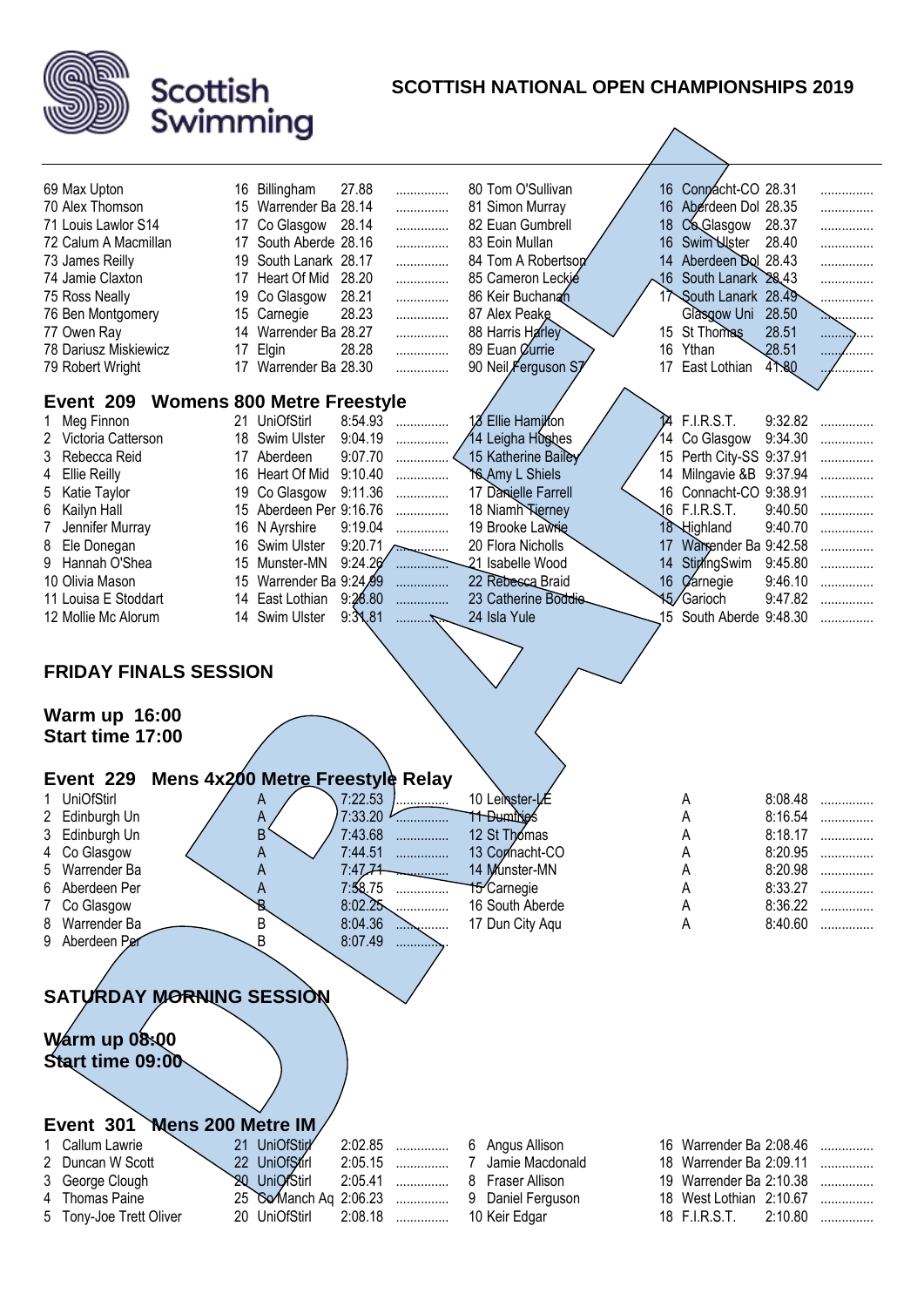

| 11 Adam Law                                    |                 | 18 Bo Kirklees               | 2:11.20               | .            | 40 Thomas Jeffers       |    | 19 Perth City-SS 2:20.51    |         | .          |
|------------------------------------------------|-----------------|------------------------------|-----------------------|--------------|-------------------------|----|-----------------------------|---------|------------|
| 12 Felix Gifford                               |                 | 25 UniOfStirl                | 2:11.47               | .            | 41 Luke O'Sullivan      | 18 | Munster-MN                  | 2:20.67 | .          |
| 13 Cian O'Keeffe Tighe                         |                 | 19 Leinster-LE               | 2:13.11               | .            | 42 Jude Blackmore       | 17 | <b>B</b> ilingham           | 2:20.71 | .          |
| 14 John Kean                                   |                 | 17 West Lothian 2:13.29      |                       | .            | 43 Aidan Ballantyne     | 15 | East Dothian                | 2:20.97 |            |
| 15 Giano Napolitano                            |                 | 19 UniOfStirl                | 2:13.79               | .            | 44 Angus Rutherford     | 18 | Heart Of Mid. 2:21.20       |         | .          |
|                                                |                 | 18 Warrender Ba 2:14.30      |                       |              | 45 Jack Milne SM1/4     | 18 | Dun City Aqu 2:21.34        |         | .          |
| 16 Sonny Kennedy<br>17 Andrew Arthur           |                 |                              | 2:15.00               | .            | 46 Mark Hutcheon        | 17 | Shetland                    | 2:21.40 | .          |
|                                                |                 | 17 Aberdeen                  | 2:15.22               | .            | 47 Daniel Murray        |    | 16 West Dunbart 2:21.44     |         |            |
| 18 Craig T Greenock                            |                 | 18 Co Glasgow<br>16 Dumfries | 2:15.27               | .            |                         |    | 16                          |         | ∽          |
| 19 Cameron G Allison                           |                 |                              |                       | .            | 48 Cameron Leckie       |    | South Lanark 2:21.90        | 2:21.93 | .          |
| 20 George Cowan                                |                 | 18 St Thomas                 | 2:15.70               | .            | 49 Euan <i>Currie</i>   | 16 | Ythan                       |         | $\sim 100$ |
| 21 Graham R Baird                              | 16 Scotia       |                              | 2:15.70               | .            | 50 Finn Bremner         | 15 | Warrender Ba 2:24,99        |         |            |
| 22 Jake Kirkham                                |                 | 15 F.I.R.S.T.                | 2:15.99               | .            | 51 Bryce J Procter      | 16 | Dumfries                    | 2:22.00 |            |
| 23 Iain A Rose                                 | 17              | Warrender Ba 2:16.23         |                       | .            | 52 Conner Morrison SM14 |    | Aberdeen Per 2:22.02        |         |            |
| 24 Cameron A Finlayson                         | 21              | Edinburgh Un 2:16.27         |                       | .            | 58 Joshua Mitchell      |    | Warrender Ba 2:22.33        |         |            |
| 25 Jonah Walsh                                 | 19              | Edinburgh Un 2:16.30         |                       |              | 54 Myles Lapsley        |    | Co Glasgow 2:22.36          |         |            |
| 26 Cameron Travis                              |                 | 15 Aberdeen Per 2:16.55      |                       |              | 55 Alasdair Peterson    | 16 | Warrender Ba 2:22.50        |         |            |
| 27 Carl Barrett                                |                 | 18 Aberdeen Per 2:16.85      |                       | .            | 56 Max Upton            |    | 16 Billingham               | 2:22.83 | .          |
| 28 Lewis Baillie                               |                 | 19 Aberdeen Per 2:16.89      |                       | .            | 57 David Kernohan       |    | 14 Warrender Ba 2:22.87     |         |            |
| 29 Ethan Horn                                  | 17              | South Lanark 2:17.00         |                       | .            | 58 Liam Murphy          |    | 15 F.I.R.S.T.               | 2:22.94 |            |
| 30 Fraser Kelly                                |                 | 16 N Ayrshire                | 2:17.00               | .            | 59 Owen Ray             |    | 14 Warrender Ba 2:23.03     |         | .          |
| 31 Angus Nicol                                 |                 | 18 Co Glasgow                | $2:17.01 \rightarrow$ |              | 60 Ethan Brown          | 16 | St Thomas                   | 2:23.26 | .          |
| 32 Thomas Coates                               |                 | 16 West Lothian 2:17.66      |                       |              | 61 Lucas Grieve         | 15 | F.I.R.S.T.                  | 2:23.32 | .          |
| 33 Fraser A Wilson                             | 17              | Warrender Ba 2:18.29         |                       | .            | 62 Archie-Dickson       |    | 15 Co Glasgow               | 2:23.57 | .          |
| 34 Felix Hale                                  | 16              | Inverleith                   | 2:18.47               |              | 63 Liam Harkin          |    | $\sqrt{x}$ F.I.R.S.T.       | 2:23.70 |            |
| 35 Mark Innes                                  | 17              | Warrender Ba 2:18.60         |                       | . 7          | 64 Robin Pfeiffer       |    | 16 Connacht-CO 2:23.70      |         | .          |
| 36 Rory Young                                  | 17              | Heart Of Mid                 | 2:19.30               |              | 65 Neddie Irwin         | 16 | Munster-MN                  | 2:23.73 | .          |
| 37 Fionn Waters                                | 17              | Connacht-CO 2:19.55          |                       |              | 66 Kerr Dumsden         | 16 | Monifieth                   | 2:24.14 | .          |
| 38 Tony Anderson                               | 15              | Co Glasgow                   | 2:19.93               | .            | 67 Logan Smith SM14     |    | North Lan ST 2:41.06<br>16. |         | .          |
| 39 Eoin Mullan                                 |                 | 16 Swim Ulster               | 2:20.17               | .            | 68 Ryle W Hughes SM9    |    | 18 North Lan ST 2:52.44     |         | .          |
|                                                |                 |                              |                       |              |                         |    |                             |         |            |
| <b>Womens 400 Metre Freestyle</b><br>Event 302 |                 |                              |                       |              |                         |    |                             |         |            |
| Hannah L Miley<br>1.                           |                 | 30 Aberdeen Per 4:14.82      |                       |              | 29 Flora Nicholls       | 17 | Warrender Ba 4:40.80        |         | .          |
| Sophie Smith<br>$\mathbf{2}$                   |                 | 18 St Thomas                 | 4:19.00               |              | 30 Danielle Farrell     | 16 | Connacht-CO 4:40.90         |         | .          |
| Rebecca Thornton<br>3                          | 19              | <b>Bo Kirklees</b>           | 4:22.30               | .            | 31 Sala Yule            | 15 | South Aberde 4:41.20        |         | .          |
| Rebecca Reid<br>4                              | 17              | Aberdeen                     | 4:24.80               |              | 32 Eilish Segall        | 15 | East Lothian                | 4:41.30 |            |
| Victoria Catterson                             | 18 <sup>°</sup> | Swim Ulster                  | 4:25.19               |              | 33 Jona Wilson          | 15 | East Lothian                | 4:42.10 |            |
| 6<br>Alice Alcaras                             | 19              | Aberdeen Per 4:25.40         |                       |              | 34 Eve Mair             | 15 | Sth Ayrshire                | 4:42.10 | .          |
| Tara S Haworth                                 | 20              | Edinburgh Un 4:25.89         |                       |              | 35 Ton Shaw S9          | 16 | Aberdeen Per 4:42.43        |         |            |
| Jennifer Murray<br>8                           |                 | 16 N Ayrshire                | 4:27.50               | .            | 36 Drew N McKenzie      |    | 14 Co Glasgow 4:42.50       |         | .          |
| Kailyn Hall<br>9                               |                 | 15 Aberdeen Per 4:28.51      |                       | .            | 37 Rachel Saunders      |    | 14 Warrender Ba 4:42.85     |         | .          |
| 10 Chantal Smith                               |                 | 19 UniOfStirl                | 4:28.54               | .            | 38 Megan Ruddy          | 16 | South Lanark 4:43.19        |         |            |
| 11 Ellis J Shiels                              | 17              | Milhgavie &B 4:29.07         |                       | . <u>.</u>   | 39 Elle McMillan        | 17 | St Thomas                   | 4:43.50 | .          |
| 12 Naya Thomsen                                |                 | 46 Denmark                   | 4:29.23               |              | 40 Brooke Lawrie        | 18 | Highland                    | 4:44.02 | .          |
| 13 Sophie Lewis Ward                           | 20              | Edinburgh Un 4:29.41         |                       | .            | 41 Rebecca Braid        | 16 | Carnegie                    | 4:44.30 | .          |
| 14 Charlotte O'Riordan                         | 17              | Leinster-LE                  | 4:30,10               | 1.1.1.1<br>. | 42 Jacqueline McMillan  | 15 | Carnegie                    | 4:44.30 | .          |
| 15 Katie Taylor                                | 19              | Co Glasgow                   | 4:30.22               | .            | 43 Grace Campbell       |    | 15<br>Portobello            | 4:44.63 | .          |
| 16 Madeleine Robertson                         | 15 Mijas        |                              | 4:30.72               |              | 44 Jodie Mc Mullen      | 14 | Swim Ulster                 | 4:45.23 | .          |
| 17 Hannah O'Shea                               |                 | 15 Munster-MN                | 4:32.31               | .            | 45 Elle Sutherland      | 17 | South Aberde 4:46.40        |         | .          |
| 18 Elise McQueenle                             | 15              | Co Glasgow                   | 4:34.10               | .            | 46 Sienna Perry         | 14 | Aberdeen Per 4:46.71        |         |            |
| 19 Natasha Simson                              | 14              | Warrender Ba 4:34.17         |                       |              | 47 Niamh Tierney        | 16 | <b>F.I.R.S.T.</b>           | 4:47.19 | .          |
| 20 Ele Donegan                                 |                 | 16 Swim Ulster               | :34.18                | .            | 48 Kaila Ratter         | 16 | Delting                     | 4:47.33 | .          |
| 21 Natalie Jones                               |                 | 15 Warrender Ba/4:37.20      |                       | .            | 49 Claire Thomson       | 18 | Burntisland                 | 4:47.60 | .          |
| 22 Mollie Mc Alorum                            |                 | 14 Swim Ulster               | 4:37.28               | .            | 50 Isabelle Wood        | 14 | StirlingSwim                | 4:47.64 | .          |
| 23 Ellie Hamilton                              |                 | 14 F.I.R.S.T.                | 4:37.46               | .            | 51 Alice Mackie         | 13 | Heart Of Mid                | 4:48.00 | .          |
| 24 Jenny Galloway                              |                 | 16 Warrender Ba 4:38.50      |                       | .            | 52 Sophie Dodd          | 19 | <b>UniOfStirl</b>           | 4:48.10 | .          |
| 25 Alicea Bain                                 |                 | 16 Aberdeen Per 4:38.70      |                       | .            | 53 Rebecca Shulman      | 16 | Warrender Ba 4:48.20        |         | .          |
| 26 Shona Graham                                |                 | 16 Dun/City Aqu 4:39.50      |                       | .            | 54 Laura Frizzel        |    | 15 B.E.S.T                  | 4:48.21 | .          |
| 27 Milly Milne                                 |                 | 14 Warrender Ba 4:39.71      |                       | .            | 55 Catherine Boddie     |    | 15 Garioch                  | 4:48.73 | .          |
| 28 Leigha Hughes                               |                 | 14 Co Glasgow 4:40.70        |                       | .            | 56 Rebecca Augier       |    | 15 South Lanark 4:48.92     |         |            |
|                                                |                 |                              |                       |              |                         |    |                             |         |            |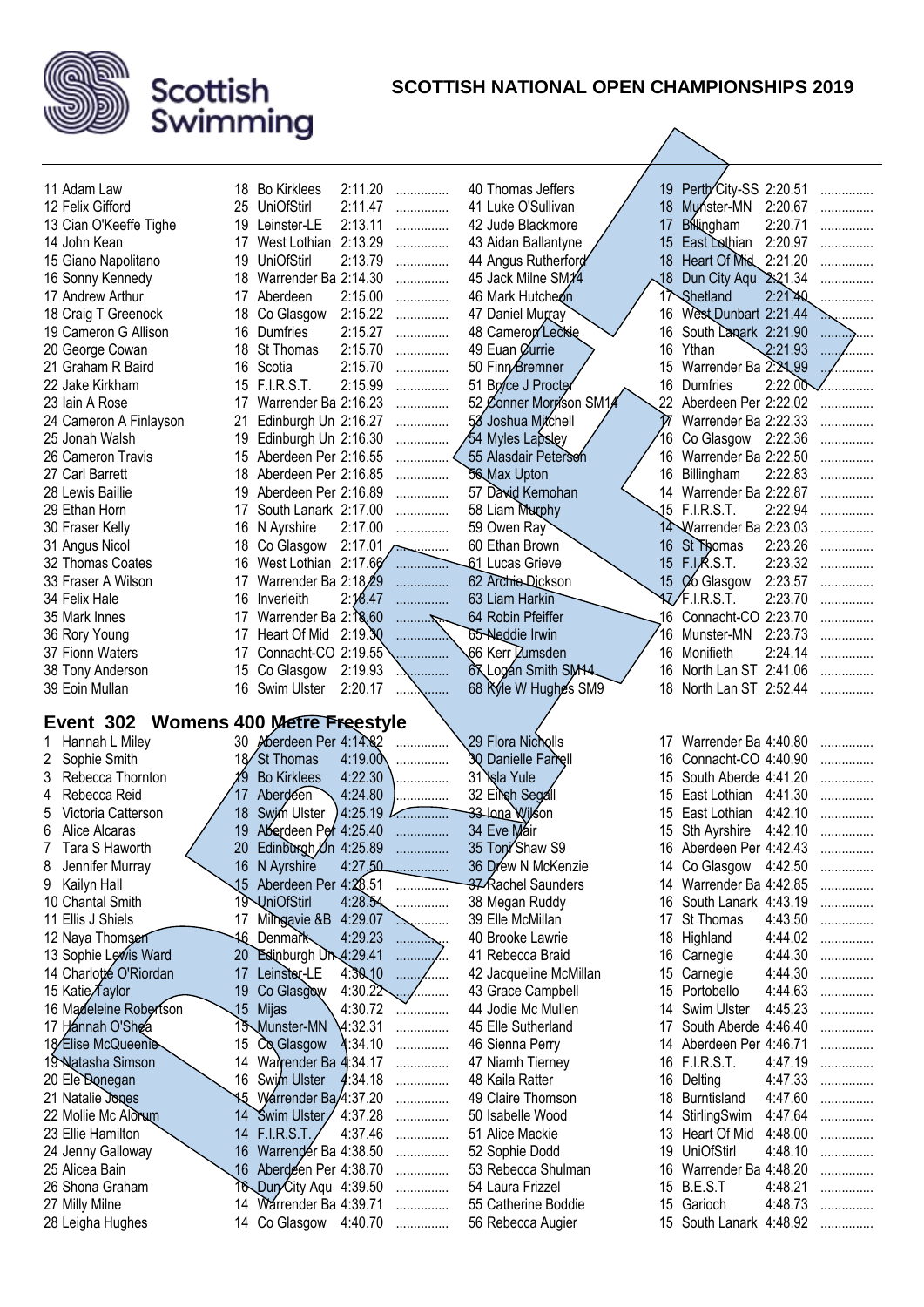

|                                       |     |                                          |         |                  |                |                                          |            |                                            | 4:52.70 |        |
|---------------------------------------|-----|------------------------------------------|---------|------------------|----------------|------------------------------------------|------------|--------------------------------------------|---------|--------|
| 57 Maria Cabrelli<br>58 Abby Kane S13 |     | 16 Dun City Aqu 4:49.00<br>16 N Ayrshire | 4:49.27 | .                |                | 67 Orla Kennedy<br>68 Lauren Sandison    | 17         | 16 Inverleith<br>Shetland                  | 4:53.04 | .      |
| 59 Ellie Mc Cartney                   |     | 14 Swim Ulster                           | 4:50.02 | .<br>.           |                | 69 Chloe Mercer                          | 16         | Northampton                                | 4:53.40 | .<br>. |
| 60 Georgia Officer                    | 16  | Elgin                                    | 4:50.66 | .                |                | 70 Erin Gourlay                          | 15         | Co Glasgow                                 | 4:53.55 | .      |
| 61 Isla Johnston                      |     | 17 Aberdeen Per 4:51.10                  |         | .                |                | 71 Eleanor Simmonds S6                   | 25         | CamdenSwiss 5:19.27                        |         |        |
| 62 Heather Fane                       |     | 14 Munster-MN                            | 4:51.49 | .                |                | 72 Beth Johnston \$10                    | $\sqrt{8}$ | B.E.S.T                                    | 5.27.52 | .      |
| 63 Nula Gow                           |     | 14 Garioch                               | 4:51.53 | .                |                | 73 Erin Swann \$10                       |            | 18 North Lan ST                            | 5:52.60 |        |
| 64 Saskia Wade                        |     | 14 Co Glasgow                            | 4:51.61 | .                |                | 74 Cara Smyth S10                        | 18         | Camegie                                    | 5:58.40 |        |
| 65 Holly Simpson                      |     | 15 Aberdeen Per 4:51.64                  |         | .                |                | 75 Genevieve Hunter S8                   | 17         | South Lanark 6:39.29                       |         | .      |
| 66 Adele McDaid                       |     | 16 Heart Of Mid 4:51.80                  |         |                  |                |                                          |            |                                            |         |        |
| Event 303                             |     | <b>Mens 100 Metre Breaststroke</b>       |         |                  |                |                                          |            |                                            |         |        |
|                                       |     |                                          |         |                  |                |                                          |            |                                            |         |        |
| Ross Murdoch<br>1.                    |     | 25 UniOfStirl                            | 59.29   | .                |                | 42 Gavin Roberts SB14                    |            | 20 Co Glasgow                              | 1:11.48 | .      |
| Craig Benson<br>2<br>3<br>Daniel Lim  |     | 25 UniOfStirl<br>23 Edinburgh Un 1:02.01 | 59.50   | .                |                | 48 Samuel Chittleburgh                   |            | Warrender Ba 1:11.50<br>Co Glasgow 1:11.60 |         | .      |
| Kyle Boyek<br>4                       | 27  | <b>UniOfStirl</b>                        | 1:02.62 | .                |                | 44 Tony Anderson<br>45 Alasdair Peterson |            | 16 Warrender Ba 1:11.81                    |         | .      |
| Nicholas J Quinn                      | 26  | Edinburgh Un 1:03.05                     |         | .                |                | 46 Timothy Ridgley                       | 22         | Dun City Aqu 1:11.85                       |         | .      |
| <b>Andrew Moore</b><br>6              | 21  | Leinster-LE                              | 1:03.09 | .<br>Withdraw    |                | 47 Joshua Mitchell                       |            | 17 Warrender Ba 1:11.88                    |         |        |
| <b>Thomas Fardal</b>                  |     | 22 Egersund                              | 1:03.66 | .                |                | 48 Matthew Hanlon                        | 17         | Swim W Isles 1:11.89                       |         |        |
| Andrew I MacIntosh<br>8               |     | 18 Edinburgh Un 1:03.77                  |         | .                |                | 49 Adam Farquharson                      |            | 18 Co Glasgow                              | 1:11.90 | .      |
| Max Hagan<br>9                        |     | 18 Co Glasgow                            |         | $1:03.94$ ~      |                | 50 Douglas Calder                        | 14         | F.R.S.T.                                   | 1:11.91 | .      |
| 10 Cameron Muir                       | 20  | Co Glasgow                               | 1:04.60 |                  |                | 51 Saulius Uoka                          |            | 15 Leinster-LE                             | 1:12.26 | .      |
| 11 Jack McComish                      | 24  | Co Glasgow                               | 1:04/10 | .                |                | 52 Jake Kirkham                          |            | 15 F.I.R.S.T.                              | 1:12.50 | .      |
| 12 Ben Woodside                       | 16  | Swim Ulster                              | 1:05.53 | .                |                | 53 Jack Milne SB14                       |            | 18/Dun City Agu                            | 1:12.55 | .      |
| 13 John Kean                          | 17  | West Lothian                             | 1:05.80 |                  |                | 54 Sam Harrison                          |            | 15 Carnegie                                | 1:12.83 | .      |
| 14 Ross H Young                       | 20  | Edinburgh Un 1:05.83                     |         |                  |                | 55 Aidan Ballantyne                      | 15         | East Lothian                               | 1:12.88 | .      |
| 15 Aaron Dolan                        | 20. | Airdrie&monk 1:05.90                     |         |                  |                | 56 Olek Smith                            |            | 15 F.I.R.S.T.                              | 1:12.90 | .      |
| 16 Andrew Hosie                       | 26  | Co Glasgow                               | 1:06.10 |                  |                | <b>5X</b> Bryce Dickson                  | 16         | StirlingSwim                               | 1:13.17 | .      |
| 17 Sandy Forysiak                     | 22  | Co Glasgow                               | 1:06.20 |                  |                | 58 Prin Bremner                          | 15         | Warrender Ba 1:13.24                       |         | .      |
| 18 Diarmiud Sutton                    | 17  | Munster-MN                               | 1:06.28 |                  |                | 59 Mark Innes                            | 17         | Warrender Ba 1:13.30                       |         | .      |
| 19 Jack Green                         | 19  | Edinburgh Un 1:06.84                     |         |                  |                | 60 Matthew Blair                         | 17         | Co Glasgow                                 | 1:13.46 | .      |
| 20 Youssef Betout                     | 19  | Co Glasgow                               | 1:06.84 | .                |                | 61 Ryan Duncan                           | 16         | <b>St Thomas</b>                           | 1:13.60 | .      |
| 21 Ross Neally                        |     | 19 Co Glasgow                            | 1:07.30 |                  |                | 62 Cameron G Sharpe                      | 16         | Aberdeen Dol 1:13.60                       |         | .      |
| 22 Conner Morrison SB14               |     | Aberdeen Per 1:07.53                     |         |                  |                | 63 Rhelim J McNally                      | 18         | Aberdeen Dol 1:14.00                       |         | .      |
| 23 Fraser Allison                     | 19  | Warrender Ba 1:07.57                     |         | .                |                | 64 Eugn Gumbrell                         | 18         | Co Glasgow                                 | 1:14.02 | .      |
| 24 Angus Allison                      | 16  | Warrender Ba 1:08.08                     |         |                  |                | 65 Lucas Weir                            | 16         | Highland                                   | 1:14.10 |        |
| 25 Sean Kenny                         | 16  | Leinster-LE                              | 1:08.40 | .                |                | 66 Jack Jardine                          | 15         | West Dunbart 1:14.19                       |         | .      |
| 26 Andrew Arthur                      |     | 17 Aberdeen                              | 1:08.89 |                  |                | 67 James Reilly                          | 19         | South Lanark 1:14.30                       |         |        |
| 27 Lewis Baillie                      |     | 19 Aberdeen Per 1:09,02                  |         |                  |                | 68 Lewis Condy                           |            | 20 UniOfStirl                              | 1:14.50 | .      |
| 28 Arran Stowe                        |     | 21 Fins                                  | 1:09.10 | . <del>. .</del> |                | 69 Harry Sandison                        |            | 15 Shetland                                | 1:14.60 | .      |
| 29 Jacob Duncan                       |     | 20 Highland                              | 1:09.50 | .                |                | 70 Alexey Lindo                          |            | Glasgow Uni                                | 1:14.89 | .      |
| 30 Finlay Wallace                     |     | 16 St Thomas                             | 1:09.56 | .                |                | 71 Conor Foley                           |            | 15 Munster-MN                              | 1:14.98 | .      |
| 31 Oscar T Heald                      |     | 20 Edinburgh Un 1:09.63                  |         | .                |                | 72 Andrew Sutherland                     |            | 16 N Ayrshire                              | 1:15.03 | .      |
| 32 Stefan Krawiec                     |     | 13 East Lothian 1:09.70                  |         | .<br>٠.,         |                | 73 Elliot P Sinclair                     |            | 15 Dumfries                                | 1:15.04 | .      |
| 33 Jamie Littlefield                  |     | 15 Warrender Ba 1:10 18                  |         | 1.1.1.1.1        |                | 74 Owen Ray                              |            | 14 Warrender Ba 1:15.24                    |         |        |
| 34 Liam Murphy                        |     | 15 F.I.R.S.T.                            | 1:10.23 | .                |                | 75 Archie Dickson                        | 15         | Co Glasgow $1:15.25$                       |         | .      |
| 35 Mark Hutcheon                      |     | 17 Shetland                              | 1:10.60 | .                |                | 76 Kieran M Brechenser                   |            | 15 Aberdeen Dol 1:15.33                    |         | .      |
| 36 Ethan Horn                         |     | 17 South Lanark 1:10.72                  |         | .                |                | 77 Gabriel Quinn                         |            | 16 Warrender Ba 1:15.49                    |         | .      |
| 37/Euan Watt                          |     | 17 West Lothian                          | :10.72  | .                |                | 78 Brandan Aitchison                     |            | 15 Buckie                                  | 1:15.56 | .      |
| 38 Vetle Sordal                       |     | 18 Egersund                              | 1:11.01 | .                |                | 79 Nicholas Milner                       |            | 16 Aberdeen Dol 1:15.65                    |         | .      |
| 39 Jason English                      |     | 16 Warrender Ba 1:11.11                  |         | .                |                | 80 Aaron Sinclair                        |            | 17 South Aberde 1:15.80                    |         | .      |
| 40 Leon Campbell                      |     | 15 StirlingSwim /1:11.26                 |         | .                |                | 81 Luke Charles                          |            | 15 South Aberde 1:15.80                    |         | .      |
| 41 Jamie Eason                        |     | 22 Aberdeen Per 1:11.30                  |         | .                |                | 82 Adam Donnachie SB7                    | 19         | South Lanark 1:57.20                       |         |        |
| Event 304                             |     | <b>Womens 100 Metre Backstroke</b>       |         |                  |                |                                          |            |                                            |         |        |
| Cassie Wild                           |     | 19 UniOfStirl                            | 1:01.01 | .                | 5              | Ellie Turner                             |            | 16 Carnegie                                | 1:03.40 | .      |
| 2<br>Kathleen Dawson                  |     | 22 UniØfStirl                            | 1:01.12 | .                | 6              | Ellis J Shiels                           |            | 17 Milngavie &B                            | 1:04.10 | .      |
| Lucy R Hope<br>3                      |     | 22 Edinburgh Un 1:01.66                  |         | .                | 7 <sup>1</sup> | Iona MacLeod                             |            | 16 Dun City Agu 1:04.45                    |         | .      |
| 4 Robyn Crawford                      |     | 20 Co Glasgow 1:02.80                    |         |                  |                | 8 Ava A Simpson                          |            | 16 Dumfries                                | 1:04.50 | .      |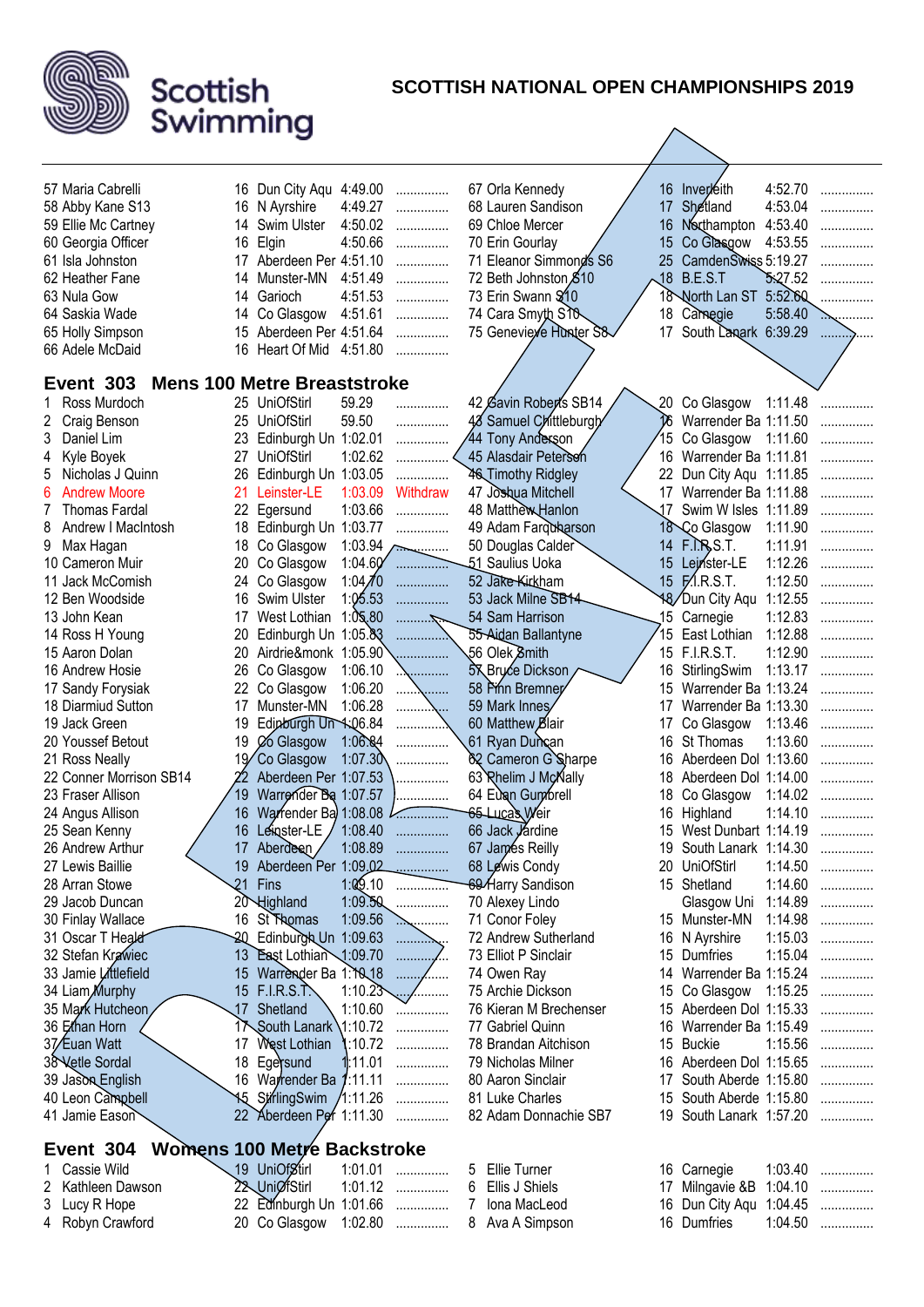

| 9 Serena Iheagwaram      |     | 17 Co Glasgow                    | 1:04.90              | .                  | 57 Alice Knight         |                | 15 F.I.R.S.T.                            | 1:10.00 | .        |
|--------------------------|-----|----------------------------------|----------------------|--------------------|-------------------------|----------------|------------------------------------------|---------|----------|
| 10 Abbi Sinclair         |     | 15 Warrender Ba 1:05.00          |                      | .                  | 58 Fearne Crighton      | 14             | Perth City-SS 1:10.18                    |         | .        |
| 11 Lucy Grieve           | 15  | <b>Sth Ayrshire</b>              | 1:05.20              | .                  | 59 Jessica Dempster     | 13             | West Lothian 1:10.20                     |         | .        |
| 12 Holly J Shand         |     | 16 Elgin                         | 1:05.28              | .                  | 60 Martha Reeves        | 14             | Dun City Aqu 1:10.50                     |         | .        |
| 13 Rachel Saunders       |     | 14 Warrender Ba 1:05.30          |                      | .                  | 61 Lily I Croll         | 18             | South Aberde 1:10.50                     |         | .        |
| 14 Florence Tinsley      |     | 17 Ards-US                       | 1:05.33              | .                  | 62 Ellie M Bingham      | $\frac{14}{5}$ | <b>Swim Ulster</b>                       | 1:10.55 | .        |
| 15 Scarlett Ferris       | 15  | Dun City Aqu 1:05.40             |                      | .                  | 63 Holly Lumsden        |                | 14 Heart Of Mid                          | 1:10.58 |          |
| 16 Rowan Saunders        | 15  | Heart Of Mid                     | 1:05.74              | .                  | 64 Sienna Perry         | 14             | Aberdeen Per 1:10.60                     |         |          |
| 17 Holly McGill          | 14  | Heart Of Mid                     | 1:05.76              | .                  | 65 Aimee Harkness       | 14             | <b>Dumfries</b>                          | 1:10.60 | .        |
| 18 Morven Lister         | 16  | Carnegie                         | 1:05.78              | .                  | 66 Erin Urquhart        | 13             | Aberdeen Per 1:10.80                     |         | $\ldots$ |
| 19 Alicia E Lumsden      | 19  | Edinburgh Un 1:05.93             |                      | .                  | 67 Amirá Cheyne         | 15             | Garioch                                  | 1.10.86 | .        |
| 20 Isabelle Gibbs        | 17  | Connacht-CO 1:06.12              |                      | .                  | 68 Emma Calder          | 17             | <b>Alford Otter</b>                      |         | 1:11.00  |
| 21 Alice Meldrum         | 17  | South Lanark 1:06.20             |                      | .                  | 69 Finlay Cathro        | 14             | Glenrothes                               | 1:11.05 | .        |
| 22 Mhairi Swanson        | 20  | Aberdeen Per 1:06.30             |                      | .                  | 70 Anna Reid            | 16             | Highland                                 | 1:11.10 |          |
| 23 Alice Alcaras         | 19  | Aberdeen Per 1:06.40             |                      | .                  | 71 Elle McMillan        |                | St Thomas                                | 1:11.30 |          |
| 24 Erika Coupek          | 17  | Heart Of Mid                     | 1:06.50              |                    | 72 Abbigail McArthur    | 16             | South Lanark                             | 1:11.30 |          |
| 25 Amy L Shiels          | 14  | Milngavie &B 1:06.80             |                      | .                  | <b>73 Ellen Lee</b>     | 14             | Munster-MN                               | 1:11.37 | .        |
| 26 Alexandra Murray      |     | 16 Warrender Ba 1:07.00          |                      | .                  | 74 Emma De Wet          |                | 14 West Lothian                          | 1:11.40 | .        |
| 27 Sarah Fraser          | 18  | Aberdeen Per 1:07.10             |                      | .                  | 75 Sophie Ferguson      |                | 14 Heart Of Mid                          | 1:11.54 |          |
| 28 Charlotte Cullen      | 15  | Swim Ulster                      | 1:07.10              | .                  | 76 Anna Feenan          |                | 16 Munster-MN                            | 1:11.59 | .        |
| 29 Cora Rooney           | 14  | Swim Ulster                      |                      | $1:07.19$ $\ldots$ | 77 Holly Welsh          | 15             | North Lan ST 1:11.60                     |         | .        |
| 30 Mairi MacDonald       |     | 16 Aberdeen Per 1:07.20          |                      | .                  | Z8 Claire Thomson       | 18             | <b>Burntisland</b>                       | 1:11.70 |          |
| 31 Eve Corrigan          | 16. | Warrender Ba 1:07,80             |                      | .                  | 79 Cert Gillespie       |                | 14 Aberdeen Per 1:11.70                  |         | .        |
| 32 Maria Cabrelli        | 16  | Dun City Aqu 1:07.40             |                      | .                  | 80 Erin Cruickshamk     |                | 15/F.I.R.S.T.                            | 1:11.70 | .        |
| 33 Sarah E Hill          |     | 13 Aberdeen Dol 1:0 X.45         |                      |                    | 81 Kate Carruthers      |                | 13 Heart Of Mid                          | 1:11.75 |          |
| 34 Emma Scully           | 18  | Co Glasgow                       | 1:07. $\delta$ 1     |                    | 82-Kara Myatt           | 17             | Dumfries                                 | 1:11.80 | .        |
| 35 Laura Killen          | 16. | Munster-MN                       | 1:07.68              |                    | 83 Melisza Mainwaring   | 13             | West Lothian                             | 1:11.82 | .        |
| 36 Elaine Murray         |     | 16 Broch                         | 1:08.10              | .                  | 84 Catherine Boddie     | 15             | Garioch                                  | 1:11.94 | .        |
| 37 Nicola Lees           |     | 18 West Lothian 1:08.10          |                      | .<br>.             | 85 Georgia Officer      | 16             | Elgin                                    | 1:11.99 | .        |
| 38 Lauren Sandison       | 17  | Shetland                         | 1:08.20              | .                  | 86 Leone Young          | 15             | Billingham                               | 1:12.00 | .        |
| 39 Sarah Coffey          |     | 15 F.I.R.S.T.                    | $\frac{108.30}{100}$ |                    | 87 Molly Kidd           | 15             | Warrender Ba 1:12.00                     |         | .        |
| 40 Ashley Merson         |     | 14 West Lothian 1:08:40          |                      | .                  | 88 Rebecca Shulman      | 16             | Warrender Ba 1:12.10                     |         | .        |
| 41 Shannon M Rolink      |     | 15 Airdrie&monk 1:08.90          |                      | .                  | 89 Kaila Ratter         | 16             | Delting                                  | 1:12.15 | .        |
| 42 Rebecca Reid          |     | Aberdeen                         | 1:09.00              | .                  | 90 Anya Wilsory         | 17             | Dun City Aqu 1:12.20                     |         |          |
| 43 Danielle Farrell      | 16. | Connacht-CQ 1:09.09              |                      |                    | 91 Bridget Lemasurier   | 17             | East Lothian                             | 1:12.20 |          |
| 44 Katie Tulloch         | 17  | South Aberde) 1:09.10            |                      |                    | 92 Rebecca Augier       | 15             | South Lanark 1:12.20                     |         |          |
| 45 Aoife Leahy           | 17  | Connacht-CO                      | 1:09.18              |                    | 93 Jori Horn            | 14             | South Lanark 1:12.26                     |         |          |
| 46 Fay Prosser           | 19  | <b>Highland</b>                  | 1:09.30              |                    | 94 Heidi Ren            | 12             | Co Glasgow                               | 1:12.44 |          |
| 47 Abby Tyson            |     | 16 West Dunbart 1:09,40          |                      |                    | 95 Katie Wason          |                | 15 Glenrothes                            | 1:12.45 | .        |
| 48 Adrianna Kazimierczak |     | 15 Connacht-CO 1:09.52           |                      | .                  | 96 Tarryn Barr          |                | 14 Swim Ulster                           | 1:12.49 | .        |
| 49 Amber Jaffrey         |     | 17 Aberdeen Per 1:09.63          |                      | .                  | 97 Beth Johnston S10    |                | 18 B.E.S.T                               | 1:16.86 | .        |
| 50 Catriona Sutherland   |     | 16 Elgin                         | 1:09.64              | <b></b>            | 98 Natalia Chociaj S13  |                | 16 Aberdeen                              | 1:30.80 | .        |
| 51 Caitlin Drummond      |     | 17 West Lothian 1:09.70          |                      | .                  | 99 Amy MacFarlane S14   | 26             | North Lan ST                             | 1:32.01 | .        |
| 52 Rowan McGill          |     | 16 Heart Of Mid 1:09.80          |                      | .                  | 100 Cara Smyth S10      |                | 18 Carnegie                              | 1:37.29 | .        |
| 53 Isla Yule             |     | 15 South Aberde 1:09.80          |                      | .                  | 101 Genevieve Hunter S8 |                | 17 South Lanark 1:43.65                  |         | .        |
| 54 Lily McDonald         | 14  | South Aberde 1:09.80             |                      | .                  | 102 Lottie Barry S7     |                | 15 Ren 96                                | 2:05.40 | .        |
| 55 Gemma K McLeod        |     | 18 Dumfries                      | 1:09.80              | .                  | 103 Laura Pilkington S6 |                | 22 Aberdeen Per 2:05.50                  |         | .        |
| 56 Heather Fane∕         |     | 14 Munster-MN                    | 1:09.94              |                    | 104 Grace Stirling S7   |                | 16 StirlingSwim                          | 2:13.00 | .        |
| <b>Event 305</b>         |     | <b>Mens 200 Metre Backstroke</b> |                      |                    |                         |                |                                          |         |          |
| Craig McNally<br>1.      |     | 27 UniØfStirl                    | :58.89               |                    | 10 Andrew J Sawkins     |                |                                          |         |          |
| 2 Perry Gardner          |     | 22 UniOfStirl                    | 2:01.35              | .                  | 11 Neddie Irwin         |                | 21 Edinburgh Un 2:10.12<br>16 Munster-MN | 2:11.15 | .        |
| Keir Edgar               |     | 18 F.I.R.S.T.                    | 2:03.80              | .                  | 12 Giano Napolitano     |                | 19 UniOfStirl                            | 2:11.29 | .        |
| 3<br>Jack Muncey<br>4    |     | 16 Perth City-SS 2:04.60         |                      | .                  | 13 Fraser A Wilson      | 17             | Warrender Ba 2:11.40                     |         | .        |
| Stephen Milne<br>5       |     | 25 Perth City-SS 2:05.08         |                      | .<br>.             | 14 Liam McLaughlin      | 17             | Warrender Ba 2:11.50                     |         | .<br>.   |
| Mark Ford<br>6           |     | 16 Co Glasgow                    | 2:05.70              | .                  | 15 Logan Eason          | 18             | StirlingSwim 2:12.00                     |         |          |
| Ryan Robertson<br>7      |     | <b>17 Co Glasgow</b>             | 2:08.00              | .                  | 16 Finlay Saunders      | 18             | Heart Of Mid 2:12.30                     |         | .<br>.   |
| Conor Massey<br>8        |     | 17 Co Glasgow                    | 2:08.70              | .                  | 17 Oisin O'Rourke       |                | 18 Connacht-CO 2:12.64                   |         | .        |
| Sam Pease<br>9           |     | 20 UniOfStirl                    | 2:09.21              | .                  | 18 George Cowan         |                | 18 St Thomas                             | 2:12.70 | .        |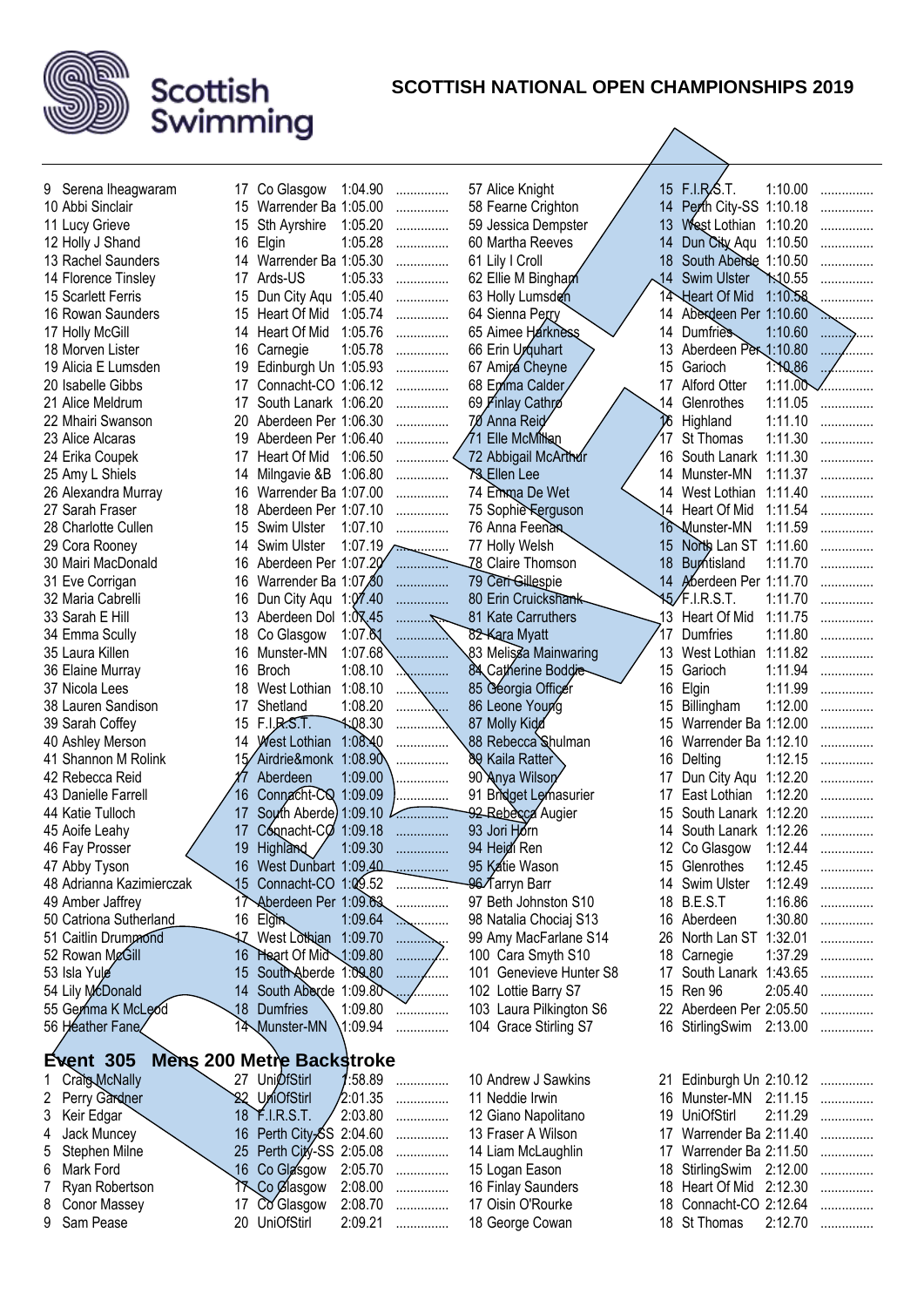

| 19 Stuart Crawford                      |                 | Glasgow Uni 2:12.84             |                    | .      | 49 Dariusz Miskiewicz             | 17              | Elgin                                           | 2:22.01 |          |
|-----------------------------------------|-----------------|---------------------------------|--------------------|--------|-----------------------------------|-----------------|-------------------------------------------------|---------|----------|
| 20 Cameron Travis                       |                 | 15 Aberdeen Per 2:13.10         |                    | .      | 50 Ryan King                      | 14              | Glenrothes                                      | 2:22.09 |          |
| 21 Sean Craigmile                       |                 | 16 East Lothian 2:13.36         |                    | .      | 51 Angus Johnston                 | 14              | West Dunbart 2:22.30                            |         | .        |
| 22 Thomas Coates                        | 16              | West Lothian 2:13.90            |                    | .      | 52 Cameron Leckie                 | 16              | South Lanark 2:22.50                            |         |          |
| 23 Alexander Harris                     | 17              | StirlingSwim                    | 2:14.29            |        | 53 Jack Brown                     | 14              | Heart Of Mid. 2:22.70                           |         |          |
|                                         |                 |                                 |                    | .      |                                   |                 |                                                 |         | .        |
| 24 Iain A Rose                          | 17              | Warrender Ba 2:14.50            |                    | .      | 54 Craig MacDonald                | $\sqrt{5}$      | Co Glasgow                                      | 2.22.88 |          |
| 25 Matthew Anderson                     | 17              | Deben                           | 2:14.70            | .      | 55 Fionn Waters                   | 17              | Connacht-CO 2:23.59                             |         |          |
| 26 Kerr Lumsden                         |                 | 16 Monifieth                    | 2:14.79            | .      | 56 Calum A Macmillan              | 17              | South Aberde 2:23.60                            |         |          |
| 27 James T Taylor                       | 16.             | Aberdeen Dol 2:15.10            |                    | .      | 57 Robert Burgess                 | 14              | Co Glasgow                                      | 2:24.20 | .        |
| 28 Andrew W Wicks                       | 20              | Edinburgh Un 2:17.54            |                    | .      | 58 David Kernohan                 | 14              | Warrender Ba 2:24.30                            |         |          |
| 29 Yasin Onal                           | 17              | West Lothian 2:17.80            |                    | .      | 59 Matthew Brown                  | 16              | Aberdeen Per 2:24,30                            |         |          |
| 30 Luke Porteous                        | 15              | East Lothian                    | 2:17.90            | .      | 60 Finlay Strachan                | 17              | Alford Otter                                    | 2:24.40 |          |
| 31 Bartek Gacki                         | 17              | East Lothian                    | 2:18.30            | .      | 61 Jack Hamilton                  | 18              | Highland                                        | 2:24.40 |          |
| 32 Euan Currie                          | 16              | Ythan                           | 2:18.50            | .      | 62 Jamie Claxton                  |                 | Heart Of Mid                                    | 2:24.50 | .        |
| 33 Ross Erentz                          | 16              | Sth Ayrshire                    | 2:18.70            | .      | 63 Archie Sorensen                | 16              | Warrender Ba 2:24.70                            |         |          |
| 34 Ethan Brown                          | 16              | St Thomas                       | 2:19.90            |        | 64 Conan Mowbray                  | 16.             | Co Glasgow                                      | 2:24.70 |          |
| 35 Aaron Sinclair                       | 17              | South Aberde 2:20.00            |                    | .      | 05 Jude Blackmore                 | 17              | Billingham                                      | 2:24.90 | .        |
| 36 Rory Young                           | 17              | Heart Of Mid                    | 2:20.10            | .      | 66 Andrew Airey                   |                 | 17 Highland                                     | 2:25.30 | .        |
| 37 Robert Wright                        | 17              | Warrender Ba 2:20.20            |                    | .      | 67 Fionnlagh McGuire              |                 | 14 Heart Of Mid                                 | 2:25.40 | .        |
| 38 Euan Dunse                           | 15.             | West Lothian 2:20.20            |                    | .      | 68 Craig Dickson                  |                 | Elgin                                           | 2:25.50 | Withdraw |
| 39 Louis Lawlor S14                     | 17              | Co Glasgow                      | $2:20.20$ $\sim$   |        | 69 William Storer                 | 14              | South Aberde 2:25.50                            |         |          |
|                                         |                 | South Aberde 2:20.50            |                    |        |                                   | 14              | Warrender Ba 2:25.87                            |         |          |
| 40 Angus Harrold                        | 17              |                                 |                    |        | Z0 Ewan Batey                     |                 |                                                 |         |          |
| 41 Lewis R Hammond                      | 16              | Sth Ayrshire                    | 2:20/10            | .      | 71 Luke Malcolmson                | 17 <sup>2</sup> | Shetland                                        | 2:25.90 |          |
| 42 Euan Gumbrell                        | 18              | Co Glasgow                      | 2:20.80            |        | 72 Calvin MacDonald               |                 | 13 Aberdeen Per 2:26.06                         |         |          |
| 43 Lucas Brown                          | 13              | Elgin                           | 2:21,26            | .      | 73 Jack Fiddes                    | 17              | South Aberde 2:26.14                            |         | .        |
| 44 Lucas Grieve                         |                 | 15 F.I.R.S.T.                   | 2:21.48            | .      | 74-David Carroll                  | 16              | Munster-MN                                      | 2:26.21 | .        |
| 45 Finlay Wallace                       | 16              | St Thomas                       | 2:21.50            |        | 75 Jacob Wood                     | 14              | Elgin                                           | 2:26.26 | .        |
| 46 Adam Millar                          | 16              | Shetland                        | 2:21.50            | .      | 76 Scoft Smyth                    | 15              | Carnegie                                        | 2:26.80 | .        |
| 47 Joshua Aspinall                      | 16              | Warrender Ba 2:21.68            |                    | .<br>. | 77 Calum Peeble's                 |                 | 13 East Lothian                                 | 2:26.84 |          |
|                                         |                 |                                 |                    |        |                                   |                 |                                                 |         |          |
| 48 Jonathon R Brooks                    |                 | 18 Aberdeen Dol 2:21.80         |                    |        |                                   |                 |                                                 |         |          |
|                                         |                 |                                 |                    |        |                                   |                 |                                                 |         |          |
| Event 306 Womens 200 Metre Breaststroke |                 |                                 |                    |        |                                   |                 |                                                 |         |          |
| Katie A Robertson                       |                 | 18 Sth Ayrshire 2:29.00         |                    |        | 28 Megan Ruddy                    |                 | 16 South Lanark 2:48.30                         |         |          |
| 2<br>Hannah L Miley                     | 30              | Aberdeen Per 2:29.40            |                    |        | 29 Georgia Officer                |                 | 16 Elgin                                        | 2:48.86 |          |
| Orla L Adams<br>3                       | 24              | Aberdeen Per 2:30.20            |                    |        | 30 Alice Knight                   |                 | 15 F.I.R.S.T.                                   | 2:48.90 |          |
| 4                                       | 19              |                                 |                    |        |                                   | 16              | <b>F.I.R.S.T.</b>                               | 2:49.50 |          |
| Annabel E Guye-johnson                  |                 | Edinburgh Un) 2:30.35           |                    |        | 31 Anna Colston                   |                 |                                                 |         |          |
| 5<br>Kara A Hanlon                      | 22              | Edinburgh Un 2:32.17            |                    |        | 32 Kaitlin Coia-Gamble            | 15              | Highland                                        | 2:49.80 | .<br>.   |
| 6<br>Yvonne Brown                       | 17              | South Langrk 2:33.17            |                    |        | 33 Orla G Quinn                   |                 | 15 Swim Ulster                                  | 2:49.84 |          |
| <b>Ellie Reilly</b>                     |                 | 16 Heart Of Mid                 | 2:36,50            | .      | 34 Alicea Bain                    |                 | 16 Aberdeen Per 2:50.05                         |         | .        |
| 8<br>Natalie Coogans                    | $\overline{22}$ | <b>UniOfStirl</b>               | 2:37.38            |        | 35 Emily Hirst                    | 18              | <b>Bo Kirklees</b>                              | 2:50.20 | .        |
| Ellie Mc Cartney<br>9                   |                 | 14 Swim Ulster                  | 2:37.82            | .      | 36 Scarlett Ferris                | 15              | Dun City Aqu 2:50.60                            |         | .        |
| 10 Katie L MacKenzie                    |                 | 19 Co Glasgow                   | 2:38.40            | .      | 37 Freya Masson                   | 14              | Shetland                                        | 2:51.10 | .        |
| 11 Eimear Doyle                         |                 | <b>48 Munster-MN</b>            | 2:39.36            | .      | 38 Molly L Renton                 | 18              | Milngavie &B 2:51.10                            |         | .        |
| 12 Avril Bowler                         | 18              | <b>Be</b> Kirklees              | 2:39.67            | .      | 39 Yasmin Ali                     | 15              | Warrender Ba 2:51.25                            |         |          |
| 13 Anne G/Hutchison                     | 20              | Edinburgh Un 2:40.50            |                    |        | 40 Kiera G Davidson               | 14              | Milngavie &B 2:51.30                            |         |          |
| 14 Lucy Ross                            | 17              | South Langrk 2:40.67            |                    | .      | 41 Ellyn MacPhee                  | 12              | Co Glasgow                                      | 2:51.85 |          |
| 15 Katie Goodburn                       | .16             | Warrender Ba 2:41.12            |                    |        | 42 Ellie Forsyth                  | 16              | South Lanark 2:52.10                            |         |          |
| 16 Benedicte Jensen                     |                 | 15 Denmark                      | 2:41.28            | .      | 43 Jodie Baker                    | 15              | Munster-MN                                      | 2:52.80 | .        |
| 17/Sophie Bain                          |                 | 14 Aberdeen Per 2:42.54         |                    | .      | 44 Hannah Thomson                 | 17              | West Dunbart 2:53.00                            |         | .        |
| 18 Nula Gow                             |                 | 14 Garloch                      | 2:45.07            | .      | 45 Carys Stirling                 | 14              | <b>F.I.R.S.T.</b>                               | 2:53.02 | .        |
| 19 Gala Alcaras                         |                 | 17 Aberdeen Per 2:45.18         |                    | .      | 46 Morven Lister                  | 16              | Carnegie                                        | 2:53.20 | .        |
| 20 Christen Russell                     |                 | East Lothian / 2:45.80          |                    | .      | 47 Anya Wilson                    | 17              | Dun City Aqu 2:53.50                            |         | .        |
| 21 Fearne Crighton                      |                 | 14 Perth City-SS 2:46.76        |                    | .      | 48 Joy Drummond                   |                 | 15 F.I.R.S.T.                                   | 2:53.70 | .        |
| 22 Shona Graham                         | 16              |                                 |                    | .      | 49 Thanrada McGregor              |                 | 14 Carnegie                                     | 2:53.80 | .        |
|                                         | 16              | Dun City Agu 2:46.95            |                    | .      |                                   | 14              |                                                 | 2:54.50 | .        |
| 23 Jenny Galloway                       |                 | Warrender Ba 2:47.40            |                    |        | 50 Natasha Phillips               |                 | St Thomas                                       |         |          |
| 24 Kailyn Hall                          |                 | 15 Aberdeen Per 2:47.45         |                    | .      | 51 Devan Anderson                 | 17              | 18 Aberdeen Per 2:55.00                         |         | .        |
| 25 Beth Nolan                           |                 | 17 Munster-MN                   | 2:47.45            | .      | 52 Natalie C Reilly               |                 | West Lothian 2:55.80                            |         | .        |
| 26 Jodie Mc Mullen<br>27 Emma Scully    |                 | 14 Swim Ulster<br>18 Co Glasgow | 2:47.55<br>2:47.98 | .<br>. | 53 Adele McDaid<br>54 Isla Walker | 16              | Heart Of Mid 2:56.00<br>15 West Dunbart 2:56.00 |         | .<br>.   |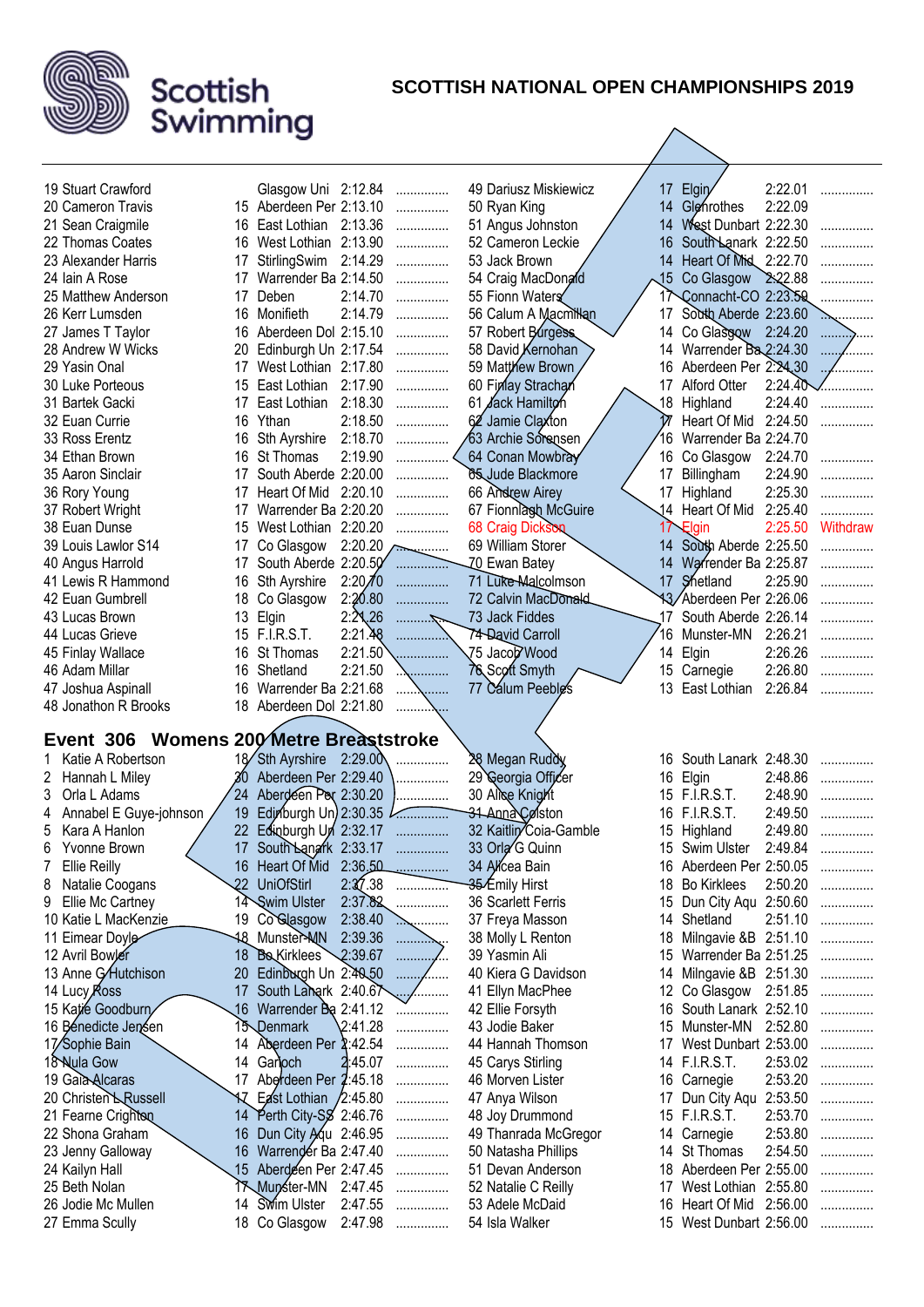

| 55 Zara Cowan               |                 | 15 F.I.R.S.T.                  | 2:56.20 | .              | 70 Drew N McKenzie               |             | 14 Co Glasgow                     | 2:59.30 | . |
|-----------------------------|-----------------|--------------------------------|---------|----------------|----------------------------------|-------------|-----------------------------------|---------|---|
| 56 Ines Donald              |                 | 14 Inverleith                  | 2:56.36 | .              | 71 Erica Watt                    |             | 13 Carnegie                       | 2:59.40 | . |
| 57 Annabelle Wright         | 16              | Alford Otter                   | 2:56.60 | .              | 72 Claire Thomson                | 18          | <b>Burntisland</b>                | 2:59.50 | . |
| 58 Isla Bathgate            | 15              | Portobello                     | 2:56.81 | .              | 73 Ava Kirkham                   | 13          | F.I.R.S.J.                        | 2:59.93 | . |
| 59 Catherine Boddie         | 15              | Garioch                        | 2:57.50 | .              | 74 Lauren Taylor                 | 14          | Co Glasgow                        | 3:00.10 | . |
| 60 Amira Cheyne             | 15              | Garioch                        | 2:57.58 | .              | 75 Leigha Hughes                 | $\sqrt{14}$ | Co Glasgow                        | 3.00.20 |   |
| 61 Ashley Merson            | 14              | West Lothian                   | 2:57.60 | .              | 76 Amy Fotheringham              |             | 13 North Lan ST 3:00.60           |         |   |
| 62 Jessica Riach            | 15              | Elgin                          | 2:57.99 | .              | 77 Niamh Jeffrey                 | 15          | South Lanark 3:00.70              |         |   |
| 63 Sophie Portier           | 14              | Warrender Ba 2:58.04           |         | .              | 78 Murrin Markwisk               | 16          | West Dunbart 3:00.80              |         | . |
| 64 Lucy Stoves              | 13              | Dun City Agu 2:58.16           |         | .              | 79 Kaila Ratter                  | 16          | Delting                           | 3:00.81 |   |
| 65 Emily Riach              | 17              | Ythan                          | 2:58.50 | .              | 80 Laurén Baillie                | 15          | Monifieth                         | 3.01,00 |   |
| 66 Jessica Murray           | 15              | Warrender Ba 2:58.55           |         | .              | 81 Abbie McLenachan              | 15          | <b>F.I.R.S.T.</b>                 | 3:01.00 |   |
| 67 Sarah E Hill             | 13              | Aberdeen Dol 2:59.03           |         | .              | 82 Remi Muirhead                 |             | 14 Co Glasgow                     | 3:01.00 | . |
| 68 Chloe Mercer             | 16              | Northampton 2:59.10            |         | .              | 88 Brooke Braidwood              | 14          | <b>F.I.R.S.T.</b>                 | 3:01.07 |   |
| 69 Summer Innes             | 15              | West Lothian 2:59.20           |         |                |                                  |             |                                   |         |   |
|                             |                 |                                |         |                |                                  |             |                                   |         |   |
| Event 307                   |                 | <b>Mens 50 Metre Freestyle</b> |         |                |                                  |             |                                   |         |   |
| Jack D Thorpe<br>1          |                 | 25 Edinburgh Un 21.98          |         | .              | 43 Kein Edgar                    |             | 18 F.I.R.S.T.                     | 25.13   | . |
| David R Cumberlidge<br>2    | 23              | Edinburgh Un 22.17             |         | .              | 44 Ryan Parguson                 |             | 18 F.I.R.S.T.                     | 25.13   | . |
| 3<br>Scott McLay            | 20              | <b>UniOfStirl</b>              | 22.44   | .              | 45 Cameron A Funlayson           |             | 2 <sup>1</sup> Edinburgh Un 25.22 |         | . |
| Calum Bain<br>4             | 23              | <b>UniOfStirl</b>              | 22.65   | . <u>. .</u>   | 46 Connor MacNeil                | 22          | Co Glasgow                        | 25.23   |   |
| <b>Andrew Moore</b><br>5    | 21              | Leinster-LE                    | 22.93   | Withdraw       | 47 Conor Massey                  | 17          | Co <sub>Glasgow</sub>             | 25.27   | . |
| Jack Szaranek<br>6          | 21              | Carnegie                       | 23.29   | .              | 48 Andrew LMacIntosh             |             | 18 Edinburgh Un 25.28             |         |   |
| Kieran Mcguckin<br>7        | 29              | Edinburgh Un 23.32             |         | .              | 49 Jamie Allison                 |             | 18/Swim Ulster                    | 25.29   |   |
| <b>Grant Henderson</b><br>8 | 21              | Co Glasgow                     | 23.87   |                | 50 Graham R Baird                | 16          | Scotia                            | 25.29   | . |
| 9<br>Ross M Leslie          | 21              | Edinburgh Un 23.38             |         | .              | <b>51 Youssef Betout</b>         | 19          | Co Glasgow                        | 25.32   | . |
| 10 Kyle Boyek               | 27              | UniOfStirl                     | 23.38   | .              | 52 Mek <i>R</i> Sribhibhadh      | 21          | Edinburgh Un 25.33                |         | . |
| 11 Zak Aitchison            | 21              | <b>UniOfStirl</b>              | 23.41   | \              | 53 Jame Claxton                  | 17          | Heart Of Mid                      | 25.34   | . |
| 12 Ben Martin               | 19              | <b>UniOfStirl</b>              | 23.64   |                | 54 Saulius Uoka                  | 15          | Leinster-LE                       | 25.40   |   |
| 13 Michael Hewitt           | 19              | <b>Swim Ulster</b>             | 23.65   |                | 55 Aaron Dolan                   | 20          | Airdrie&monk 25.40                |         | . |
| 14 Robert A Bryce           | 25              | Aberdeen Dol 23.70             |         | . <u>.</u>     | 56 Camerory <sup>G</sup> Allison | 16          | Dumfries                          | 25.48   | . |
|                             | 23              | Moerdeen Dol 23.87             |         | .              |                                  |             |                                   | 25.50   | . |
| 15 Eddie A Watson           |                 |                                |         |                | 57 Yasin Onal                    | 17<br>18    | West Lothian                      | 25.53   |   |
| 16 Fraser Agnew             |                 | Aberdeen Per 23.91             |         |                | 58 Finlay Saunders               |             | Heart Of Mid                      |         |   |
| 17 Joe Watt                 |                 | Co Glasgow                     | 24.02   |                | 59 Ren Mitchell                  | 17          | Leinster-LE                       | 25.54   | . |
| 18 Chris Muir               |                 | Glasgow Univ                   | 24.05   | .              | 60 Finlay Stafford               | 17          | Swim Ulster                       | 25.55   | . |
| 19 Max Tambling             | 20              | Hagkney-LD                     | 24.19   | .              | 61 Louis Lawlor S14              | 17          | Co Glasgow                        | 25.56   | . |
| 20 Angus Nicol              | 18              | Có Glasgow                     | 24.23   | .              | 62 Luke Ø'Sullivan               | 18          | Munster-MN                        | 25.58   | . |
| 21 Fraser J Meadows         | 21              | Edinburgh Un 24.28             |         | .              | 63 Craig T Greenock              | 18          | Co Glasgow                        | 25.60   | . |
| 22 Jack McComish            |                 | 24 Co Glasgow                  | 24.28   | .              | 64 Cameron Bilsland              |             | 16 South Lanark 25.61             |         | . |
| 23 Sam Horrocks             | $\overline{25}$ | Co Manch Aq 2421               |         | . <del>.</del> | 65 Tony Anderson                 | 15          | Co Glasgow                        | 25.65   | . |
| 24 Thomas Fardal            |                 | 22 Egersund                    | 24.36   | .              | 66 Ryan Robertson                | 17          | Co Glasgow                        | 25.65   | . |
| 25 Audai Hassouna           | 21              | Edinburgh Un 24.40             |         | <sub>.</sub>   | 67 Robin Pfeiffer                | 16          | Connacht-CO 25.66                 |         | . |
| 26 Diarmiud Sutton          | 17              | Munster-MN                     | 24.46   | .              | 68 Dariusz Miskiewicz            | 17          | Elgin                             | 25.67   | . |
| 27 Gregor Symney            | 22              | Co Glasgow 24.49               |         | .              | 69 Joshua Aspinall               |             | 16 Warrender Ba 25.75             |         | . |
| 28 Regan <i>L</i> loyd      | 22              | Teamipswich 24.50              |         | .<br>1.1.1.1.1 | 70 Calvin Brown                  | 16          | Elgin                             | 25.79   | . |
| 29 Tom Beeley               | 20              | Plymouth Lea 24.60             |         | .              | 71 Andrew Hosie                  |             | 26 Co Glasgow                     | 25.80   | . |
| 30 Myles Lapsley            | 16              | Co Glasgow 24.61               |         | .              | 72 Logan Eason                   | 18          | StirlingSwim                      | 25.80   | . |
| 31 Sonny Kennedy            |                 | 18 Warrender Ba 24.70          |         | .              | 73 Stefan Krawiec                |             | 13 East Lothian                   | 25.90   | . |
| 32/John Kean                | 17              | West Lothian                   | 24.70   | .              | 74 Carl Barrett                  |             | 18 Aberdeen Per 25.92             |         | . |
| 33 Sam Winston              | 17              | Leinster-LE                    | 24.76   | .              | 75 Keir Buchanan                 | 17          | South Lanark 25.97                |         | . |
| 34 Mark Ford                | 16              | Co Glasgow                     | 24.80   | .              | 76 Conor Foley                   | 15          | Munster-MN                        | 26.00   | . |
| 35 Martin Molnes            |                 | Co Glasgow                     | /24.81  | .              | 77 Timothy Ridgley               | 22          | Dun City Aqu 26.05                |         | . |
| 36 Lewis R Hammond          | 16              | Sth Ayrshire/ 24.83            |         | .              | 78 Lewis Baillie                 | 19          | Aberdeen Per 26.05                |         | . |
| 37 Jack P Watson            | 20              | Edinburgh/Un 24.88             |         | .              | 79 Max Upton                     |             | 16 Billingham                     | 26.10   | . |
| 38 Lewis Birrell            | 18              | Warrender Ba 24.91             |         | .              | 80 Arran Stowe                   | 21          | Fins                              | 26.10   | . |
| 39 Oisin O'Rourke           | 18              | Connacht-CO 24.94              |         | .              | 81 Liam Harkin                   |             | 17 F.I.R.S.T.                     | 26.10   | . |
| 40 Jamie Eason              |                 | 22 Aberdeen Per 25.09          |         | .              | 82 William Storer                | 14          | South Aberde 26.18                |         | . |
| 41 Liam McLaughlin          | 17              | Warrender Ba 25.10             |         | .              | 83 Felix Hale                    | 16          | Inverleith                        | 26.20   | . |
| 42 Cian O'Keeffe Tighe      |                 | 19 Leinster-LE                 | 25.11   | .              | 84 Brendan Johnson               |             | 21 Aberdeen Per 26.20             |         | . |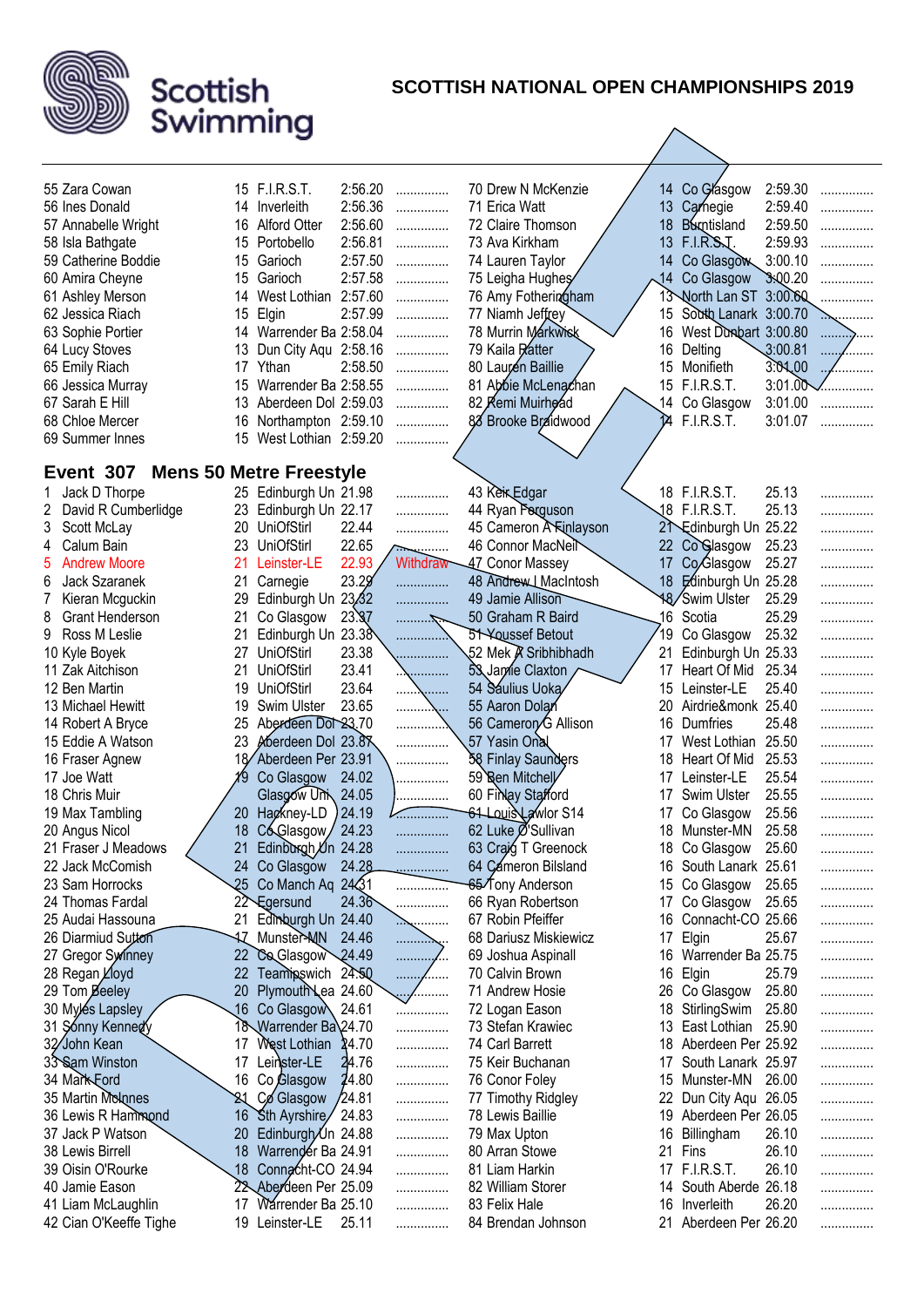

# **SCOTTISH NATIONAL OPEN CHAMPIONSHIPS 2019**

|                                          |    |                                  | 26.29  | Withdraw         |                                                  | 20       | Co Glasgow                               | 28.88 |            |
|------------------------------------------|----|----------------------------------|--------|------------------|--------------------------------------------------|----------|------------------------------------------|-------|------------|
| 85 Craig Dickson                         | 17 | Elgin                            | 26.34  |                  | 94 Gavin Roberts S14<br>95 Logan Smith S14       | 16       | North Lan ST 28.90                       |       | .          |
| 86 Ross Erentz                           |    | 16 Sth Ayrshire                  | 26.36  | .                |                                                  |          |                                          |       | .          |
| 87 Adam Millar<br>88 Euan Currie         | 16 | Shetland<br>16 Ythan             | 26.40  | .                | 96 Dylan C Bleakley S14<br>97 Matthew Scott S14/ | 16<br>20 | East Lothian 29.00<br>Aberdeen Per 29.10 |       | .          |
| 89 Aedan Berry                           |    | Glasgow Uni                      | 26.40  | .                | 98 Kyle W Hughes \$9                             | 18       | North Lan ST                             | 29.37 | .          |
|                                          |    | 15 Shetland                      | 26.41  | .                | 99 Cameron Hemphill S10                          | .16      | Carnegie                                 | 34,10 | .          |
| 90 Harry Sandison<br>91 Cameron W Gordon | 15 | Dumfries                         | 26.43  | .                | 100 Adam Dongachie S8                            |          | 19 South Lanark 36.54                    |       | .          |
| 92 Jon Law S13                           | 22 | <b>UniOfStirl</b>                | 26.79  | .                | 101 Kai Goldie S9                                | 14       | North Lan ST 37.62                       |       | .          |
| 93 Ollie Carter S10                      | 19 | <b>UniOfStirl</b>                | 27.05  | .                | 102 Sam Downles \$9                              | 13       | East Lothian                             | 38.70 | . <u>.</u> |
|                                          |    |                                  |        | .                |                                                  |          |                                          |       | .          |
| Event 308                                |    | <b>Womens 50 Metre Butterfly</b> |        |                  |                                                  |          |                                          |       |            |
| <b>Tain Bruce</b>                        | 21 | Edinburgh Un 26.96               |        |                  | 45 Katie Bain                                    |          | 19 Aberdeen Per 30.65                    |       |            |
| 2 Yasmin Perry                           | 18 | Aberdeen Per 27.37               |        | .                | 46 Aoife Murray                                  |          | 15 Leinster-LE                           | 30.66 | Withdraw   |
| 3<br>Lucy Grieve                         | 15 | Sth Ayrshire                     | 27.41  | .                | 47 Alice Mackie                                  |          | Heart Of Mid                             | 30.67 | .          |
| <b>Emily Horne</b><br>4                  | 22 | Co Glasgow                       | 27.43  | .                | 48 Ellen Lee                                     | 14       | Munster-MN                               | 30.71 | .          |
| Katie A Robertson<br>5                   | 18 | Sth Ayrshire                     | 27.50  | .                | 49 Mary Mackie                                   |          | 16 Heart Of Mid                          | 30.80 | .          |
| 6<br>Gaia Alcaras                        | 17 | Aberdeen Per 27.94               |        | .                | <b>50 Caitlin Rosie</b>                          | 16.      | South Aberde 30.81                       |       |            |
| Sophie Smith                             | 18 | St Thomas                        | 28.10  | .                | 51 Holly Lumsden                                 | 14       | Heart Of Mid                             | 30.82 | .          |
| 8<br>Anita McCartney                     | 20 | Edinburgh Un 28.18               |        | .                | 52 Amira Cheyne                                  | 15       | Garioch                                  | 30.83 | .          |
| 9<br>Anya Slessor                        | 15 | Aberdeen Per 28.36               |        | .                | 53 Faith Yuda                                    |          | 15 South Aberde 30.83                    |       | .          |
| 10 Anna Fleming                          | 19 | Co Glasgow                       | 28.52  | $\sum_{i=1}^{n}$ | 54 Kirsty J McNair                               | 16       | Milhgavie &B 30.84                       |       | .          |
| 11 Cara M Stapleton                      | 18 | Leinster-LE                      | 28.55  | . <del>. .</del> | 55 Eva G Alguero                                 | 15       | Milngavie &B 30.88                       |       | .          |
| 12 Yvonne Brown                          | 17 | South Lanark 28.75               |        | .                | 56 Iona Wilson                                   |          | 15 East Lothian                          | 30.90 | .          |
| 13 Emmie Hutchison                       | 20 | Co Glasgow                       | 28.76  | .                | 57 Elle Sutherland                               |          | 17 South Aberde 30.90                    |       | .          |
| 14 Mia E McAllister                      | 19 | Edinburgh Un 28.86               |        | . <del>. .</del> | 58 Naya Thomsen                                  |          | 16 Denmark                               | 30.94 | .          |
| 15 Gulsum Onal                           | 21 | Co Glasgow                       | 28.92  | .                | 59 Caitlin Drummond                              | 17       | West Lothian 30.95                       |       | .          |
| 16 Katie Tulloch                         | 17 | South Aberde 29.04               |        | .                | 60 Ivana Jansen                                  | 15       | Warrender Ba 30.96                       |       | .          |
| 17 Natalie Jones                         | 15 | Warrender Ba 29.12               |        | \                | 6 Mollie Mc Alorum                               |          | 14 Swim Ulster                           | 30.96 | .          |
| 18 Eve Corrigan                          | 16 | Warrender Ba 29.13               |        | . <u>. .</u>     | 62 Manrada McGregor                              | 14       | Carnegie                                 | 31.00 | .          |
| 19 Jessica Christie                      | 23 | South Aberde 29.14               |        | .                | 63 Katie Simpson                                 | 17       | Milngavie &B                             | 31.00 | .          |
| 20 Ellie Turner                          | 16 | Carnegie                         | 29.16  |                  | 64 Aoife Leany                                   | 17       | Connacht-CO 31.00                        |       | .          |
| 21 Alice Meldrum                         | 17 | South Lanark 29.18               |        | .                | ,65 Finlay Caั <del>N</del> αro                  | 14       | Glenrothes                               | 31.01 | .          |
| 22 Lucy Ross                             |    | 17/South Lanark 29.29            |        | .                | 66 Katy A Campbell                               | 14       | Aberdeen Dol 31.02                       |       | .          |
| 23 Niamh Boulding                        |    | <b>Bo Kirklees</b>               | 29.40  | .                | 67 Cora Rooney                                   | 14       | Swim Ulster                              | 31.03 | .          |
| 24 Elaine Murray                         | 16 | Broch                            | 29.43  | .                | 68 Georgie Newlands                              | 17       | Elgin                                    | 31.07 | .          |
| 25 Milly Milne                           | 14 | Warrender Ba 29.53               |        |                  | 69 Anna Reid                                     | 16       | Highland                                 | 31.09 | .          |
| 26 Isla Yule                             | 15 | South Aberde 29.65               |        | .                | 70 Stephanie Strang                              | 20       | Carnegie                                 | 31.10 | .          |
| 27 Kirstin E Lawrie                      |    | 18 Edinburgh Un 29.67            |        |                  | 71 Murrin Markwick                               |          | 16 West Dunbart 31.14                    |       |            |
| 28 Louisa E Stoddart                     |    | 14 East Lothian 29.72            |        | .                | 72 Zara Cowan                                    |          | 15 F.I.R.S.T.                            | 31.35 | .          |
| 29 Scarlett Ferris                       |    | 15 Dun City Aqu 29 27            |        | .                | <del>73</del> ∕Faye Cullen                       |          | 16 Munster-MN                            | 31.36 | .          |
| 30 Holly J Shand                         |    | 16 Elgin                         | 29.83  | .                | 74 Elise McQueenie                               |          | 15 Co Glasgow                            | 31.38 | .          |
| 31 Alexandra Murray                      |    | 16 Warrender Ba 29.95            |        | .                | 75 Martha Reeves                                 |          | 14 Dun City Aqu 31.39                    |       | .          |
| 32 Emma Montgomery                       |    | 17 Swim Utster 30.02             |        | .                | 76 Annabelle Wright                              |          | 16 Alford Otter                          | 31.40 | .          |
| 33 Beth Nolan                            |    | 17 Munster-MN 30.02              |        | .<br>٠.          | 77 Amber Jaffrey                                 |          | 17 Aberdeen Per 31.40                    |       | .          |
| 34 Jessica Carns                         |    | 15 Aberdeen Dol 30.08            |        | . <i>. .</i>     | 78 Ele Donegan                                   |          | 16 Swim Ulster                           | 31.40 | .          |
| 35 Mairi, MacDonald                      |    | 16 Aberdeen Per 30.09            |        | <u>.</u> /       | 79 Laura Frizzel                                 |          | 15 B.E.S.T                               | 31.41 | .          |
| 36 Lauren Sandison                       | 17 | Shetland                         | 30.18  | .                | 80 Holly Simpson                                 |          | 15 Aberdeen Per 31.49                    |       | .          |
| 37 Isabelle Gibbs                        |    | Connacht-CO\30.20                |        | .                | 81 Jessica Dempster                              |          | 13 West Lothian 31.50                    |       | .          |
| 38 Mhairi Swanson                        | 20 | Aberdeen Per 30.22               |        | Withdraw         | 82 Victoria Milburn                              |          | 24 Co Glasgow                            | 31.50 | .          |
| 39 Emma De Wet                           |    | 14 West Lothian                  | 30.22  | .                | 83 Elsbeth Roper                                 |          | 16 East Lothian                          | 31.52 | .          |
| 40 Jori Horn                             |    | 14 South Lanark 30.39            |        | .                | 84 Melissa Mainwaring                            |          | 13 West Lothian                          | 31.54 | .          |
| 41 Blythe Brown                          |    | <b>16 St/Thomas</b>              | /30.46 | .                | 85 Kara Myatt                                    |          | 17 Dumfries                              | 31.55 | .          |
| 42 Anna Feenan                           |    | 16 Munster-MN                    | 30.54  | .                | 86 Catherine Boddie                              |          | 15 Garioch                               | 31.59 | .          |
| 43 Gemma K McLeod                        | 18 | <b>Dumfries</b>                  | 30.58  | .                | 87 Erika Coupek                                  |          | 17 Heart Of Mid                          | 31.60 | .          |
| 44 Kate Carruthers                       |    | 13 Heart Of Mid                  | 30.60  | .                | 88 Abby Kane S13                                 |          | 16 N Ayrshire                            | 36.79 | Rejected   |
|                                          |    |                                  |        |                  |                                                  |          |                                          |       |            |
| Event 309 Mens 800 Metre Freestyle       |    |                                  |        |                  |                                                  |          |                                          |       |            |
| 1 Daniel Ferguson                        |    | 18 West Lothian $8.2930$         |        |                  | 3 Angus Rutherford                               |          | 18 Heart Of Mid $8.44\,50$               |       |            |

| 1 Daniel Ferguson      | 18 West Lothian 8:29.30 |   |  |
|------------------------|-------------------------|---|--|
| 2 Marshall Illingworth | 19 Co Glasgow 8:42.01   | . |  |

Angus Rutr<br>Adam Law

18 Bo Kirklees 8:45.74 ...............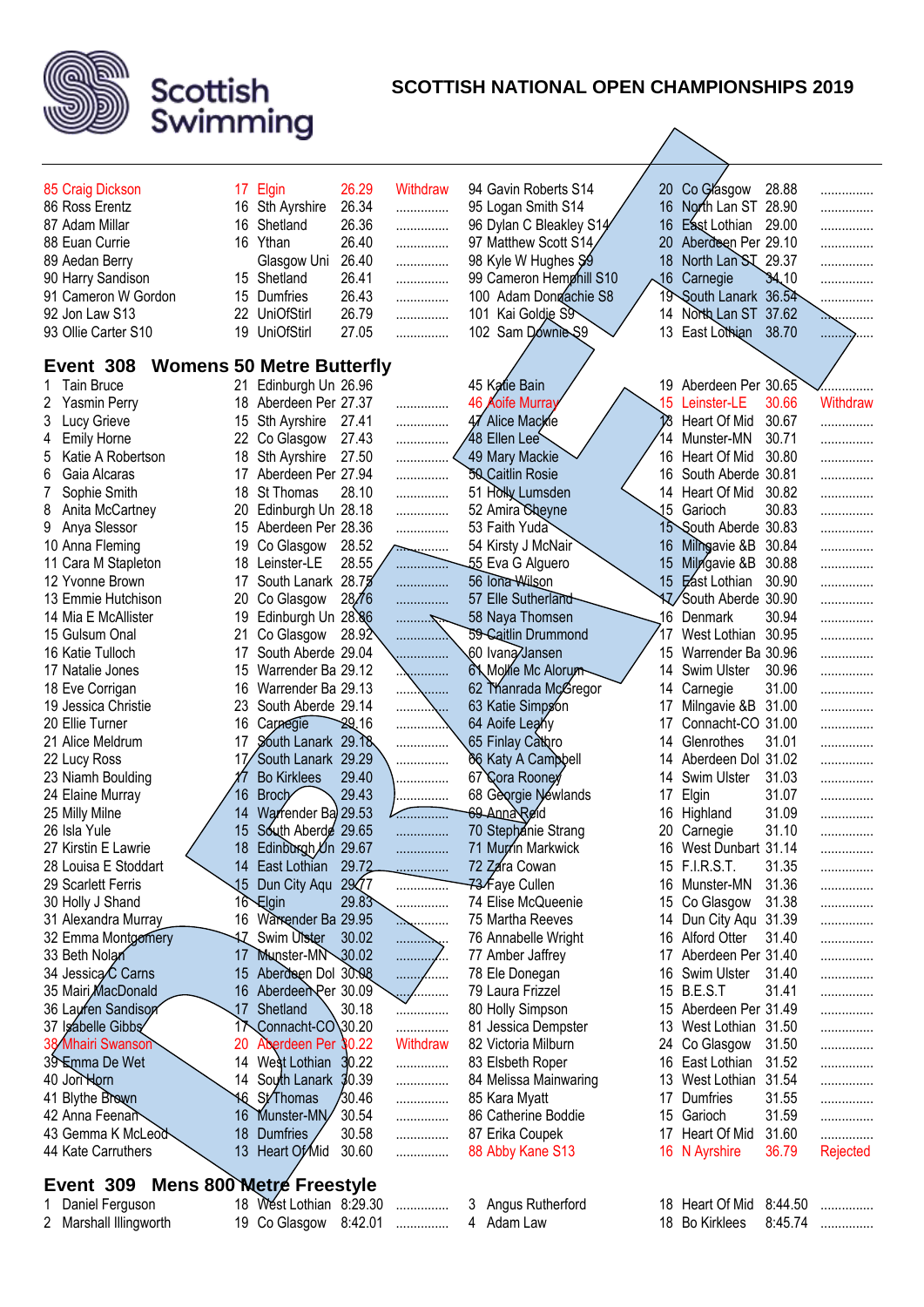

| <u>((@)  @   </u>                                                                                                                                                                                                                                                                       | Scottish                                                                                                                                                                                                                                                                                                                                     |                                                                                                                                                    | <b>SCOTTISH NATIONAL OPEN CHAMPIONSHIPS 2019</b>                                                                                                                                                                                                                                         |                |                                                                                                                                                                                                                                                                                          |                                                                                                 |                                                     |
|-----------------------------------------------------------------------------------------------------------------------------------------------------------------------------------------------------------------------------------------------------------------------------------------|----------------------------------------------------------------------------------------------------------------------------------------------------------------------------------------------------------------------------------------------------------------------------------------------------------------------------------------------|----------------------------------------------------------------------------------------------------------------------------------------------------|------------------------------------------------------------------------------------------------------------------------------------------------------------------------------------------------------------------------------------------------------------------------------------------|----------------|------------------------------------------------------------------------------------------------------------------------------------------------------------------------------------------------------------------------------------------------------------------------------------------|-------------------------------------------------------------------------------------------------|-----------------------------------------------------|
|                                                                                                                                                                                                                                                                                         | Swimming                                                                                                                                                                                                                                                                                                                                     |                                                                                                                                                    |                                                                                                                                                                                                                                                                                          |                |                                                                                                                                                                                                                                                                                          |                                                                                                 |                                                     |
| Ryan Duncan<br>5<br>Keir Buchanan<br>6<br>Jon Taylor<br>Thomas Jeffers<br>8<br><b>Cameron Travis</b><br>9<br>10 Graeme Squires                                                                                                                                                          | 16 St Thomas<br>17 South Lanark 8:53.03<br>15 Aberdeen Per 8:56.34<br>15 Aberdeen Per 8:59.51<br>18 Highland                                                                                                                                                                                                                                 | 8:48.70<br>.<br>.<br>.<br>19 Perth City-SS 8:57.26<br>.<br>9:05.90<br>.                                                                            | 11 Alex Thomson<br>12 Daniel Murray<br>13 Leon Campbell<br>14 Matthew Brown<br>15 Archie Sorensen<br>16 Mark Hutcheory                                                                                                                                                                   |                | 15 Warrender Ba 9:12.40<br>16 West Dunbart 9:13.20<br>15 StidingSwim 9:16.40<br>16 Aberdeen Per 9:21.10<br>16 Warrender Ba 9:21.40<br>17 Shetland                                                                                                                                        | 9.22.30                                                                                         | .<br>.<br>.                                         |
|                                                                                                                                                                                                                                                                                         | <b>SATURDAY FINALS SESSION</b>                                                                                                                                                                                                                                                                                                               |                                                                                                                                                    |                                                                                                                                                                                                                                                                                          |                |                                                                                                                                                                                                                                                                                          |                                                                                                 |                                                     |
| <b>Warm up 16:00</b><br>Start time 17:00                                                                                                                                                                                                                                                |                                                                                                                                                                                                                                                                                                                                              |                                                                                                                                                    |                                                                                                                                                                                                                                                                                          |                |                                                                                                                                                                                                                                                                                          |                                                                                                 |                                                     |
| Event 329                                                                                                                                                                                                                                                                               | <b>Womens 4x100 Metre Freestyle Relay</b>                                                                                                                                                                                                                                                                                                    |                                                                                                                                                    |                                                                                                                                                                                                                                                                                          |                |                                                                                                                                                                                                                                                                                          |                                                                                                 |                                                     |
| Edinburgh Un<br>1.<br>2 Edinburgh Un<br>Co Glasgow<br>3<br>Aberdeen Per<br>Warrender Ba<br>Leinster-LE<br>6<br>Swim Ulster<br>Warrender Ba<br>Aberdeen Per<br>9<br>10 Co Glasgow                                                                                                        | Α<br>B<br>А<br>А<br>А<br>А<br>Α<br>B<br>B<br>B                                                                                                                                                                                                                                                                                               | 3:43.82<br>.<br>3:51.59<br>.<br>3:52.76<br>.<br>3:54.96<br>.<br>3:56.93<br>.<br>3:57.07<br>.<br>$4:02.94$<br>4:03,80<br>.<br>4:04.40               | 11 Munster-MN<br>12 Carnegie<br>YS_Connacht-CO<br>14 Dumpfries<br>15 South Aberde<br>16 Munster-MN<br>17 Dun City Aqu<br>18 Swim Ulster<br>19 Aberdeen Dol                                                                                                                               |                | A<br>Α<br>Α<br>А<br>А<br>B<br>A<br>B                                                                                                                                                                                                                                                     | 4:04.73<br>4:06.63<br>4:06.75<br>4:07.38<br>4:07.48<br>4:08.54<br>4:10.39<br>4:14.18<br>4:15.54 | .<br>.<br>.<br>.<br>.<br>.<br>.<br>.                |
|                                                                                                                                                                                                                                                                                         |                                                                                                                                                                                                                                                                                                                                              |                                                                                                                                                    |                                                                                                                                                                                                                                                                                          |                |                                                                                                                                                                                                                                                                                          |                                                                                                 |                                                     |
| Event 330<br>Edinburgh Un<br>1.<br>Co Glasgow<br>$2^{\circ}$<br>Edinburgh Un<br>3<br>Co Glasgow<br>4<br>Leinster-LE<br>5<br>Warrender Ba<br>Swim Ulster<br>Aberdeen Per<br>8<br>Warrender Ba<br>9                                                                                       | Mens 4x100 Metre Freestyle Relay<br>А<br>Α<br>B<br>B<br>A<br>B                                                                                                                                                                                                                                                                               | 3:21.70<br>3:29.70<br>3:30.44<br>.<br>.<br>3:34.69<br>3.34.98<br>3:36.20<br>3:38.57<br>3:41.63<br>3:42.59<br>.                                     | 10 Aberdeen Dol<br>1 Munster-MN<br>12 Connacht-CO<br>13 St Thomas<br>14 Glasgow Uni<br>15 Dumfries<br><b>NG South Aberde</b><br>17 Aberdeen Per<br>18 Shetland                                                                                                                           |                | Α<br>Α<br>А<br>А<br>Α<br>A<br>Α<br>B<br>A                                                                                                                                                                                                                                                | 3:43.42<br>3:44.19<br>3:45.00<br>3:45.50<br>3:45.91<br>3:48.92<br>3:52.28<br>3:52.66<br>3:53.00 | .<br>.<br>.<br>.                                    |
|                                                                                                                                                                                                                                                                                         |                                                                                                                                                                                                                                                                                                                                              |                                                                                                                                                    |                                                                                                                                                                                                                                                                                          |                |                                                                                                                                                                                                                                                                                          |                                                                                                 |                                                     |
|                                                                                                                                                                                                                                                                                         | <b>SUNDAY MORNING SESSION</b>                                                                                                                                                                                                                                                                                                                |                                                                                                                                                    |                                                                                                                                                                                                                                                                                          |                |                                                                                                                                                                                                                                                                                          |                                                                                                 |                                                     |
| <b>Warm up 08:00</b><br>Start time 09:00                                                                                                                                                                                                                                                |                                                                                                                                                                                                                                                                                                                                              |                                                                                                                                                    |                                                                                                                                                                                                                                                                                          |                |                                                                                                                                                                                                                                                                                          |                                                                                                 |                                                     |
| <b>Event 401</b>                                                                                                                                                                                                                                                                        | <b>Mens 100 Metre Butterfly</b>                                                                                                                                                                                                                                                                                                              |                                                                                                                                                    |                                                                                                                                                                                                                                                                                          |                |                                                                                                                                                                                                                                                                                          |                                                                                                 |                                                     |
| Tom Beeley<br>Sam/Horrocks<br>Ryan Brown<br>3<br>Michael Hewitt<br>4<br>Marc Elrick<br>Ross M Leslie<br>6<br>Zak Aitchison<br>Harry F Lewis-Mitchell<br>8<br>Mark Ford<br>9<br>10 Craig T Greenock<br>11 Max Tambling<br>12 James Symons<br>13 Gregor Swinney<br>14 Cameron A Finlayson | 20 Plymouth Lea 54.10<br>25 Co Manch Aq 54.10<br>Co Glasgow<br>21<br><b>Swim Ulster</b><br>19<br>Co Glasgow<br>20<br>Edinburgh Un 55.97<br>21<br><b>UnjOfStirl</b><br>21<br>24 Edinburgh Un/56.34<br>16 Co Glasgow<br>18 Co Glasgow<br>20<br>Hackney-LD<br>22 <sub>2</sub><br>Connacht-CO 57.18<br>22 Co Glasgow<br>Edinburgh Un 57.23<br>21 | $\cdots$<br>.<br>55.40<br>.<br>\$5.47<br>.<br>55.60<br>.<br>.<br>56.21<br>.<br>.<br>56.89<br>.<br>57.07<br>.<br>57.17<br>.<br>.<br>57.20<br>.<br>. | 15 Jonah Walsh<br>16 Jamie Macdonald<br>17 Connor MacNeil<br>18 Jonathan Tse<br>19 Chris Muir<br>20 Jamie Allison<br>21 Angus Nicol<br>22 James Black<br>23 Fionnan Mc Menamin<br>24 Maxwell Cattermole<br>25 Carl Barrett<br>26 Lewis R Hammond<br>27 Fraser A Wilson<br>28 Iain A Rose | 19<br>18<br>17 | 19 Edinburgh Un 57.24<br>18 Warrender Ba 57.26<br>22 Co Glasgow 57.61<br>20 Edinburgh Un 57.63<br>Glasgow Uni<br>18 Swim Ulster<br>18 Co Glasgow<br>23 Co Glasgow<br>Leinster-LE<br>St Thomas<br>18 Aberdeen Per 59.34<br>16 Sth Ayrshire<br>Warrender Ba 59.40<br>17 Warrender Ba 59.47 | 58.00<br>58.10<br>58.64<br>58.77<br>58.81<br>59.10<br>59.34                                     | .<br>.<br>.<br>.<br>.<br>.<br>.<br>.<br>.<br>.<br>. |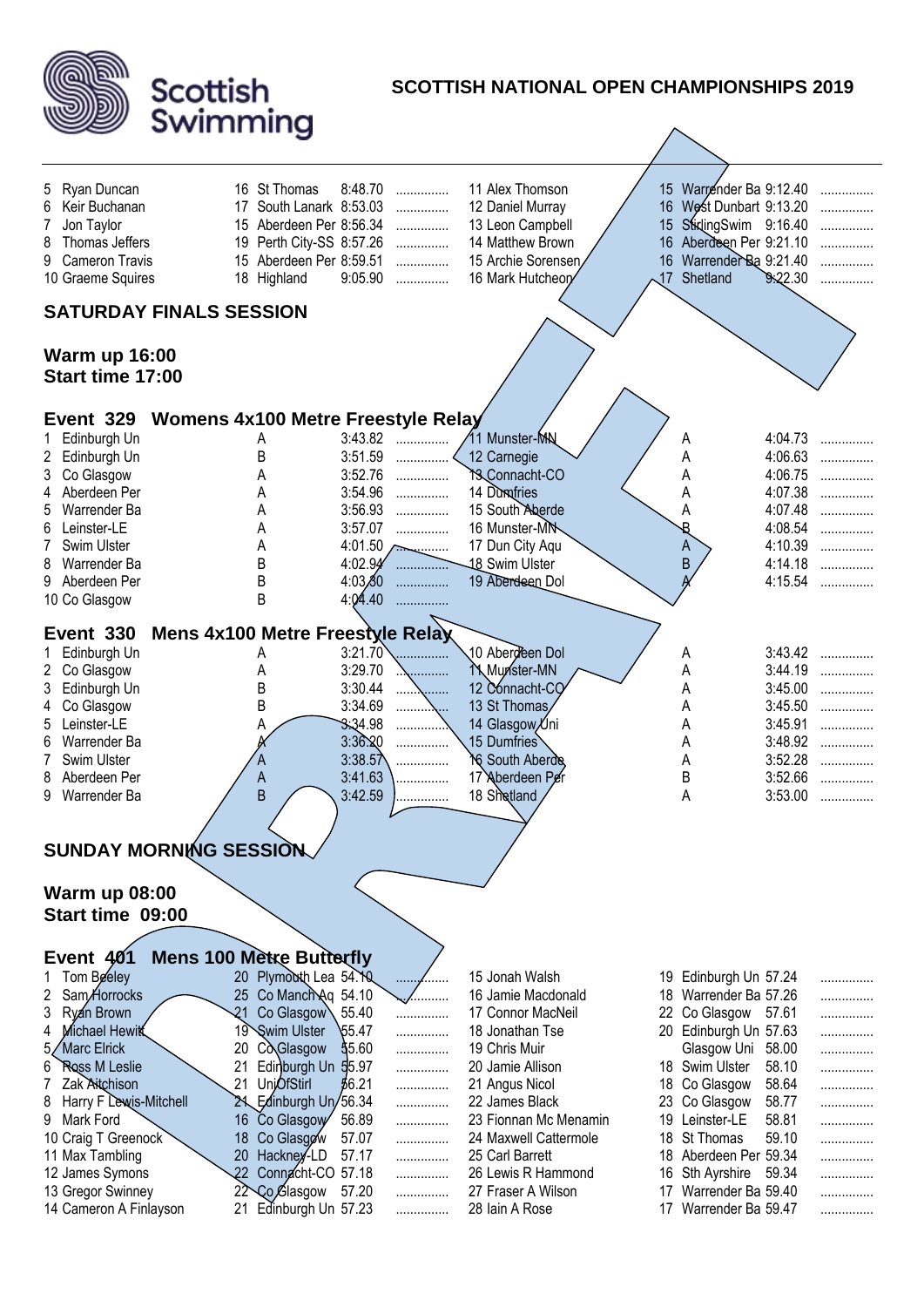

| 29 Liam Harkin                           |          | 17 F.I.R.S.T.                             | 59.60   |                  | 53 Yasin Onal                            |            | 17 West Lothian 1:02.10                         |                |          |
|------------------------------------------|----------|-------------------------------------------|---------|------------------|------------------------------------------|------------|-------------------------------------------------|----------------|----------|
| 30 Stefan Krawiec                        |          | 13 East Lothian                           | 59.88   | .                | 54 Kerr Lumsden                          | 16         | Monifieth                                       | 1:02.31        | .        |
| 31 Andrew I MacIntosh                    | 18       | Edinburgh Un 59.94                        |         | .                | 55 Oscar T Heald                         | 20         | Edinburgh Un 1:02.38                            |                | .        |
| 32 Fraser Allison                        | 19.      | Warrender Ba 1:00.20                      |         | .                | 56 Jack Milne S14                        | 18         | Dun City Aqu 1:02.79                            |                |          |
| 33 Myles Lapsley                         | 16.      | Co Glasgow                                | 1:00.26 | .                | 57 Ryan Ferguson                         | 18         | <b>F.I.R.S.T.</b>                               | 1:02.90        | .        |
| 34 Bryce J Procter                       | 16       | Dumfries                                  | 1:00.36 | .                | 58 Archie Dicksory                       | $\sqrt{5}$ | Co Glasgow                                      | <b>1:02.94</b> | .        |
|                                          |          | 16 Aberdeen Dol 1:00.41                   |         | .                |                                          |            | 18 St Thomas                                    | 1:03.00        |          |
| 35 James T Taylor<br>36 Matthew E Witten |          | Rackley                                   | 1:00.44 | .                | 59 George Cowan                          | 17         |                                                 | 1:03.10        | .        |
| 37 Eoin Mullan                           | 16<br>16 | Swim Ulster                               | 1:00.49 | .                | 60 Alexander Harris<br>61 Joshua Aspinal |            | StirlingSwim                                    |                | .        |
|                                          |          | Warrender Ba 1:00.50                      |         | .                |                                          |            | 16 Warrender Ba 1:03.13                         |                | .        |
| 38 Mark Innes                            | 17       |                                           |         | .                | 62 Alex Peake                            |            | Glasgow Uni 1:03.30                             |                | $\cdots$ |
| 39 Finlay Stafford                       | 17       | Swim Ulster                               | 1:00.57 | .                | 63 Elliot <sup>/</sup> P Sinclair        |            | 15 Dumfries                                     | 1.03,31        | ,        |
| 40 Lewis Birrell                         | 18       | Warrender Ba 1:00.78                      |         | .                | 64 Calum A Macmillan                     |            | 17 South Aberde 1:03.38                         |                |          |
| 41 Cameron W Gordon                      | 15.      | Dumfries                                  | 1:00.91 | .                | 65 Ben Montgomery                        |            | 15 Carnegie                                     | 1:03.43        | .        |
| 42 Ethan Brown                           | 16.      | <b>St Thomas</b>                          | 1:00.92 | .                | 66 Joshua Mitchell                       |            | Warrender Ba 1:03.44                            |                |          |
| 43 Tom O'Sullivan                        | 16       | Connacht-CO 1:00.92                       |         |                  | 67 Tom A Robertson                       |            | Aberdeen Dol 1:03.55                            |                |          |
| 44 Conor Massey                          | 17       | Co Glasgow                                | 1:01.00 |                  | 68 Cameron Leckie                        |            | 16 South Lanark 1:03.59                         |                |          |
| 45 Jason English                         | 16       | Warrender Ba 1:01.03                      |         |                  | <b>89</b> Findlay Baillie                | 17         | Dun City Aqu 1:03.60                            |                |          |
| 46 Andrew Hosie                          | 26       | Co Glasgow                                | 1:01.19 | .                | 70 Gabriel Quinn                         | 16         | Warrender Ba 1:03.77                            |                |          |
| 47 Luke O'Sullivan                       | 18       | Munster-MN                                | 1:01.19 | .                | 71 Conner Morrison S14                   |            | 22 Aberdeen Per 1:05.27                         |                | .        |
| 48 Thomas Coates                         | 16       | West Lothian                              | 1:01.40 | .                | 72 Jon Law STS                           |            | 22 UniOfStirl                                   | 1:05.71        |          |
| 49 Rory Young                            | 17       | Heart Of Mid                              |         | 1:01.67 $\sim$   | 73 Ollie Carter S10                      | 19         | <b>UniofStirl</b>                               | 1:05.94        | .        |
| 50 James Reilly                          | 19       | South Lanark 1:01.67                      |         |                  | 74 Dylan C Bleakley S14                  | 16         | Eagt Lothian                                    | 1:10.30        | .        |
| 51 Brendan Johnson                       | 21       | Aberdeen Per 1:01/1                       |         | .                | 75 Logan Smith S14                       |            | 16 Morth Lan ST 1:11.21                         |                |          |
| 52 Jake Kirkham                          |          | 15 F.I.R.S.T.                             | 1:01.96 | .                | 76 Matthew Scott S14                     |            | Aberdeen Per 1:19.10                            |                | .        |
| Event 402                                |          | <b>Womens 100 Metre Freestyle</b>         |         |                  |                                          |            |                                                 |                |          |
|                                          |          |                                           |         |                  | 34 Emmie Hutchison                       |            |                                                 |                |          |
| Lucy R Hope<br>Sophie Smith<br>2         | 18       | 22 Edinburgh Un 54.99<br><b>St Thomas</b> | 55.90   |                  | 35 Dapielle Farrell                      | 16         | 20 Co Glasgow 59.90<br>Connacht-CO 1:00.01      |                |          |
| Rachel Masson<br>3                       | 24       | Edinburgh Un 55.92                        |         |                  | 36 Krstin E Lawre                        | 18         | Edinburgh Un 1:00.02                            |                | .        |
| Erin Riordan<br>4                        | 20       | Leinster-LE                               | 56.63   | .<br>Withdraw    | 37 Jessica Christie                      | 23         | South Aberde 1:00.03                            |                |          |
| Juliette C Casini<br>5                   | 22       | Edinburgh Un 57.05                        |         |                  | 38 Natalie Jønes                         | 15         | Warrender Ba 1:00.10                            |                | .        |
| 6                                        |          | 22 <i>C</i> o Glasgow                     | 57.16   |                  | 39 Mhairi Swanson                        | 20         | Aberdeen Per 1:00.10                            |                | .        |
| <b>Emily Horne</b><br>7<br>Martha Matsa  | 32/      | Olympiacos                                | 57.21   |                  | 40 Louisa E Stoddart                     | 14         | East Lothian 1:00.21                            |                |          |
| 8<br>Anna I Maine                        |          | Edinburgh Un 57.27                        |         | .                | 41 Milly Milne                           | 14         | Warrender Ba 1:00.33                            |                | .        |
| Cara M Stapleton<br>9                    | 18       | Leinster-LE 57.46                         |         | .                | 42 long MacLeod                          | 16         | Dun City Aqu 1:00.39                            |                | .        |
| 10 Katie Goodburn                        | 16       | Warrender Ba 57.60                        |         | .                | 43 Anya Slessor                          | 15         | Aberdeen Per 1:00.39                            |                | .        |
| 11 Anita McCartney                       | 20       | Edinburgh Un 57.62                        |         | .                | 44 Aoife <i>Leahy</i>                    | 17         | Connacht-CO 1:00.42                             |                | .        |
|                                          | 20       |                                           |         | .                | 45 Jacqueline McMillan                   | 15         | Carnegie                                        | 1:00.49        | .        |
| 12 Sophie Lewis Ward<br>13 Gulsum Onal   |          | Edinburgh Un 57.82                        | 57.90   |                  | 46 Emma Montgomery                       |            | 17 Swim Ulster                                  | 1:00.60        |          |
| 14 Yasmin Perry                          |          | Co Glasgow<br>18 Aberdeen Per 5820        |         | .                | 47 Ava A Simpson                         | 16         | <b>Dumfries</b>                                 | 1:00.70        | .        |
| 15 Naya Thomsen                          |          | 16 Qenmark                                | 58.29   | .                | 48 Mollie Mc Alorum                      | 14         | Swim Ulster                                     | 1:00.83        | .        |
| 16 Victoria Catterson                    |          | 18 Swim Ulster                            | 58.38   | .                | 49 Holly J Shand                         | 16         | Elgin                                           | 1:00.97        | .        |
| 17 Tara S Haworth                        |          | 20 Edinburgh Un 58.75                     |         | .                | 50 Robyn Crawford                        |            | 20 Co Glasgow                                   | 1:01.00        | .        |
| 18 Avril Bowler                          |          | 18 <b>Bo</b> Kirklees                     | \$8.78  | . <del>. .</del> | 51 Hannah O'Shea                         | 15         | Munster-MN                                      | 1:01.00        | .        |
| 19 Rebecca Reid                          |          |                                           | 58.85   | .                | 52 Laura Killen                          | 16         |                                                 | 1:01.06        | .        |
| 20 Alice Alcaras                         | 19       | 17 Aberdeen<br>Aberdeen Per 59.20         |         | .<br>.           | 53 Jodie Baker                           | 15         | Munster-MN                                      | 1:01.09        | .        |
|                                          |          | 18 Dumfries                               | 59.48   | <u>/</u>         | 54 Kirsty J McNair                       | 16         | Munster-MN                                      |                | .        |
| 21 Gemma K McLeod<br>22 Lucy Ross        |          | 17 South Lanark \59.54                    |         | .                |                                          |            | Milngavie &B 1:01.12<br>16 Aberdeen Per 1:01.17 |                | .        |
|                                          |          |                                           | 59.60   | .                | 55 Mairi MacDonald                       |            | 14 F.I.R.S.T.                                   |                | .        |
| 23⁄Serena Iheagwaram                     | 17       | Co Glasgow                                |         | .                | 56 Ellie Hamilton                        |            |                                                 | 1:01.21        |          |
| 24 Rorence Tinsley                       |          | 17 Ards-US                                | 59.61   | .                | 57 Natasha Simson                        |            | 14 Warrender Ba 1:01.25                         |                | .        |
| 25 Charlotte O'Riordan                   | 17       | Leinster-LE                               | 59.64   | .                | 58 Elise McQueenie                       | 15         | Co Glasgow                                      | 1:01.27        | .        |
| 26 Gaia Alcaras                          |          | Aberdeen Per/59.67                        |         | .                | 59 Erika Coupek                          | 17         | Heart Of Mid                                    | 1:01.33        |          |
| 27 Ele Donegan                           |          | 16 Swim Ulster                            | 59.69   | .                | 60 Benedicte Jensen                      | 15         | Denmark                                         | 1:01.42        | .        |
| 28 Saskia Wade                           | 14       | Co Glasgow                                | 59.70   | .                | 61 Rebecca Shulman                       | 16         | Warrender Ba 1:01.53                            |                |          |
| 29 Amber A Owen                          |          | 19 Edinburgh Un 59.73                     |         | .                | 62 Kate Carruthers                       | 13         | Heart Of Mid                                    | 1:01.57        |          |
| 30 Alicea Bain                           |          | 16 Aberdeen Per 59.74                     |         | .                | 63 Elaine Murray                         | 16         | <b>Broch</b>                                    | 1:01.60        | .        |
| 31 Drew N McKenzie                       |          | 14 Co Clasgow 59.78                       |         | .                | 64 Isabelle Gibbs                        |            | 17 Connacht-CO 1:01.63                          |                | .        |
| 32 Eve Corrigan                          | 16       | Warrender Ba 59.88                        |         | .                | 65 Abbi Sinclair                         |            | 15 Warrender Ba 1:01.73                         |                |          |
| 33 Mia E McAllister                      |          | 19 Edinburgh Un 59.90                     |         | .                | 66 Beth Nolan                            |            | 17 Munster-MN 1:01.75                           |                | .        |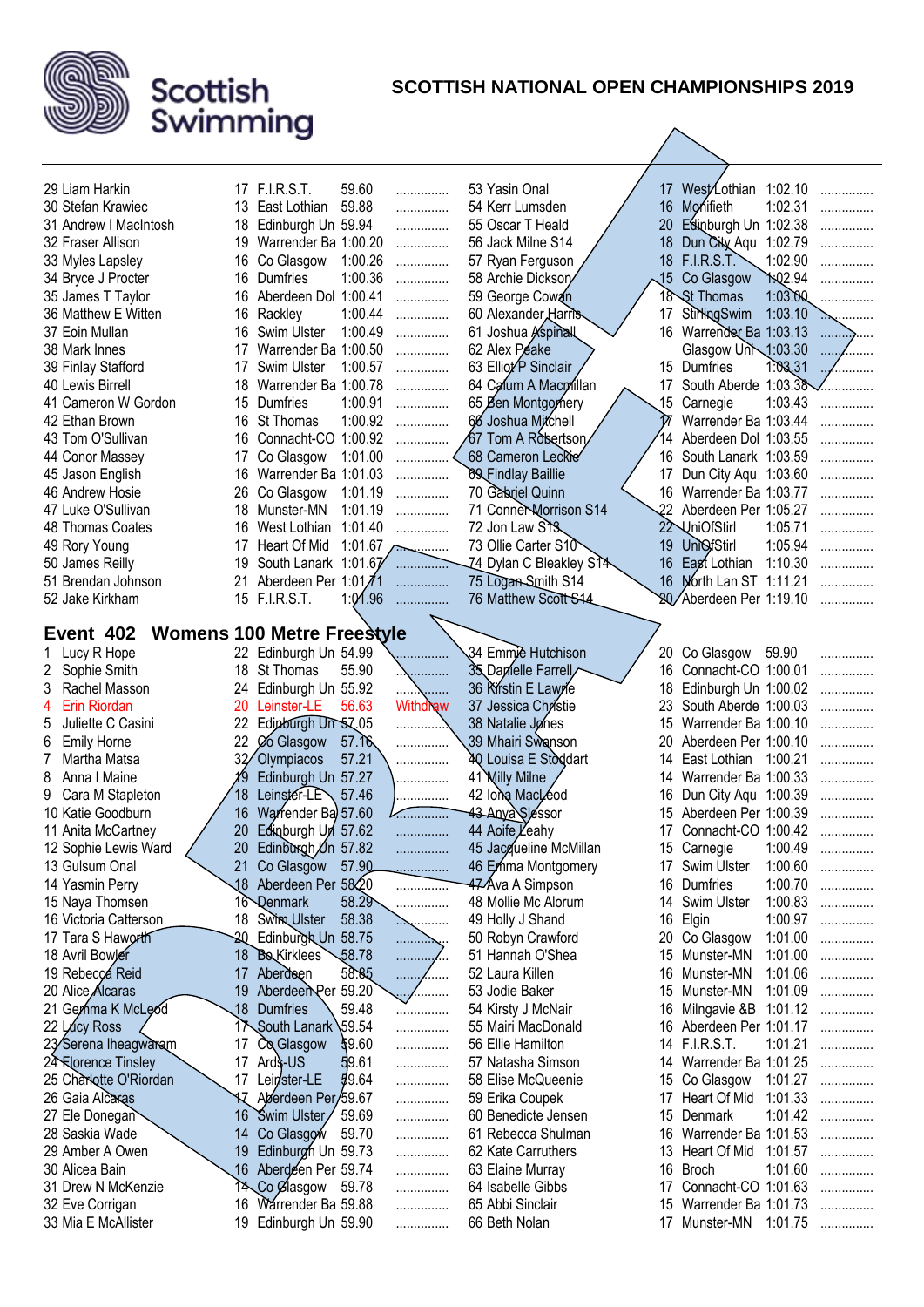

# **Scottish** Swimming

30 Jack Muncey 16 Perth City-SS 1:58.20 ................ Jack Szaranek 21 Carnegie 1:58.75 ...............

 Keir Edgar 18 F.I.R.S.T. 1:59.31 ............... Graham R Baird 16 Scotia 1:59.40 ...............

37 Fraser J Meadows 21 Edinburgh Un 2:00.05 ................ 38 Myles Lapsley 16 Co Glasgow 2:00.20 ................<br>39 Arran Stowe 21 Fins 2:00.24 ............... Arran Stowe 21 Fins 2:00.24 ...............

35 Adam Law 18 Bo Kirklees<br>36 Keir Buchanan 17 South Lanarl

18 Aberdeen Per 1:59.04 ................<br>18 F.I.R.S.T. 1:59.31 .................

17 South Lanark 1:59.90 ...............

### **SCOTTISH NATIONAL OPEN CHAMPIONSHIPS 2019**

 Dariusz Miskiewicz 17 Elgin 2:05.85 ............... 70 Sean Kenny 16 Leinster-LE 2:05.88 ..............<br>71 Conner Morrison S14 22 Aberdeen Per 2:05.94 ..............

 Andrew Sutherland 16 N Ayrshire 2:06.10 ............... Finn Bremner 15 Warrender Ba 2:06.18 ............... 74 Jack Milne S14 18 Dun City Aqu 2:06.22 ...............<br>75 Jon Taylor 15 Aberdeen Per 2:06.34 ...............

76 Max Upton 16 Billingham 2:06.40 ............... 77 Jason English 16 Warrender Ba 2:06.56 ...............<br>16 Highland 2:06.60 ................

22 Aberdeen Per 2:05.94 ..........<br>16 N Ayrshire 2:06.10 ..........

15 Aberdeen Per 2:06.34 ...............

16 Highland 2:06.60 ...............

| 67 Anna Feenan                         |                 | 16 Munster-MN                   | 1:01.78                |                 | 85 Eva G Alguero               |    | 15 Milngávie & B 1:02.68       |                |   |
|----------------------------------------|-----------------|---------------------------------|------------------------|-----------------|--------------------------------|----|--------------------------------|----------------|---|
| 68 Katie Bain                          |                 | 19 Aberdeen Per 1:01.90         |                        | .               | 86 Isla Yule                   |    | 15 South Aberde 1:02.75        |                |   |
|                                        | 17              | South Aberde 1:01.90            |                        | .               | 87 Elle McMillan               | 17 | <b>S</b><br>S<br>M<br><b>C</b> | 1:02.77        |   |
| 69 Elle Sutherland                     |                 | 14 Dumfries                     |                        | .               |                                |    |                                |                |   |
| 70 Aimee Harkness                      |                 |                                 | 1:01.90                | .               | 88 Katie Tulloch               | 17 | South Aberde 1:02.80           |                | . |
| 71 Blythe Brown                        |                 | 16 St Thomas                    | 1:01.93                | .               | 89 Caitriona Stewart           |    | 14 West Dunbart 1:02.85        |                |   |
| 72 Ceri Gillespie                      |                 | 14 Aberdeen Per 1:02.00         |                        | .               | 90 Rebecca Braid               |    | 16 Carnegie                    | <b>1:02.87</b> |   |
| 73 Eve Mair                            |                 | 15 Sth Ayrshire                 | 1:02.00                | .               | 91 Niamh Tierney               |    | $16$ F.I.R.S.T.                | 1:02.87        |   |
| 74 Niamh Boulding                      | 17              | <b>Bo Kirklees</b>              | 1:02.04                | .               | 92 Sarah Fraser                |    | 18 Aberdeen Per 1:02.90        |                |   |
| 75 Kailyn Hall                         |                 | 15 Aberdeen Per 1:02.13         |                        | .               | 93 Toni Shaw S9                |    | 16 Aberdeen Per 1:04.07        |                |   |
| 76 Fay Prosser                         | 19              | Highland                        | 1:02.20                | .               | 94 Abby Kane S13               |    | 16 N Ayrshire                  | 1:05.91        | . |
| 77 Francesca Kane                      |                 | 17 Warrender Ba 1:02.23         |                        | .               | 95 Beth/Johnston S10           |    | 18 B.E.S.T                     | 1:09.03        |   |
| 78 On Yee Orbell                       |                 | 18 Aberdeen Dol 1:02.30         |                        | .               | 96 Apriy MacFarlane S14        |    | 26 North Lan ST 1:14.9         |                |   |
| 79 Annabelle Wright                    |                 | 16 Alford Otter                 | 1:02.39                | .               | 97 Natalia Choglaj S13         |    | 16 Aberdeen                    | 1:17.30        |   |
| 80 Ellen Lee                           |                 | 14 Munster-MN                   | 1:02.45                | .               | 98 Erin Swann S10              |    | North Lan ST                   | 1:18.50        | . |
| 81 Elsbeth Roper                       |                 | 16 East Lothian                 | 1:02.50                | .               | ⁄99 Cara Smyth S10             |    | 18 Carnegie                    | 1:22.20        | . |
| 82 Emma Waters                         |                 | 14 Leinster-LE                  | 1:02.56                | <b>Withdraw</b> | 100 Genevieve Hunter S8        |    | 17 South Lanark 1:26.99        |                | . |
| 83 Faye Cullen                         |                 | 16 Munster-MN                   | 1:02.56                | .               | <b>101 Laura Pilkington S6</b> |    | 22 Aberdeen Per 1:38.16        |                | . |
| 84 Jodie Mc Mullen                     |                 | 14 Swim Ulster                  | 1:02.60                | .               | 102 Dottie Barry S7            |    | 15 Ren 96                      | 1:46.40        | . |
|                                        |                 |                                 |                        |                 |                                |    |                                |                |   |
| Event 403                              |                 | <b>Mens 200 Metre Freestyle</b> |                        |                 |                                |    |                                |                |   |
| Stephen Milne                          |                 | 25 Perth City-SS 1:47.77        |                        |                 | 40 George Cowan                | 18 | St Thomas                      | 2:00.61        | . |
| Kyle Chisholm                          |                 | 22 Stockport Mo 1:49.45         |                        |                 | 41 Liam S Eccleston            |    | 17 Dumfries                    | 2:00.90        |   |
| Regan Lloyd<br>3                       | 22              | Teamipswich 1:50,00             |                        | .               | 42 Logan Eason                 |    | 18 StirlingSwim                | 2:00.90        |   |
| Scott Goadby<br>4                      | 21              | Edinburgh Un 1:50.44            |                        | .               | 43 Lewis Birrell               |    | 18 Warrender Ba 2:01.00        |                |   |
| Jordan Cooley<br>5                     | 20              | Stockport Mo 1:51,40            |                        |                 | 44 Fraser A Wilson             | 17 | Warrender Ba 2:01.00           |                |   |
| Max Tambling<br>6                      | 20              | Hackney-LD                      | $1:51.\overline{X5}$   |                 | 45-Fraser Kelly                |    | 16 N Ayrshire                  | 2:01.10        |   |
| Audai Hassouna                         | 21              | Edinburgh Un 1:52.36            |                        |                 | 46 Oisin <sub>O'Rourke</sub>   |    | 18 Connacht-CO 2:01.15         |                | . |
| 8<br>Tom Beeley                        | 20              | Plymouth Lea 1:52.90            |                        |                 | 47 Andrew Arthur               | 17 | Aberdeen                       | 2:01.40        | . |
| Ross M Leslie<br>9                     | 21              | Edinburgh Un 1:53.14            |                        | $\cdots$        | 48 Cameron Bilsland            |    | 16 South Lanark 2:01.40        |                |   |
| 10 Kyle Boyek                          | 27              | <b>UniOfStirl</b>               | 1:53.15                | .               | 49 Luke O'Sullivan             | 18 | Munster-MN                     | 2:01.57        | . |
| 11 Marc Elrick                         | 20              | Co Glasgow                      | $\frac{1.54.10}{5.56}$ |                 | 50 Louis Lawlor S14            |    | 17 Co Glasgow                  | 2:01.90        | . |
| 12 Fraser Agnew                        | 18              | Aberdeen Per 1:54.20            |                        |                 | 51 Lewis R Hammond             |    | 16 Sth Ayrshire                | 2:02.10        | . |
| 13 Martin McInnes                      |                 | Co Glasgow                      | 1:54.40                | .               | 52 Saulius Uoka                |    | 15 Leinster-LE                 | 2:02.46        | . |
| 14 Harley J Beentjes                   | 19              | Edinburgh Un 1:55.63            |                        |                 | 53 Ryan Duncan                 |    | 16 St Thomas                   | 2:02.76        | . |
| 15 Felix Gifford                       | 25              | <b>UniOf8tirl</b>               | 1:55.71                |                 | 54 Bryce J Procter             |    | 16 Dumfries                    | 2:03.30        |   |
| 16 Michael Hewitt                      | 19 <sup>°</sup> | Swim Ulster                     | 1:55.86                |                 | 55 Robin Preiffer              | 16 | Connacht-CO 2:03.41            |                |   |
|                                        | 17              | Warrender Ba 1:56.20            |                        |                 | 56 Felix Male                  |    | 16 Inverleith                  | 2:03.90        |   |
| 17 Liam McLaughlin<br>18 Jack P Watson |                 |                                 |                        |                 | 57 James Reilly                |    | 19 South Lanark 2:03.90        |                |   |
|                                        |                 | 20 Edinburgh Un 1:56.21         |                        |                 |                                |    |                                |                | . |
| 19 Daniel Ferguson                     |                 | 18 West Lothian 1:56,40         |                        | <u>.</u>        | 58 Ethan Horn                  |    | 17 South Lanark 2:04.10        |                | . |
| 20 Kieran Mcguckin                     |                 | 29 Edinburgh Un 1:56.42         |                        | $\cdots$        | 59 David Carroll               |    | 16 Munster-MN 2:04.59          |                |   |
| 21 Joe Watt                            |                 | 19 Co Glasgow                   | 1:56.44                | .               | 60 Thomas Jeffers              | 19 | Perth City-SS 2:04.74          |                | . |
| 22 Jacques C Bonsell                   |                 | 20 Cambridge Un 1:56.70         |                        |                 | 61 Robert Wright               |    | 17 Warrender Ba 2:05.10        |                | . |
| 23 Sonny Kennedy                       |                 | 18 Warrender Ba 1:56.81         |                        | .               | 62 Leon Campbell               |    | 15 StirlingSwim 2:05.19        |                | . |
| 24 Finlay Saunders                     |                 | 18 Heart Of Mid 1:56.85         |                        | .               | 63 Liam Petrie                 |    | 17 South Aberde 2:05.20        |                | . |
| 25 Cameron G Allison                   |                 | 16 Dumines                      | 1.5739                 | $\ldots$<br>.   | 64 Jamie Claxton               |    | 17 Heart Of Mid 2:05.30        |                | . |
| 26 Cian Ø'Keeffe Tighe                 |                 | 19 Leinster-NE                  | 1:57.49                | .               | 65 Aidan Ballantyne            |    | 15 East Lothian 2:05.34        |                | . |
| 27 Angus Allison                       |                 | 16 Warrender Ba 1:57.54         |                        | .               | 66 Ben Mitchell                |    | 17 Leinster-LE                 | 2:05.47        | . |
| 28 Maxwell Cattermole                  |                 | 18 St Thomas                    | 1:57.80                | .               | 67 Tom O'Sullivan              |    | 16 Connacht-CO 2:05.47         |                | . |
| 29 Ben Martin                          |                 | 19 UniOfStirl                   | :58.06                 |                 | 68 Tony Anderson               |    | 15 Co Glasgow 2:05.50          |                |   |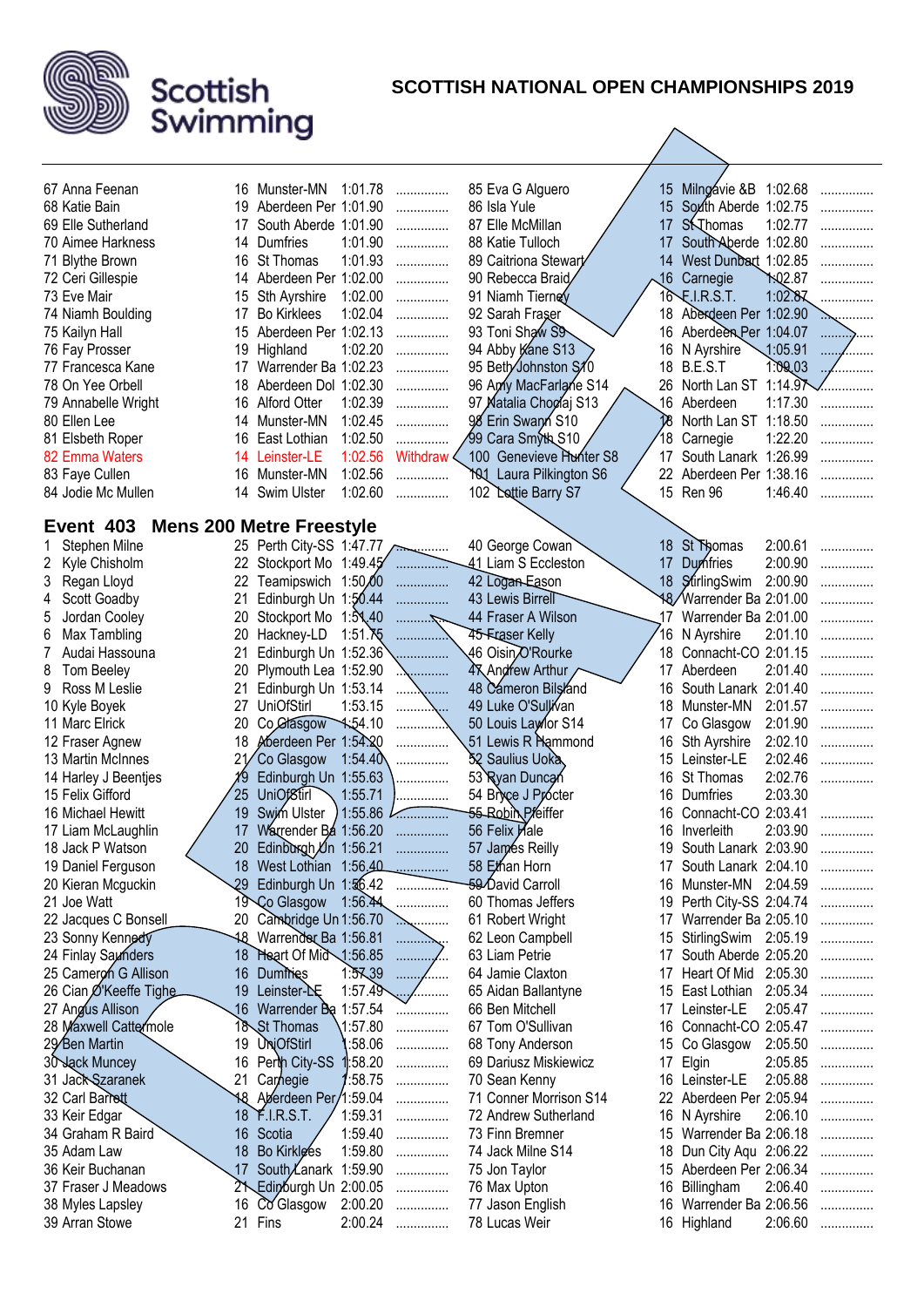

**Scottish** 

Swimming

#### **SCOTTISH NATIONAL OPEN CHAMPIONSHIPS 2019**

32 Stuart Crawford Glasgow Uni 29.35 ...............

79 Finlay Wallace 16 St Thomas 2:06.80 ............... 80 Daniel Murray 16 West Dunbart 2:07.00 ............... 81 Rory Young 17 Heart Of Mid 2:07.10 ............... 82 Dylan C Bleakley S14 / 16 East Lothian 2:19.50 ............... **Event 404 Womens 200 Metre Butterfly** 1 Keanna MacInnes 18 UniOfStirl 2:10.49 ............... 2 Tain Bruce 21 Edinburgh Un 2:11.35 ............... 3 Hannah L Miley 30 Aberdeen Per 2:12.88 ............... 4 Gaia Alcaras 17 Aberdeen Per 2:15.83 ............... 5 Yvonne Brown 17 South Lanark 2:16.31 ............... 6 Yasmin Perry 18 Aberdeen Per 2:16.40 ............... 7 Serena Iheagwaram 17 Co Glasgow 2:17.26 ............... 8 Katie Taylor 19 Co Glasgow 2:18.30 ...............<br>9 Lucy Grieve 15 Sth Ayrshire 2:18.30 ............... 15 Sth Ayrshire 2:18.30 ............... 10 Madeleine Robertson 15 Mijas 2:18.50 ............... 11 Anya Slessor 15 Aberdeen Per 2:23.20 ............... 12 Iona MacLeod 16 Dun City Aqu 2:23.40 ............... 13 Jenny Galloway 16 Warrender Ba 2:23.79 ............... 14 Ellie Reilly 16 Heart Of Mid 2:24.32 ................ 15 Morven Lister 16 Carnegie 2:25.17 ............... 16 Emma Scully 18 Co Glasgow 2:25.90 ............... 17 Nicola Lees 18 West Lothian 2:26.10 18 Leone Young 15 Billingham 2:26.60 ............... 19 Ele Donegan 16 Swim Ulster 2:27/8 ............... 20 Adele McDaid 16 Heart Of Mid 2:27.30 ................ 21 Aoife Murray 15 Leinster-LE 2:27.38 Withdraw 22 Hannah O'Shea 15 Munster-MN 2:27.51 ............... 23 Alice Meldrum 17 South Lanark 2:28.00 24 Milly Milne 14 Warrender Ba 2:29.61 25 Tarryn Barr 14 Swim Ulster 2:29.62 26 Rebecca Augier 15 South Lanark 2:30.10 ....... 27 Catherine Boddie 15 Garioch 2:30.65<br>28 Mollie Mc Alorum 14 Swim Ulster 2:30.65 14 Swim Ulster 2:30.65 ............... 29 Iona Wilson  $15$  East Lothian  $2:31.55$ 30 Holly Simpson 15 15 Aberdeen Per 2:31.71 31 Jennifer Murray  $\begin{array}{|l|} 31 \text{ Jennifer Murray} \end{array}$  16 N Ayrshire 2:32.20  $\begin{array}{|l|} 2:32.20 \end{array}$ 32 Jacqueline McMillan  $\begin{array}{|l|l|} \hline 32 & \text{Laurin } 2:32.30 \\ 33 & \text{Laurin Sandison} \hline \end{array}$  17 Shetland  $\begin{array}{|l|} \hline 2:32.50 & \text{Laurin } 2:32.50 \\ 2:32.50 & \text{Luarin } 2:32.50 \\ \hline \end{array}$ 33 Lauren Sandison 17 Shetland 2:32.50<br>34 Kara Myatt 17 Dumfries 2:33.89 34 Kara Myatt  $\sqrt{17}$ 35 Heather Fane 14 Munster-MN 2:34.22 ............... 36 Isla Johnston 17 Aberdeen Per 2:34.60 ............... 37 Megan Ruddy 16 South Lanark 2:34.60 ............... 38 Flora Nicholls  $/$  17 Warrender Ba 2:37.20 39 Scarlett Ferris  $\bigwedge$  15 Dun City Aqu 2:37.30 40 Claire Thomson 18 Burntisland 2:37.40<br>41 Kate Cassidy 15 Aberdeen Per 2:37.60 41 Kate Cassidy 15 Aberdeen Per 2:37.60<br>42 Susannah Kemphan 16 Warrender Ba 2:37.70 42 Susannah Kernohan 16 Warrender Ba 2:37.70<br>43 Leigha Hughes 2.38.40 14 Co Glasgow 2:38.40 44 Amira Cheyne 15 Garioch 2:38.56<br>45 Rachel MacLeod 45 Marrender Ba 2:38.80 16 Warrender Ba 2:38.80 ...<br>14 F.I.R.S.T. 2:39.10 46 Brooke Braidwood<br>47 Summer Innes 15 West Lothian 2:41.00 48 Niamh Reid (17 West Dunbart 2:41.40 ............... 49 Zara Cowan  $\vee$  15 F.I.R.S.T. 2:41.60 ................ 50 Thanrada McGregor 14 Carnegie 2:42.37 ............... 51 Eilidh Armstrong (13 East Lothian 2:43.10 ............... 52 Nula Gow 14 Garioch 2:43.83 ............... 53 Georgia Officer 16 Elgin 2:44.02 ............... 54 Freya Masson 14 Shetland 2:44.60 ............... 55 Lindsay Cameron 15 Dumfries 2:45.30 ............... 56 Ellie M Bingham 14 Swim Ulster 2:45.35 ............... 57 Aimee Glasgow 15 Glenrothes 2:45.42 ............... 58 Lucy McDonald 15 Inverleith 2:46.10 ............... 13 Heart Of Mid 2:46.50 ............... 60 Lexie Cochrane 16 South Aberde 2:46.60 ............... 61 Katy A Campbell 14 Aberdeen Dol 2:46.90 ............... 62 Ivana Jansen 15 Warrender Ba 2:46.96 ............... 14 South Aberde 2:47.68 ............... 64 Finlay Cathro **14 Glenrothes** 2:47.92 ...............<br>65 Johanna Mackenzie 14 Garioch 2:48.00 65 Johanna Mackenzie 14 Garioch 2:48.00 ............... 12 West Lothian 2:48.10 ............... 67 Heidi Ren / 12 Co Glasgow 2:48.30 68 Ines Donald 2:48.90 69 Yasmin Ali 15 Warrender Ba 2:48.90 70 Orla Kennedy 16 Inverleith 2:49.20<br>71 Milly Donnachie 14 North Lan ST 2:49.43 14 North Lan ST 2:49.43 ............... 72 Ava Kirkham 13 F.I.R.S.T. 2:49.60 ............... <del>73/ H</del>olly Lumsden 14 Heart Of Mid 2:49.70 ............... **Event 405 Mens 50 Metre Backstroke** 1 Scott J Gibson 19 Edinburgh Un 25.51<br>2 Martyn Walton 22 UniOfStirl 25.55 2 Martyn Walton 22 UniOfStirl 25.55 ............... 3 Grant Henderson 21 Co Glasgow 26.10 4 Perry Gardner 22 UniOfStirl 26.10 ............... 5 Andrew J Sawkins 21 Edinburgh Un 26.20 ............... 6 Mark Ford 16 Co Glasgow 26.50 ............... 7 Sam Pease 20 UniOfStirl 27.03 ............... 8 Conor Massey 17 Co Glasgow 27.10 ............... 9 Mek A Sribhibhadh 21 Edinburgh Un 27.23 ............... 10 Kyle Pate 20 UniOfStirl 27.58 ............... 11 Alexander Harris 17 StirlingSwim 27.64 ............... 12 Liam Harkin  $\sim$  17 F.I.R.S.T. 27.70 ............... 13 James Symons 22 Connacht-CO 27.71 ............... 14 Ryan Robertson 17 Co Glasgow 27.72 ............... 15 Fionnan Mc Menamin 19 Leinster-LE 27.99 ................<br>16 Jain A Rose 17 Warrender Ba 28.00 17 Sam Winston 17 Leinster-LE 28.09 18 Fraser A Wilson 17 Warrender Ba 28.20 ...............<br>19 Cameron Travis 15 Aberdeen Per 28.20 ............... 15 Aberdeen Per 28.20 ............... 20 Yasin Onal 17 West Lothian 28.30 ............... 21 Kerr Lumsden 16 Monifieth 28.49 ............... 22 Brendan Johnson 21 Aberdeen Per 28.50 ............... 23 Jack Muncey 16 Perth City-SS 28.60 ............... 24 Cameron A Finlayson 21 Edinburgh Un 28.66 ............... 25 Louis Lawlor S14 17 Co Glasgow 28.70 ............... 26 Andrew W Wicks 20 Edinburgh Un 28.93 ............... 27 Joshua Aspinall 16 Warrender Ba 29.00 28 Matthew Anderson 17 Deben 29.10<br>29 James T Taylor 16 Aberdeen Dol 29.14 29 James T Taylor 30 Oisin O'Rourke 18 Connacht-CO 29.15 31 Euan Currie **16 Ythan** 29.20 ................

17 Warrender Ba 28.00 ...............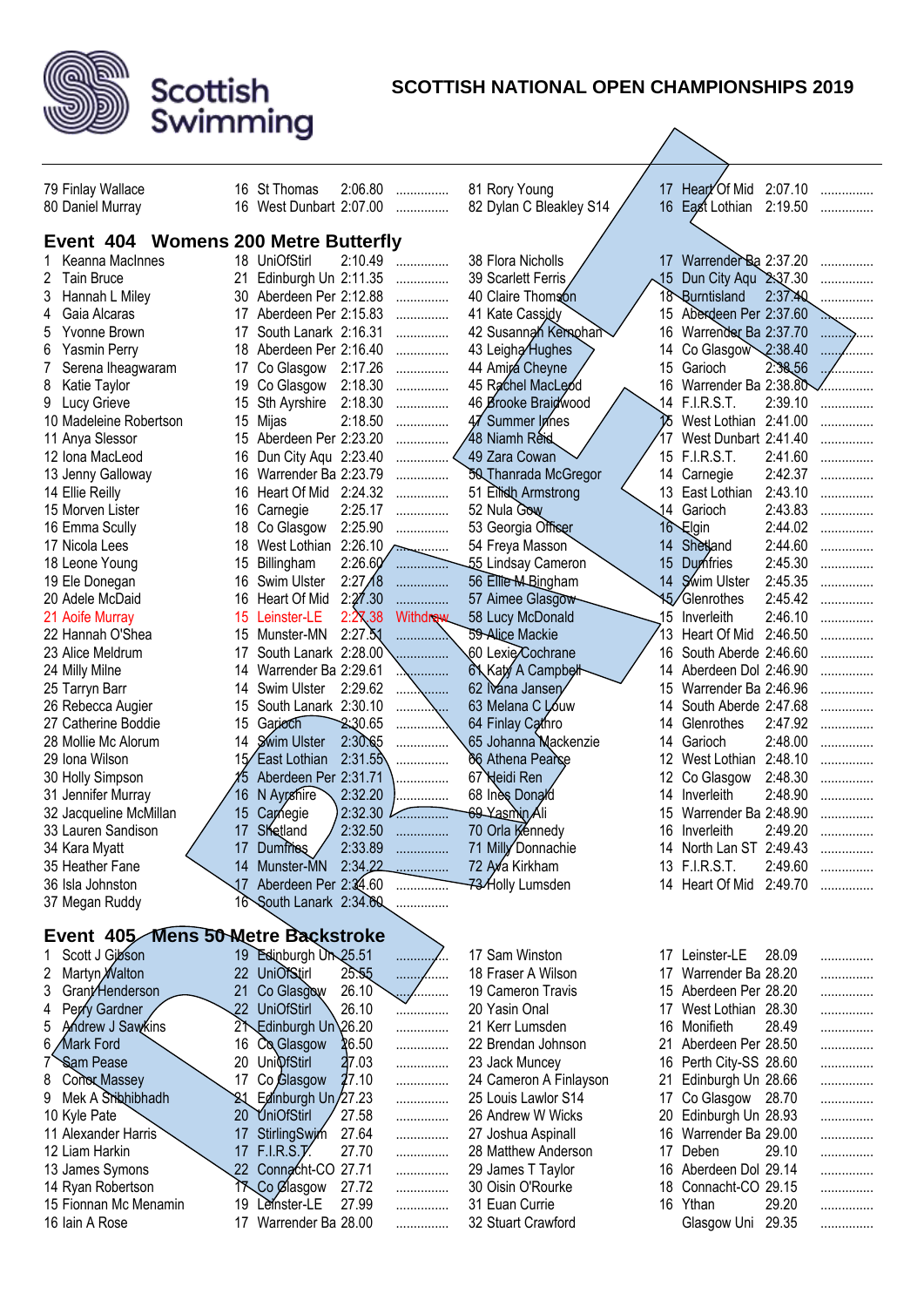

| 33 Euan Gumbrell            |                  | 18 Co Glasgow                       | 29.40            | .                | 58 Adam Millar            |     | 16 Shetland           | 30.70 |            |
|-----------------------------|------------------|-------------------------------------|------------------|------------------|---------------------------|-----|-----------------------|-------|------------|
| 34 Sean Craigmile           |                  | 16 East Lothian                     | 29.50            | .                | 59 Jack Fiddes            | 17  | South Aberde          | 30.70 | .          |
| 35 David Carroll            |                  | 16 Munster-MN                       | 29.55            |                  | 60 Calvin Brown           | 16  | Efgin                 | 30.71 | .          |
| 36 Timothy Ridgley          | 22               | Dun City Aqu                        | 29.60            | .                | 61 Jack Hamilton          | 18  | <b>Highland</b>       | 30.73 | .          |
| 37 Ryan Ferguson            |                  | 18 F.I.R.S.T.                       | 29.60            | .                | 62 Callum Scott           | 18  | South Aberde          | 30.74 | .          |
|                             |                  |                                     |                  | .                |                           |     |                       |       | .          |
| 38 Neddie Irwin             |                  | 16 Munster-MN                       | 29.68            | .                | 63 Kieran M Brechenser    | ,15 | Aberdeen Dol 30.78    | 30.80 |            |
| 39 Stefan Krawiec           |                  | 13 East Lothian                     | 29.70            | .                | 64 Andrew Airey           | 17  | Highland              |       | .          |
| 40 Felix Hale               |                  | 16 Inverleith                       | 29.80            | .                | 65 Fionn Waters           |     | 17 Connacht-CO 30.84  |       | . <u>.</u> |
| 41 Logan Eason              |                  | 18 StirlingSwim                     | 29.90            | .                | 66 Ethan Brown            |     | 16 St Thomas          | 30.90 | .          |
| 42 Dariusz Miskiewicz       | 17               | Elgin                               | 29.94            | .                | 67 Pheliny J McNally      | 18  | Aberdeen Dol 30.90    |       | .          |
| 43 Rory Young               |                  | 17 Heart Of Mid                     | 30.00            | .                | 68 Bartek Gacki           | 17  | East Lothian          | 30.90 | /          |
| 44 Aedan Berry              |                  | Glasgow Uni                         | 30.01            | .                | 69 Ethan Donald           |     | 15 South Aberde 31.00 |       | .          |
| 45 Robert Wright            |                  | 17 Warrender Ba 30.10               |                  | .                | 70 Robin Pfeiffer         |     | 16 Connacht-CO 31.04  |       | .          |
| 46 Lucas Brown              | 13               | Elgin                               | 30.12            | .                | 71 Darragh Siggins        |     | Aberdeen Per 31.07    |       | .          |
| 47 Craig MacDonald          |                  | 15 Co Glasgow                       | 30.13            | .                | 72 Matthew Brown          | 16  | Aberdeen Per 31.17    |       | .          |
| 48 Angus Harrold            | 17               | South Aberde 30.30                  |                  | .                | 73 Harris Harley          |     | 15 St Thomas          | 31.20 | .          |
| 49 Angus Johnston           | 14               | West Dunbart 30.32                  |                  | .                | <b>XA</b> Finlay Strachan | 17  | <b>Alford Otter</b>   | 31.20 | .          |
| 50 William Storer           |                  | 14 South Aberde 30.35               |                  | .                | 75 David Kernohan         |     | 14 Warrender Ba 31.22 |       | .          |
| 51 Aaron Sinclair           | 17               | South Aberde 30.40                  |                  | .                | 76 Harry Sandison         |     | 15 Shetland           | 31.24 | .          |
| 52 Craig Dickson            | 17               | Elgin                               | 30.41            | Withdraw         | 77 Scott Smyth            |     | 15 Carnegie           | 31.30 | .          |
| 53 Jamie Claxton            | 17               | Heart Of Mid                        | 30.50            | $\sum_{i=1}^{n}$ | 78 Lewis Smith            |     | 16 Aberdeen Per 31.30 |       | .          |
| 54 Ryan King                | 14               | Glenrothes                          | 30.52            | . <del>.</del> . | 79 Shaun Forman           |     | 18 Aberdeen           | 31.40 | .          |
| 55 Jack Brown               | 14               | Heart Of Mid                        | 30.60            | .                | 80 Grier-Vandermeulen     |     | 14 StirlingSwim       | 31.40 | .          |
| 56 Jonathon R Brooks        | 18               | Aberdeen Dol                        | 30,60            | .                | 81 Logan J Ward           |     | Aberdeen Dol 31.50    |       | .          |
| 57 Ross Imrie               |                  | 17 Alford Otter                     | 30.68            | . 7              |                           |     |                       |       |            |
|                             |                  |                                     |                  |                  |                           |     |                       |       |            |
| Event 406                   |                  | <b>Womens 50 Metre Breaststroke</b> |                  |                  |                           |     |                       |       |            |
| Katie A Robertson           |                  | 18 Sth Ayrshire 31.68               |                  |                  | 33 Christen L Russell     |     | 17 East Lothian       | 35.81 | .          |
| Katie Goodburn<br>2         |                  | 16 Warrender Ba 31.78               |                  | .                | 34 Èmma Scully∕           | 18  | Co Glasgow            | 35.93 | .          |
| 3<br>Kara A Hanlon          |                  | 22 Edinburgh Un 31.95               |                  | .                | 35 Shona Graham           | 16  | Dun City Aqu          | 35.94 | .          |
| Annabel E Guye-johnson<br>4 |                  | 19 Edinburgh Un 32.47               |                  | .                | 36 Isla Macdonald         | 13  | Highland              | 36.04 | .          |
| Hannah L Miley<br>5         | 30               | Moerdeen Per 32.58                  |                  | .                | 37 Caitriona Stewart      | 14  | West Dunbart 36.04    |       | .          |
| Orla L Adams<br>6           |                  | Aberdeen Per 32.70                  |                  | .                | 38 Ellyn MacPhee          | 12  | Co Glasgow            | 36.13 | .          |
| Eve Thompson                |                  | <b>UniOfStirl</b>                   | 32.89            | .                | 39 Martha Reeyes          | 14  | Dun City Aqu 36.21    |       | .          |
| 8<br><b>Eimear Doyle</b>    | 18               | Munster-MN 33.00                    |                  | .                | 40 Ashley Merson          | 14  | West Lothian 36.25    |       | .          |
| Lucy Ross<br>9              | 17               | South Lanark) 33.35                 |                  | 7.               | 41 Devan Anderson         | 18  | Aberdeen Per 36.30    |       | .          |
| 10 Avril Bowler             | 18               | <b>Bó</b> Kirklees                  | 33.57            | .                | 42 Orla G Quinn           |     | 15 Swim Ulster        | 36.31 | .          |
| 11 Bridget Lemasurier       | 17               | East Dothian                        | 33.59            |                  | 43 Katié Tulloch          |     | 17 South Aberde 36.35 |       |            |
| 12 Cara M Stapleton         |                  | 18 Leinster-LE                      | 33.96            | .                | 44 Ellie Forsyth          |     | 16 South Lanark 36.42 |       | .          |
| 13 Ellie Reilly             |                  | 16 Heart Of Mid                     | 34 <sub>05</sub> | .                | 45 Joy Drummond           |     | 15 F.I.R.S.T.         | 36.47 | .          |
| 14 Amber A Owen             |                  | 19 Edinburgh Un                     | 34.14            | .                | 46 Beth Nolan             | 17  | Munster-MN            | 36.54 | .          |
| 15 Benedicte Jensen         |                  | 15 Demmark                          | 34.25            |                  | 47 Elaine Murray          | 16  | Broch                 | 36.60 | .          |
| 16 Georgia Officer          |                  | 46 Elgin                            | 34.41            | .                | 48 Lucy Stoves            |     | 13 Dun City Aqu       | 36.63 | .          |
| 17 Rhona M Bowie            |                  | 16 Aberdeen Dol 34.49               |                  | .                | 49 Isla Bathgate          | 15  | Portobello            | 36.66 | .          |
| 18 Sophie Bain              | 14               | Aberdeen Per 34.62                  |                  | .<br>.           | 50 Freya Masson           | 14  | Shetland              | 36.70 | .          |
| 19 Kiera G Davidson         | 14               | Milngavie &B                        | 34.87            | <u>/</u>         | 51 Victoria Reid          |     | Glasgow Uni           | 36.75 | .          |
| 20 Natálie Coogans          | $22\overline{ }$ | <b>UniOfStirl</b>                   | 34.96            | .                | 52 Ines Donald            |     | 14 Inverleith         | 36.79 | .          |
| 21 Yasmin Ali               |                  | 15 Warrender Ba\34.99               |                  | .                | 53 Hannah Thomson         |     | 17 West Dunbart 36.86 |       | .          |
| 22⁄Katie L MacKenzie        | 19               | Co Glasgow                          | 35.00            | .                | 54 Lucy Hatfield          | 18  | Stocksbridge          | 36.87 | .          |
| 23 <b>\s</b> la Walker      | 15               | West Dunbart 35.11                  |                  | .                | 55 Jodie Baker            | 15  | Munster-MN            | 36.89 | .          |
| 24 Jennifer Muir            | 20               | Kirkintilloc                        | 35.13            | .                | 56 Emily Hirst            | 18  | <b>Bo Kirklees</b>    | 36.95 | .          |
| 25 Saskia Wade              | 14               | Co Glasgow                          | /35.14           | .                | 57 Amber Jaffrey          | 17  | Aberdeen Per 37.20    |       | .          |
| 26 Alicea Bain              |                  | 16 Aberdeen Per 35.15               |                  | .                | 58 Rachel MacLeod         | 16  | Warrender Ba 37.30    |       | .          |
| 27 Anna Colston             |                  | 16 F.I.R.S.T.                       | 35.35            | .                | 59 Scarlett Ferris        | 15  | Dun City Aqu 37.30    |       | .          |
| 28 Megan Ruddy              |                  | 16 South Lanark 35.39               |                  | .                | 60 Sarah E Hill           | 13  | Aberdeen Dol 37.30    |       | .          |
| 29 Nula Gow                 |                  | 14 Garioch                          | 35.45            | .                | 61 Rachel Beswick         | 17  | Dumfries              | 37.30 | .          |
| 30 Kirsty A Wicklow         |                  | 14 Milngavie &B                     | 35.47            | .                | 62 Sarah Fraser           |     | 18 Aberdeen Per 37.40 |       | .          |
| 31 Thanrada McGregor        |                  | 14 Carnegie                         | 35.49            | .                | 63 Alice Knight           |     | 15 F.I.R.S.T.         | 37.40 | .          |
| 32 Fearne Crighton          |                  | 14 Perth City-SS 35.67              |                  | .                | 64 Rowan Saunders         |     | 15 Heart Of Mid       | 37.41 | .          |
|                             |                  |                                     |                  |                  |                           |     |                       |       |            |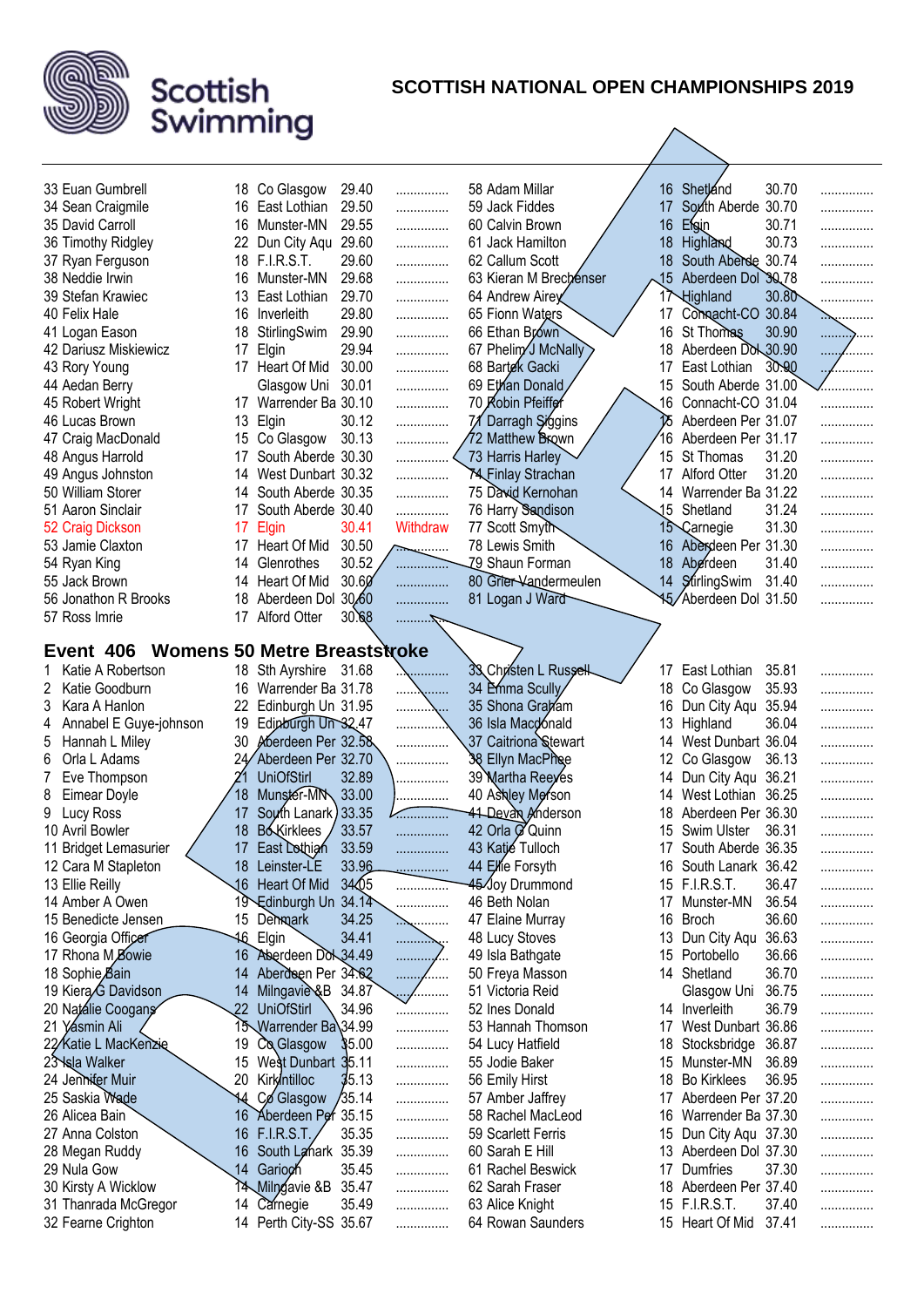

| 65 Alanna Reid                                  |     | 15 West Dunbart 37.43     |          |          |                | 77 Lauren Sandison       |  | 17          | Shetland                | 37.80   |          |
|-------------------------------------------------|-----|---------------------------|----------|----------|----------------|--------------------------|--|-------------|-------------------------|---------|----------|
| 66 Abbi Sinclair                                | 15  | Warrender Ba 37.50        |          | .<br>.   |                | 78 Amy MacLeod           |  | 13          | Kingston                | 37.82   | .        |
| 67 Emily Riach                                  |     | 17 Ythan                  | 37.50    | .        |                | 79 Rebecca Braid         |  | 16          | Carnegie                | 37.90   | .        |
| 68 Fay Prosser                                  | 19  | Highland                  | 37.50    | .        |                | 80 Aimee Glasgow         |  | 15          | Glenrothes              | 37.90   | .<br>.   |
| 69 Scarlett Donald                              |     | Inverleith                | 37.55    | .        |                | 81 Ava McDermott         |  | 14          | Kirkintilloc            | 37.90   | .        |
| 70 Elle McMillan                                | 17  | <b>St Thomas</b>          | 37.70    | .        |                | 82 Murrin Markwick       |  | $\sqrt{16}$ | <b>West Dunbart</b>     | 37.92   | .        |
| 71 Olivia Clarke                                | 15  | Dun City Agu              | 37.70    | .        |                | 83 Rebecca King          |  |             | 18 Glenrothes           | 37.97   |          |
| 72 Rebecca Cole                                 |     | 12 South Lanark 37.70     |          | .        |                | 84 Phoebe Buchan         |  | 14          | <b>Brook</b>            | 38.00   | .        |
| 73 Victoria Milburn                             |     | 24 Co Glasgow             | 37.70    | .        |                | 85 Kiera E Hart          |  | 13          | Scotia                  | 38.04   | .        |
| 74 Lauren Taylor                                |     | 14 Co Glasgow             | 37.70    | .        |                | 86 Niamh Reid            |  | 17          | West Dunbart 38.05      |         | .<br>.   |
| 75 Carys Stirling                               |     | 14 F.I.R.S.T.             | 37.71    | .        |                | 87 Milly Milne           |  | 14          | Warrender Ba 38.40      |         | .        |
| 76 Yasmin Lapsley                               | 15  | West Lothian              | 37.75    | .        |                | 88 Abby Kane SB13        |  |             | 16 N Ayrshire           | 40.60   | Rejected |
|                                                 |     |                           |          |          |                |                          |  |             |                         |         |          |
| <b>Mens 400 Metre IM</b><br>Event 407           |     |                           |          |          |                |                          |  |             |                         |         |          |
| Callum Lawrie                                   |     | 21 UniOfStirl             | 4:23.68  |          |                | 40 Luke Portequs         |  | 15          | East Lothian            | 5:05.50 |          |
| Angus Allison<br>2                              |     | 16 Warrender Ba 4:32.84   |          |          |                | 41 Neddie Irwin          |  | 16.         | Munster-MN              | 5:05.83 |          |
| Thomas Paine                                    | 25  | Co Manch Aq 4:33.27       |          |          |                | <b>42 David Kernohan</b> |  |             | 14 Warrender Ba 5:06.28 |         |          |
| Fraser Allison<br>4                             | 19  | Warrender Ba 4:33.31      |          |          |                | 43 Liam Murphy           |  |             | 15 F.I.R.S.T.           | 5:06.39 |          |
| Jamie Macdonald<br>5                            |     | 18 Warrender Ba 4:33.42   |          | .        |                | 44 Sam Harrison          |  |             | 15 Carnegie             | 5:06.80 | .        |
| Tony-Joe Trett Oliver<br>6                      | 20  | <b>UniOfStirl</b>         | 4:36.35  | .        |                | 45 Archie Dickson        |  |             | 15 Co Glasgow           | 5:08.10 | .        |
| Keir Edgar                                      |     | 18 F.I.R.S.T.             |          |          |                | 46 Matthew Blair         |  | 17          | Co Glasgow              | 5:08.80 |          |
| 8<br>Adam Law                                   | 18  | <b>Bo Kirklees</b>        | 4:37.04' |          |                | 47 Matthew Brown         |  |             | 16 Aberdeen Per 5:09.10 |         |          |
| Daniel Ferguson<br>9                            | 18  | West Lothian              | 4:37,60  | .        |                | 48 Cameron Leckie        |  |             | 16 South Lanark 5:09.20 |         | .        |
| 10 Giano Napolitano                             | 19  | <b>UniOfStirl</b>         | 4:40.06  | .        |                | 49 Max Upton             |  |             | 16/Billingham           | 5:09.36 |          |
| 11 Sandy Forysiak                               | 22  | Co Glasgow                | 4:41.60  |          |                | 50 Jack Brown            |  |             | 14 Heart Of Mid         | 5:10.03 | .        |
| 12 George Cowan                                 | 18  | <b>St Thomas</b>          | 4:45.00  |          |                | <b>51 Robert Burgess</b> |  | 14          | Co Glasgow              | 5:12.20 | .        |
| 13 Samuel Chittleburgh                          | 16. | Warrender Ba 4:45.91      |          |          |                | 52 Calum A Macmillan     |  | 17          | South Aberde 5:12.40    |         |          |
| 14 Fraser Kelly                                 | 16  | N Ayrshire                | 4:47.02  |          |                | 53 Matthew McMillan      |  | 13          | Carnegie                | 5:12.56 | .        |
| 15 Cameron Travis                               | 15  | Aberdeen Per 4:47.37      |          | .        |                | 54 Ryan King             |  | 14          | Glenrothes              | 5:13.66 | .        |
| 16 Ryan Duncan                                  | 16  | St Thomas                 | 4:49.70  |          |                | 55 Jake Gibson           |  | 13          | <b>Broch</b>            | 5:14.00 | .        |
| 17 Finlay Saunders                              | 18  | Heart Of Mid              | 4.50.20  | .        |                | 56 Aidan Ballantyne      |  | 15          | East Lothian            | 5:14.00 | .        |
| 18 Andrew Arthur                                | 17  | Aberdeen                  | 4:50.46  | .        |                | 57 Ethan Sutherland      |  | 15          | South Aberde 5:14.40    |         | .        |
| 19 Thomas Coates                                |     | 16 West Lothian 4:51.00   |          |          |                | 58 Joshua Mitchell       |  | 17          | Warrender Ba 5:14.80    |         | .        |
| 20 Thomas Jeffers                               |     | Perth City-SS 4:51.30     |          | .        |                | 59 Michael Strang        |  | 16          | Carnegie                | 5:15.00 | .        |
| 21 Graeme Squires                               | 18  | Highland                  | 4:51.70  | .        |                | 60 Olek Smith            |  | 15          | <b>F.I.R.S.T.</b>       | 5:15.70 | .        |
| 22 Ethan Horn                                   | 17  | South Lanark) 4:52.30     |          | .        |                | 61 Jacob Wood            |  | 14          | Elgin                   | 5:15.94 | .        |
| 23 Sean Craigmile                               | 16  | East Lothian $/$ 4:53.40  |          | .        |                | 62 Harris Harley         |  |             | 15 St Thomas            | 5:16.00 | .        |
| 24 Mark Innes                                   | 17  | Warrender/Ba 4:53.60      |          |          |                | 63 Gabriel Quinn         |  |             | 16 Warrender Ba 5:16.40 |         |          |
| 25 Liam S Eccleston                             |     | 17 Dumfries               | 4:53,70  | <u>.</u> |                | 64 Douglas Calder        |  |             | 14 F.I.R.S.T.           | 5:16.74 | .        |
| 26 Jake Kirkham                                 |     | 15 F.I.R.S.T.             | 4:53.77  | .        |                | 65-Scott Smyth           |  |             | 15 Carnegie             | 5:16.90 | .        |
| 27 Robin Pfeiffer                               |     | 16 Connacht-CO 4:56.96    |          | .        |                | 66 Logan J Ward          |  |             | 15 Aberdeen Dol 5:17.20 |         |          |
| 28 Jude Blackmore                               |     | 17 Billingham             | 4:57.43  | .        |                | 67 Calum Peebles         |  |             | 13 East Lothian 5:17.65 |         |          |
| 29 Carl Barrett                                 |     | 18 Aberdeen Per 4:57.75   |          | .        |                | 68 Finn Heard            |  | 17          | South Aberde 5:17.90    |         |          |
| 30 Finlay Wallace                               |     | 16 SKThomas               | 4:58.20  | .        |                | 69 Adam Millar           |  |             | 16 Shetland             | 5:18.80 | .        |
| 31 Daniel Murray                                |     | 16 West Dunbart 4:58,70   |          | $\cdots$ |                | 70 Angus Johnston        |  |             | 14 West Dunbart 5:19.23 |         |          |
| 32 Max Hagan                                    |     | 18 Co Glasgow 4:58.90     |          | . /.     |                | 71 Finlay Hay            |  |             | 15 Carnegie             | 5:19.40 | .        |
| 33 Finn Bremner                                 |     | 15 Warrender Ba 5:00.90   |          | .        |                | 72 Cameron McMaster      |  | 17          | Dun City Aqu 5:19.40    |         | .        |
| 34 Jon Taylor                                   |     | 15 Aberdeen Per 5:02.20   |          | .        |                | 73 Kieran M Brechenser   |  |             | 15 Aberdeen Dol 5:19.87 |         | .        |
| 35 Fionn Waters                                 | 17  | Connacht-CO 5:03.23       |          | .        |                | 74 Luke Hornsey          |  |             | 13 East Lothian 5:20.09 |         | .        |
| 36 Jack McGill                                  |     | 15 Heart Of Mid           | 5:03.30  | .        |                | 75 Alistair Dunsmore     |  | 17          | South Lanark 5:20.60    |         | .        |
| 37 Ethan Brown                                  | 16  | St Thomas                 | 5:03.50  | .        |                | 76 Callum Agnew          |  |             | 16 Aberdeen Per 5:22.10 |         | .        |
| 38 Elliot P Sinclair                            |     | 15 Dumfries               | /5:04.30 | .        |                | 77 Conrad Slessor        |  |             | 14 Aberdeen Per 5:22.47 |         |          |
| 39 Lucas Grieve                                 |     | 15 F.I.R.S.T.             | 5:04.46  |          |                |                          |  |             |                         |         |          |
| <b>Womens 1500 Metre Freestyle</b><br>Event 408 |     |                           |          |          |                |                          |  |             |                         |         |          |
| Katie Taylor                                    |     | 19 Co Glasgow 17:36.10    |          |          | 5              | <b>Eimear Doyle</b>      |  |             | 18 Munster-MN           |         | 18:24.72 |
| Kailyn Hall<br>2                                |     | 15 Aberdeen Per 17:37.17  |          |          | 6              | Drew N McKenzie          |  |             | 14 Co Glasgow           |         | 18:29.26 |
| Katherine Bailey<br>3                           |     | 15 Perth City-SS 18:19.42 |          |          | $\overline{7}$ | Leigha Hughes            |  |             | 14 Co Glasgow           |         | 18:32.25 |
| 4 Natasha Simson                                |     | 14 Warrender Ba 18:19.87  |          |          |                | 8 Danielle Farrell       |  |             | 16 Connacht-CO 18:33.82 |         |          |